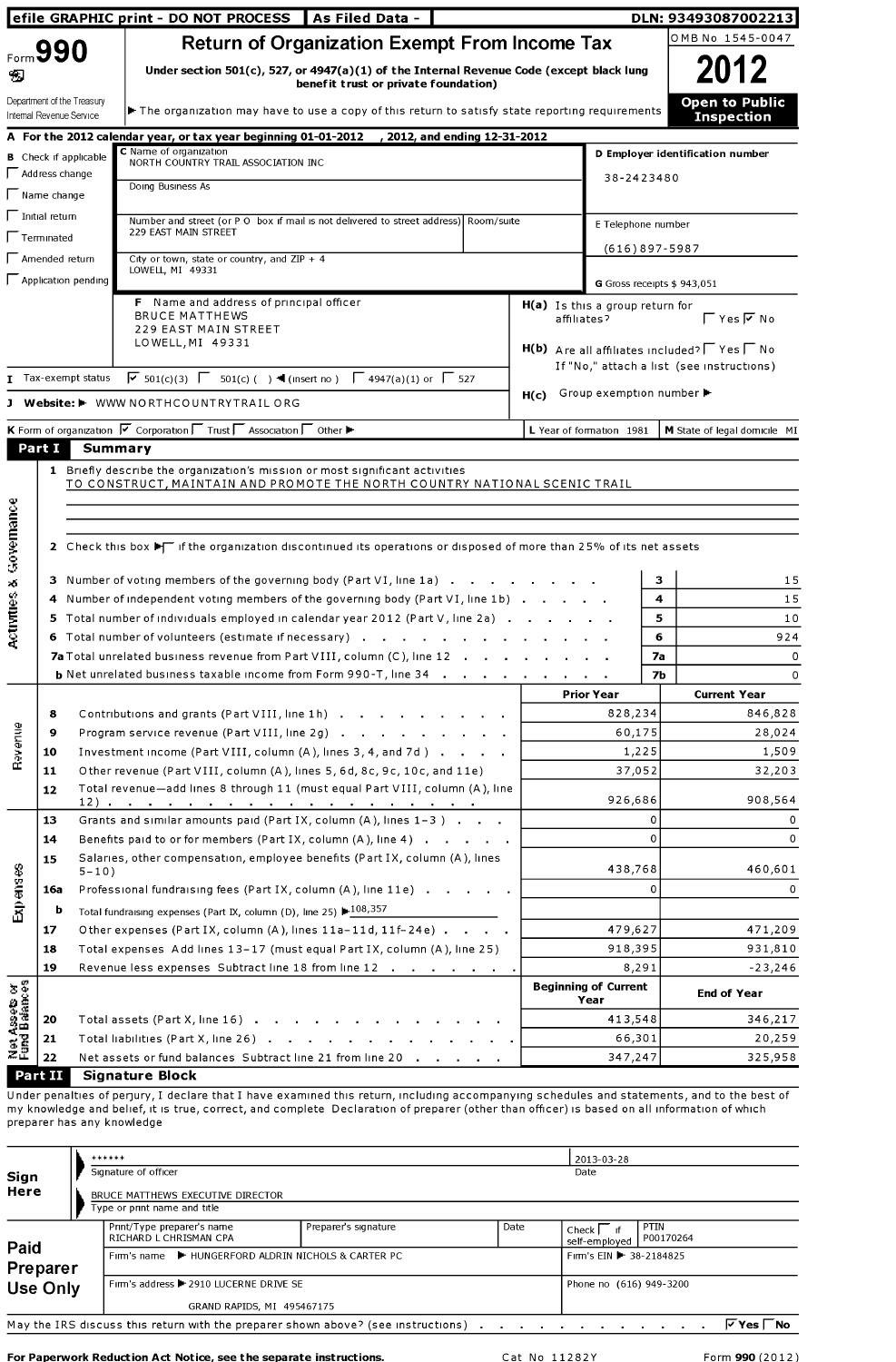|                | Form 990 (2012) |                                                                                                                                           |                        |                        |                                                                                                                                                                                                                                                             | Page 2                         |
|----------------|-----------------|-------------------------------------------------------------------------------------------------------------------------------------------|------------------------|------------------------|-------------------------------------------------------------------------------------------------------------------------------------------------------------------------------------------------------------------------------------------------------------|--------------------------------|
|                | Part III        | <b>Statement of Program Service Accomplishments</b><br>Check if Schedule O contains a response to any question in this Part III .         |                        |                        |                                                                                                                                                                                                                                                             |                                |
| $\blacksquare$ |                 | Briefly describe the organization's mission                                                                                               |                        |                        |                                                                                                                                                                                                                                                             |                                |
|                |                 | PROMOTE THE NORTH COUNTRY NATIONAL SCENIC TRAIL                                                                                           |                        |                        | THE NORTH COUNTRY TRAIL ASSOCIATION IS A NOT FOR PROFIT ENTITY CREATED TO CONSTRUCT, MAINTAIN, PROTECT AND                                                                                                                                                  |                                |
| $\overline{2}$ |                 | Did the organization undertake any significant program services during the year which were not listed on<br>the prior Form 990 or 990-EZ? |                        |                        |                                                                                                                                                                                                                                                             |                                |
|                |                 | If "Yes," describe these new services on Schedule O                                                                                       |                        |                        |                                                                                                                                                                                                                                                             |                                |
| 3              |                 | Did the organization cease conducting, or make significant changes in how it conducts, any program<br>services?                           |                        |                        |                                                                                                                                                                                                                                                             | $\Gamma$ Yes $\overline{V}$ No |
|                |                 | If "Yes," describe these changes on Schedule O                                                                                            |                        |                        |                                                                                                                                                                                                                                                             |                                |
| 4              |                 | the total expenses, and revenue, if any, for each program service reported                                                                |                        |                        | Describe the organization's program service accomplishments for each of its three largest program services, as measured by<br>expenses Section 501(c)(3) and 501(c)(4) organizations are required to report the amount of grants and allocations to others, |                                |
| 4а             | (Code           | ) (Expenses \$                                                                                                                            | 216,165                | including grants of \$ | ) (Revenue \$                                                                                                                                                                                                                                               | $21.722$ )                     |
|                |                 | NATIONAL SCENIC TRAIL THEY RESPOND TO REQUESTS FOR INFORMATION AND MAPS                                                                   |                        |                        | THE ASSOCIATION PROVIDES PUBLIC EDUCATION PROGRAMS AND CARTOGRAPHY SERVICES TO THE GENERAL PUBLIC REGARDING THE NORTH COUNTRY                                                                                                                               |                                |
| 4b             | (Code           | ) (Expenses \$                                                                                                                            | 294,448                | including grants of \$ | ) (Revenue \$                                                                                                                                                                                                                                               | 28,024)                        |
|                |                 | ACQUISITION FOR ADDITIONAL TRAIL ROUTES                                                                                                   |                        |                        | THE ASSOCIATION WORKS IN PLANNING TRAIL ROUTES AS WELL AS WORKING TO CONSTRUCT AND MAINTAIN THE TRAILS THEY ALSO HELP WITH LAND                                                                                                                             |                                |
| 4с             | (Code           | ) (Expenses \$                                                                                                                            | 177,850                | including grants of \$ | ) (Revenue \$                                                                                                                                                                                                                                               |                                |
|                |                 | THE ASSOCIATION HELPS SUPPORT A VAST VOLUNTEER NETWORK IN SUPPORT OF THE TRAIL                                                            |                        |                        |                                                                                                                                                                                                                                                             |                                |
| 4d             |                 | Other program services (Describe in Schedule O)                                                                                           |                        |                        |                                                                                                                                                                                                                                                             |                                |
|                |                 | (Expenses \$                                                                                                                              | including grants of \$ |                        | ) (Revenue \$                                                                                                                                                                                                                                               |                                |
| 4e             |                 | Total program service expenses $\blacktriangleright$                                                                                      | 688,463                |                        |                                                                                                                                                                                                                                                             |                                |
|                |                 |                                                                                                                                           |                        |                        |                                                                                                                                                                                                                                                             | Form 990 (2012)                |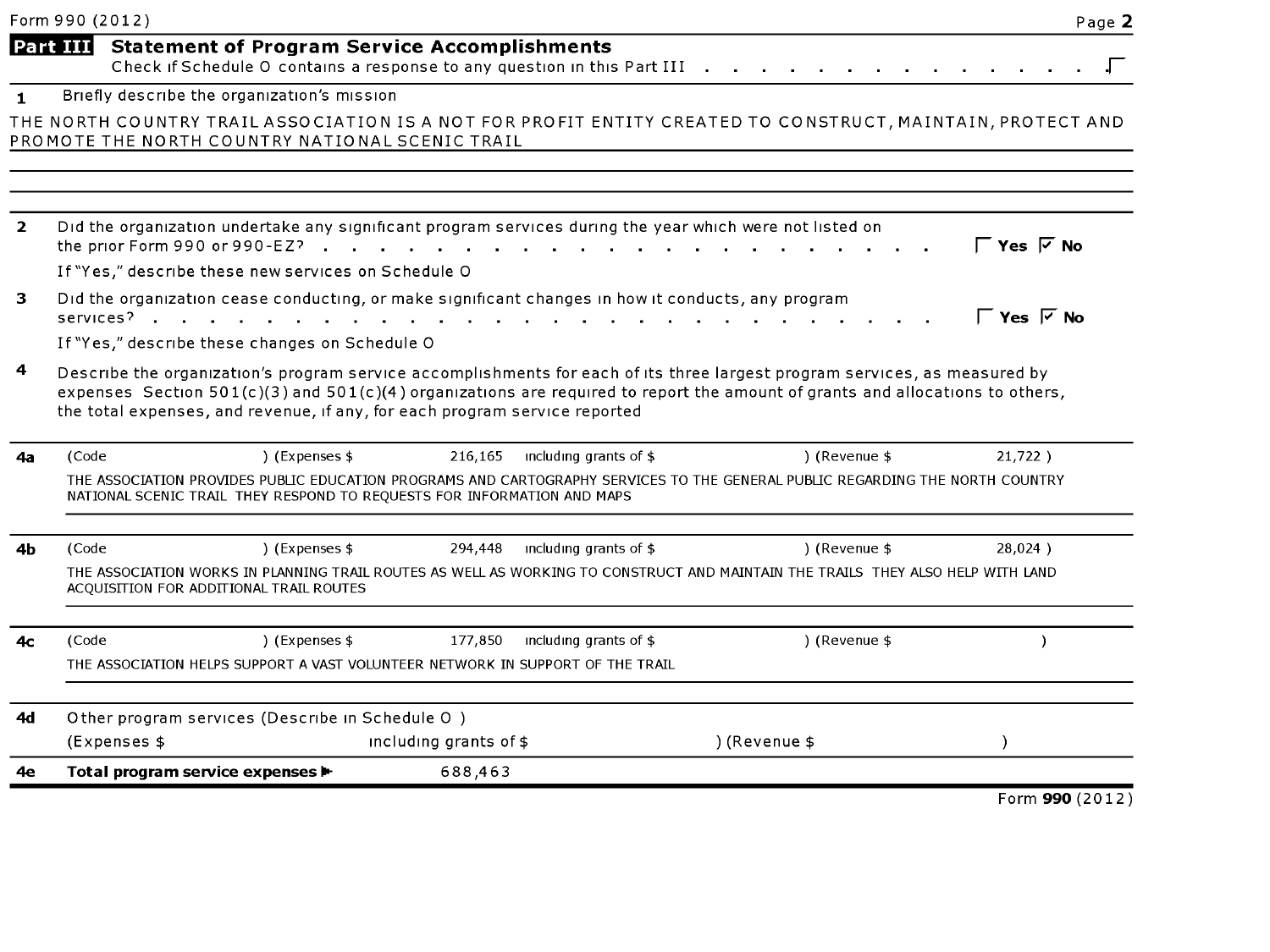| Form 990 (2012)                                                                                   |  |  |  |  |  |  |  |  |  |  |
|---------------------------------------------------------------------------------------------------|--|--|--|--|--|--|--|--|--|--|
| <b>Part IV</b> Checklist of Required Schedules                                                    |  |  |  |  |  |  |  |  |  |  |
| 1 Is the organization described in section $501(c)(3)$ or $4947(a)(1)$ (other than a private four |  |  |  |  |  |  |  |  |  |  |

|--|--|

|    |                                                                                                                                                                                                                                                                                                                                                                                                    |                 | Yes | No  |
|----|----------------------------------------------------------------------------------------------------------------------------------------------------------------------------------------------------------------------------------------------------------------------------------------------------------------------------------------------------------------------------------------------------|-----------------|-----|-----|
|    | 1 Is the organization described in section $501(c)(3)$ or $4947(a)(1)$ (other than a private foundation)? If "Yes,"<br>complete Schedule At                                                                                                                                                                                                                                                        | $\mathbf{1}$    | Yes |     |
|    | 2 Is the organization required to complete Schedule B, Schedule of Contributors (see instructions)?                                                                                                                                                                                                                                                                                                | $\mathbf{2}$    | Yes |     |
| з. | Did the organization engage in direct or indirect political campaign activities on behalf of or in opposition to<br>candidates for public office? If "Yes," complete Schedule C, Part $I^{\bigcirc\!\!\!A}$ .                                                                                                                                                                                      | 3.              |     | N o |
| 4  | Section 501(c)(3) organizations. Did the organization engage in lobbying activities, or have a section 501(h)<br>election in effect during the tax year? If "Yes," complete Schedule C, Part $II^{(2)}$                                                                                                                                                                                            | 4               | Yes |     |
| 5. | Is the organization a section $501(c)(4)$ , $501(c)(5)$ , or $501(c)(6)$ organization that receives membership dues,<br>assessments, or similar amounts as defined in Revenue Procedure 98-19? If "Yes," complete Schedule C,<br>Part $III$ <sup>o</sup>                                                                                                                                           | 5               |     | No  |
| 6  | Did the organization maintain any donor advised funds or any similar funds or accounts for which donors have the<br>right to provide advice on the distribution or investment of amounts in such funds or accounts? If "Yes," complete<br>Schedule D, Part $I^{\bigcircledast}$<br>the contract of the contract of the contract of the contract of the contract of the contract of the contract of | 6               |     | No  |
| 7  | Did the organization receive or hold a conservation easement, including easements to preserve open space,<br>the environment, historic land areas, or historic structures? If "Yes," complete Schedule D, Part II                                                                                                                                                                                  | $\overline{ }$  |     | N o |
| 8. | Did the organization maintain collections of works of art, historical treasures, or other similar assets? If "Yes,"<br>complete Schedule D, Part III $\mathbb S$                                                                                                                                                                                                                                   | 8               |     | No  |
| 9. | Did the organization report an amount in Part X, line 21 for escrow or custodial account liability, serve as a<br>custodian for amounts not listed in Part X, or provide credit counseling, debt management, credit repair, or debt<br>negotiation services? If "Yes," complete Schedule D, Part IV                                                                                                | 9               |     | No  |
| 10 | Did the organization, directly or through a related organization, hold assets in temporarily restricted endowments,<br>permanent endowments, or quasi-endowments? If "Yes," complete Schedule D, Part VE .                                                                                                                                                                                         | 10              | Yes |     |
|    | 11 If the organization's answer to any of the following questions is "Yes," then complete Schedule D, Parts VI, VII,<br>VIII, IX, or X as applicable                                                                                                                                                                                                                                               |                 |     |     |
|    | a Did the organization report an amount for land, buildings, and equipment in Part X, line 10?<br>If "Yes," complete Schedule D, Part VI.                                                                                                                                                                                                                                                          | 11a             | Yes |     |
|    | <b>b</b> Did the organization report an amount for investments-other securities in Part X, line 12 that is 5% or more of<br>its total assets reported in Part X, line 16? If "Yes," complete Schedule D, Part VII <sup>9</sup>                                                                                                                                                                     | 11b             |     | No  |
|    | c Did the organization report an amount for investments-program related in Part X, line 13 that is 5% or more of<br>its total assets reported in Part X, line 16? If "Yes," complete Schedule D, Part VIII                                                                                                                                                                                         | 11c             |     | No  |
|    | d Did the organization report an amount for other assets in Part X, line 15 that is 5% or more of its total assets<br>reported in Part X, line 16? If "Yes," complete Schedule D, Part $1X$                                                                                                                                                                                                        | 11d             |     | No  |
| е  | Did the organization report an amount for other liabilities in Part X, line 25? If "Yes," complete Schedule D, Part $X$                                                                                                                                                                                                                                                                            | <b>11e</b>      |     | No  |
|    | Did the organization's separate or consolidated financial statements for the tax year include a footnote that<br>addresses the organization's liability for uncertain tax positions under FIN 48 (ASC 740)? If "Yes," complete                                                                                                                                                                     | 11f             | Yes |     |
|    | 12a Did the organization obtain separate, independent audited financial statements for the tax year?<br>If "Yes," complete Schedule D, Parts XI and XII $\Sigma$ .<br>and the state of the state of the state of                                                                                                                                                                                   | 12a             | Yes |     |
|    | <b>b</b> Was the organization included in consolidated, independent audited financial statements for the tax year? If<br>"Yes," and if the organization answered "No" to line 12a, then completing Schedule D, Parts XI and XII is optional $\mathbb{S}$                                                                                                                                           | 12 <sub>b</sub> |     | No  |
| 13 | Is the organization a school described in section $170(b)(1)(A)(ii)^7$ If "Yes," complete Schedule E                                                                                                                                                                                                                                                                                               | 13              |     | No. |
|    | 14a Did the organization maintain an office, employees, or agents outside of the United States?                                                                                                                                                                                                                                                                                                    | 14a             |     | No  |
|    | b Did the organization have aggregate revenues or expenses of more than \$10,000 from grantmaking, fundraising,<br>business, investment, and program service activities outside the United States, or aggregate foreign investments<br>valued at \$100,000 or more? If "Yes," complete Schedule F, Parts I and IV                                                                                  | 14b             |     | No  |
| 15 | Did the organization report on Part IX, column (A), line 3, more than \$5,000 of grants or assistance to any<br>organization or entity located outside the United States? If "Yes," complete Schedule F, Parts II and IV                                                                                                                                                                           | 15              |     | No  |
| 16 | Did the organization report on Part IX, column (A), line 3, more than \$5,000 of aggregate grants or assistance to<br>individuals located outside the United States? If "Yes," complete Schedule F, Parts III and IV                                                                                                                                                                               | 16              |     | No  |
| 17 | Did the organization report a total of more than \$15,000 of expenses for professional fundraising services on Part<br>IX, column (A), lines 6 and 11e? If "Yes," complete Schedule G, Part I (see instructions)                                                                                                                                                                                   | 17              |     | No  |
| 18 | Did the organization report more than \$15,000 total of fundraising event gross income and contributions on Part<br>VIII, lines 1c and 8a? If "Yes," complete Schedule G, Part II                                                                                                                                                                                                                  | 18              |     | No  |
| 19 | Did the organization report more than \$15,000 of gross income from gaming activities on Part VIII, line 9a? If<br>"Yes," complete Schedule G, Part III $\cdots$ , $\cdots$ , $\cdots$ , $\cdots$ , $\cdots$ , $\cdots$ , $\cdots$ , $\cdots$                                                                                                                                                      | 19              |     | Νo  |
|    | <b>20a</b> Did the organization operate one or more hospital facilities? If "Yes," complete Schedule H                                                                                                                                                                                                                                                                                             | 20a             |     | No  |
|    | <b>b</b> If "Yes" to line 20a, did the organization attach a copy of its audited financial statements to this return?                                                                                                                                                                                                                                                                              | 20 <sub>b</sub> |     |     |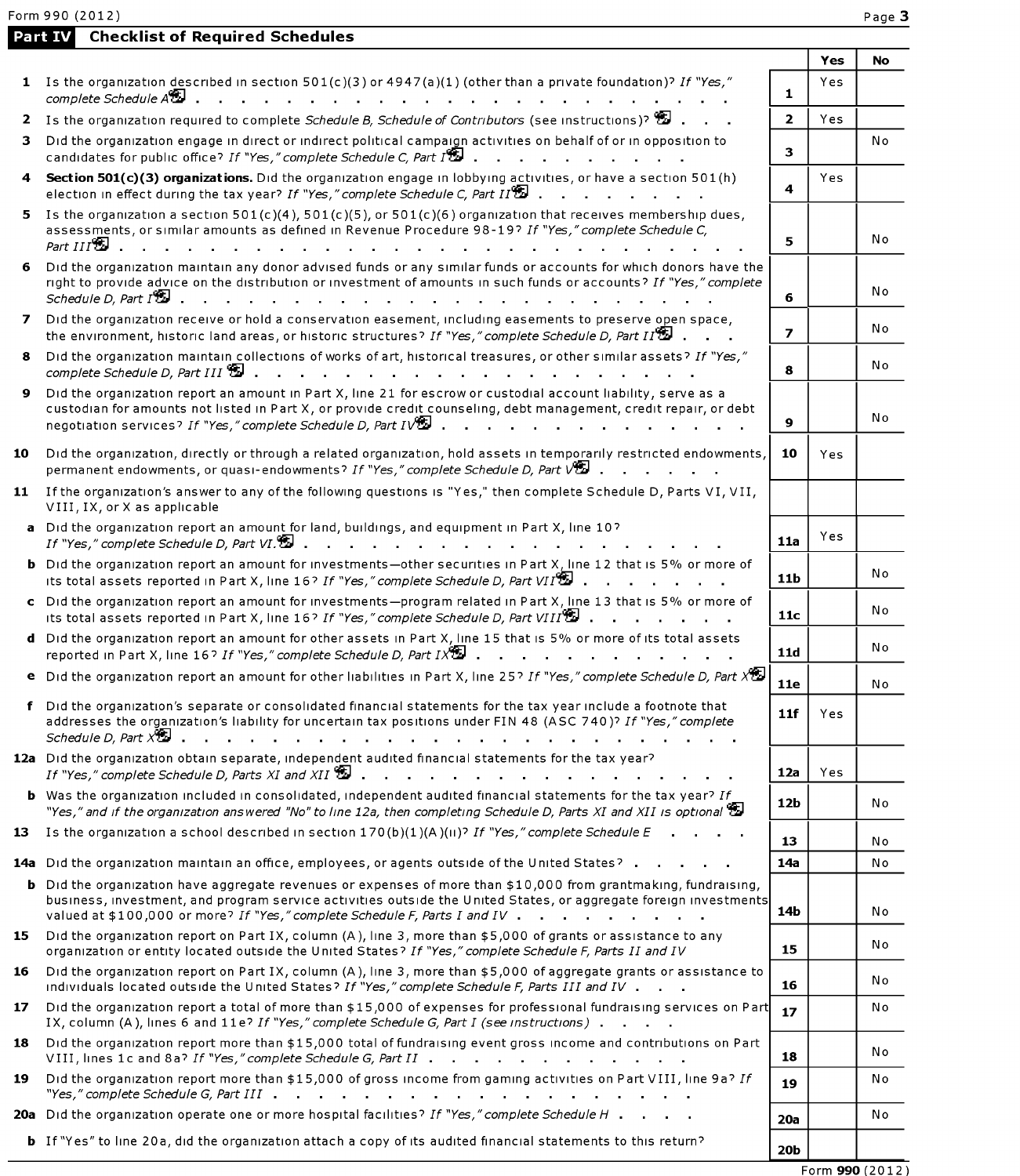Form 990 (2012) Page 4 **Page 4 Page 4** 

|     | <b>Part IV</b> Checklist of Required Schedules (continued)                                                                                                                                                                                                                                                                                                         |     |     |                 |
|-----|--------------------------------------------------------------------------------------------------------------------------------------------------------------------------------------------------------------------------------------------------------------------------------------------------------------------------------------------------------------------|-----|-----|-----------------|
| 21  | Did the organization report more than \$5,000 of grants and other assistance to any government or organization in<br>the United States on Part IX, column (A), line 1? If "Yes," complete Schedule I, Parts I and II                                                                                                                                               | 21  |     | No              |
| 22  | Did the organization report more than \$5,000 of grants and other assistance to individuals in the United States<br>on Part IX, column (A), line 2? If "Yes," complete Schedule I, Parts I and III                                                                                                                                                                 | 22  |     | No              |
| 23. | Did the organization answer "Yes" to Part VII, Section A, line 3, 4, or 5 about compensation of the organization's<br>current and former officers, directors, trustees, key employees, and highest compensated employees? If "Yes,"                                                                                                                                | 23  |     | Νo              |
|     | 24a Did the organization have a tax-exempt bond issue with an outstanding principal amount of more than \$100,000<br>as of the last day of the year, that was issued after December 31, 2002? If "Yes," answer lines 24b through 24d<br>and complete Schedule K. If "No," go to line 25 $\ldots$ , $\ldots$ , $\ldots$ , $\ldots$ , $\ldots$ , $\ldots$ , $\ldots$ | 24a |     | No              |
|     | <b>b</b> Did the organization invest any proceeds of tax-exempt bonds beyond a temporary period exception?                                                                                                                                                                                                                                                         | 24b |     |                 |
|     | c Did the organization maintain an escrow account other than a refunding escrow at any time during the year                                                                                                                                                                                                                                                        | 24с |     |                 |
| d   | Did the organization act as an "on behalf of" issuer for bonds outstanding at any time during the year?                                                                                                                                                                                                                                                            | 24d |     |                 |
|     | 25a Section 501(c)(3) and 501(c)(4) organizations. Did the organization engage in an excess benefit transaction with<br>a disqualified person during the year? If "Yes," complete Schedule L, Part I                                                                                                                                                               | 25a |     | No              |
|     | <b>b</b> Is the organization aware that it engaged in an excess benefit transaction with a disqualified person in a prior<br>year, and that the transaction has not been reported on any of the organization's prior Forms 990 or 990-EZ? If                                                                                                                       | 25b |     | No              |
| 26. | Was a loan to or by a current or former officer, director, trustee, key employee, highest compensated employee, or<br>disqualified person outstanding as of the end of the organization's tax year? If "Yes," complete Schedule L,                                                                                                                                 | 26  |     | No              |
| 27  | Did the organization provide a grant or other assistance to an officer, director, trustee, key employee, substantial<br>contributor or employee thereof, a grant selection committee member, or to a 35% controlled entity or family<br>member of any of these persons? If "Yes," complete Schedule L, Part III                                                    | 27  |     | No              |
| 28  | Was the organization a party to a business transaction with one of the following parties (see Schedule L, Part IV<br>instructions for applicable filing thresholds, conditions, and exceptions)<br>a A current or former officer, director, trustee, or key employee? If "Yes," complete Schedule L, Part                                                          |     |     |                 |
|     | $IV$ . The set of the set of the set of the set of the set of the set of the set of the set of the set of the set of the set of the set of the set of the set of the set of the set of the set of the set of the set of the se                                                                                                                                     | 28a |     | No              |
|     | <b>b</b> A family member of a current or former officer, director, trustee, or key employee? If "Yes,"                                                                                                                                                                                                                                                             | 28b |     | No              |
|     | c An entity of which a current or former officer, director, trustee, or key employee (or a family member thereof) was<br>an officer, director, trustee, or direct or indirect owner? If "Yes," complete Schedule L, Part IV                                                                                                                                        | 28c |     | No              |
| 29  | Did the organization receive more than \$25,000 in non-cash contributions? If "Yes," complete Schedule M                                                                                                                                                                                                                                                           | 29  |     | N o             |
| 30  | Did the organization receive contributions of art, historical treasures, or other similar assets, or qualified<br>conservation contributions? If "Yes," complete Schedule M                                                                                                                                                                                        | 30  |     | No              |
| 31  | Did the organization liquidate, terminate, or dissolve and cease operations? If "Yes," complete Schedule N,                                                                                                                                                                                                                                                        | 31  |     | No              |
| 32  | Did the organization sell, exchange, dispose of, or transfer more than 25% of its net assets? If "Yes," complete<br>Schedule N, Part $II$ $\cdots$ $\cdots$ $\cdots$ $\cdots$ $\cdots$ $\cdots$ $\cdots$ $\cdots$ $\cdots$ $\cdots$                                                                                                                                | 32  |     | N o             |
| 33  | Did the organization own 100% of an entity disregarded as separate from the organization under Regulations<br>sections 301 7701-2 and 301 7701-3? If "Yes," complete Schedule R, Part I                                                                                                                                                                            | 33  |     | No              |
| 34  | Was the organization related to any tax-exempt or taxable entity? If "Yes," complete Schedule R, Part II, III, or IV,                                                                                                                                                                                                                                              | 34  |     | No              |
|     | 35a Did the organization have a controlled entity within the meaning of section 512(b)(13)?                                                                                                                                                                                                                                                                        | 35a |     | No              |
|     | <b>b</b> If 'Yes' to line 35a, did the organization receive any payment from or engage in any transaction with a controlled<br>entity within the meaning of section 512(b)(13)? If "Yes," complete Schedule R, Part V, line 2                                                                                                                                      | 35b |     |                 |
| 36  | Section 501(c)(3) organizations. Did the organization make any transfers to an exempt non-charitable related<br>organization? If "Yes," complete Schedule R, Part V, line 2                                                                                                                                                                                        | 36  |     | No              |
| 37  | Did the organization conduct more than 5% of its activities through an entity that is not a related organization<br>and that is treated as a partnership for federal income tax purposes? If "Yes," complete Schedule R, Part VI                                                                                                                                   | 37  |     | No              |
| 38  | Did the organization complete Schedule O and provide explanations in Schedule O for Part VI, lines 11b and 19?<br>Note. All Form 990 filers are required to complete Schedule O<br>the contract of the contract of the contract of the                                                                                                                             | 38  | Yes |                 |
|     |                                                                                                                                                                                                                                                                                                                                                                    |     |     | Form 990 (2012) |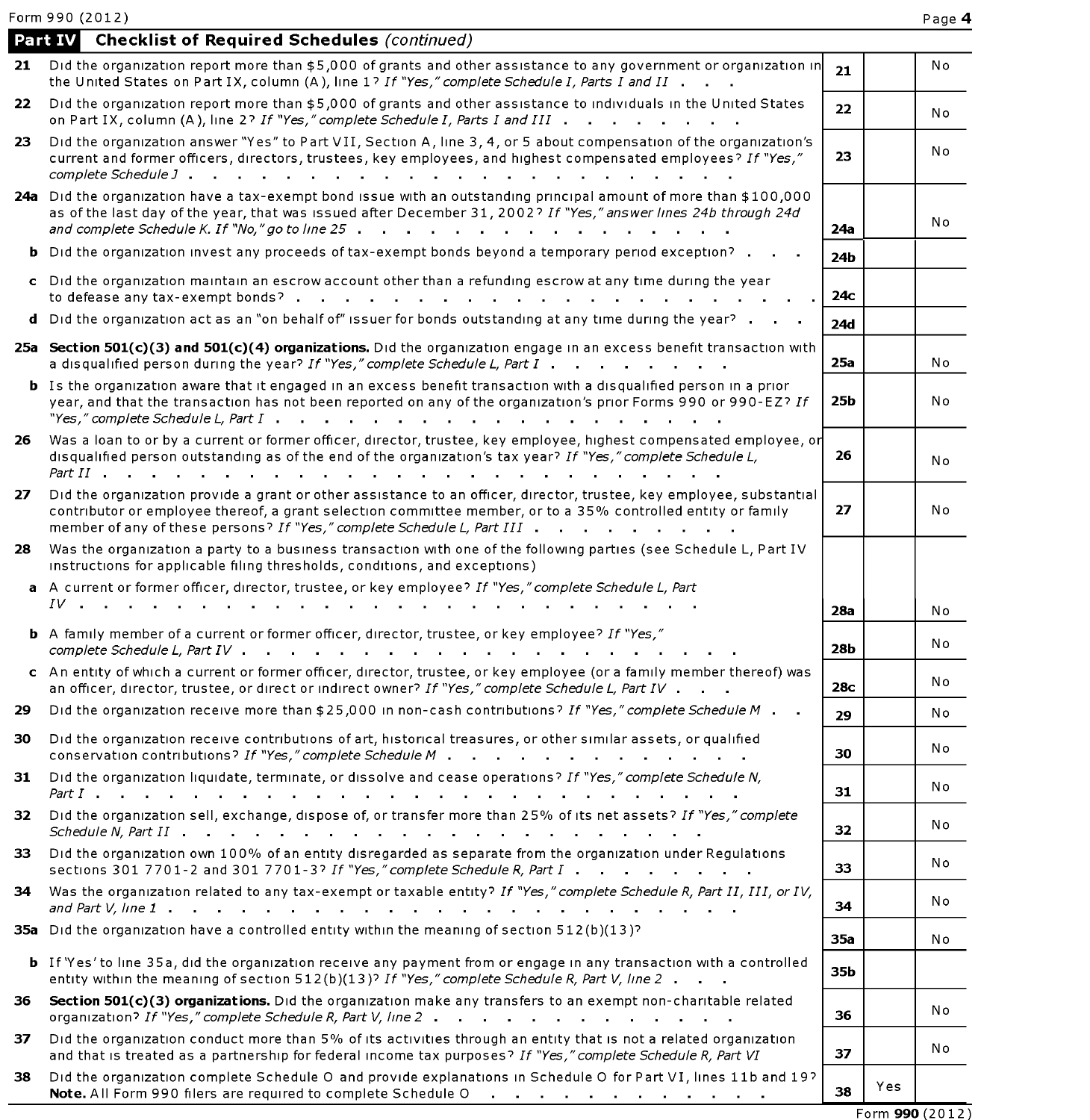|     | Form 990 (2012)<br>Part V<br><b>Statements Regarding Other IRS Filings and Tax Compliance</b>                                                                                                                                                                                                                                           |                |     | Page 5    |
|-----|-----------------------------------------------------------------------------------------------------------------------------------------------------------------------------------------------------------------------------------------------------------------------------------------------------------------------------------------|----------------|-----|-----------|
|     | Check if Schedule O contains a response to any question in this Part V                                                                                                                                                                                                                                                                  |                |     |           |
|     |                                                                                                                                                                                                                                                                                                                                         |                | Yes | <b>No</b> |
|     | 1a Enter the number reported in Box 3 of Form 1096 Enter -0- if not applicable<br>1a                                                                                                                                                                                                                                                    |                |     |           |
|     | <b>b</b> Enter the number of Forms W-2G included in line 1a <i>Enter -0-</i> if not applicable<br>1 <sub>b</sub><br>$\Omega$                                                                                                                                                                                                            |                |     |           |
|     | c Did the organization comply with backup withholding rules for reportable payments to vendors and reportable<br>gaming (gambling) winnings to prize winners?                                                                                                                                                                           | 1c             |     |           |
|     | 2a Enter the number of employees reported on Form W-3, Transmittal of Wage and<br>Tax Statements, filed for the calendar year ending with or within the year covered<br>10<br>2a<br>by this return<br>and the state of the state of the                                                                                                 |                |     |           |
|     | <b>b</b> If at least one is reported on line 2a, did the organization file all required federal employment tax returns?<br>Note. If the sum of lines 1a and 2a is greater than 250, you may be required to e-file (see instructions)                                                                                                    | 2b             | Yes |           |
|     | 3a Did the organization have unrelated business gross income of \$1,000 or more during the year?                                                                                                                                                                                                                                        | За             |     | No        |
|     | <b>b</b> If "Yes," has it filed a Form 990-T for this year? If "No," provide an explanation in Schedule O                                                                                                                                                                                                                               | 3b             |     |           |
|     | 4a At any time during the calendar year, did the organization have an interest in, or a signature or other authority<br>over, a financial account in a foreign country (such as a bank account, securities account, or other financial                                                                                                  | 4а             |     | No        |
| Þ   | If "Yes," enter the name of the foreign country ▶<br>See instructions for filing requirements for Form TD F 90-22 1, Report of Foreign Bank and Financial Accounts                                                                                                                                                                      |                |     |           |
|     | 5a Was the organization a party to a prohibited tax shelter transaction at any time during the tax year?                                                                                                                                                                                                                                | 5а             |     | N o       |
|     | <b>b</b> Did any taxable party notify the organization that it was or is a party to a prohibited tax shelter transaction?                                                                                                                                                                                                               | 5b             |     | No        |
|     | c If "Yes," to line 5a or 5b, did the organization file Form 8886-T?                                                                                                                                                                                                                                                                    |                |     |           |
|     |                                                                                                                                                                                                                                                                                                                                         | 5 <sub>c</sub> |     |           |
|     | 6a Does the organization have annual gross receipts that are normally greater than \$100,000, and did the<br>organization solicit any contributions that were not tax deductible as charitable contributions?<br>b If "Yes," did the organization include with every solicitation an express statement that such contributions or gifts | 6a             |     | N o       |
|     |                                                                                                                                                                                                                                                                                                                                         | 6b             |     |           |
| 7   | Organizations that may receive deductible contributions under section $170(c)$ .<br>a Did the organization receive a payment in excess of \$75 made partly as a contribution and partly for goods and                                                                                                                                   | 7a             |     | No        |
|     |                                                                                                                                                                                                                                                                                                                                         |                |     |           |
|     | <b>b</b> If "Yes," did the organization notify the donor of the value of the goods or services provided?                                                                                                                                                                                                                                | 7b             |     |           |
|     | c Did the organization sell, exchange, or otherwise dispose of tangible personal property for which it was required to<br>file Form 8282?                                                                                                                                                                                               | 7с             |     | No        |
|     | <b>d</b> If "Yes," indicate the number of Forms 8282 filed during the year<br>7d                                                                                                                                                                                                                                                        |                |     |           |
|     | e Did the organization receive any funds, directly or indirectly, to pay premiums on a personal benefit                                                                                                                                                                                                                                 | 7е             |     | N o       |
|     | f Did the organization, during the year, pay premiums, directly or indirectly, on a personal benefit contract?                                                                                                                                                                                                                          | 7f             |     | No        |
|     | g If the organization received a contribution of qualified intellectual property, did the organization file Form 8899 as                                                                                                                                                                                                                | 7g             |     |           |
|     | h If the organization received a contribution of cars, boats, airplanes, or other vehicles, did the organization file a                                                                                                                                                                                                                 | 7h             |     |           |
| 8   | Sponsoring organizations maintaining donor advised funds and section 509(a)(3) supporting organizations. Did<br>the supporting organization, or a donor advised fund maintained by a sponsoring organization, have excess<br>business holdings at any time during the year?                                                             | 8              |     |           |
| 9   | Sponsoring organizations maintaining donor advised funds.                                                                                                                                                                                                                                                                               |                |     |           |
|     | a Did the organization make any taxable distributions under section 4966?                                                                                                                                                                                                                                                               | 9a             |     |           |
| b.  | Did the organization make a distribution to a donor, donor advisor, or related person?                                                                                                                                                                                                                                                  | 9b             |     |           |
| 10  | Section $501(c)(7)$ organizations. Enter                                                                                                                                                                                                                                                                                                |                |     |           |
|     | a Initiation fees and capital contributions included on Part VIII, line 12<br>10a                                                                                                                                                                                                                                                       |                |     |           |
|     | <b>b</b> Gross receipts, included on Form 990, Part VIII, line 12, for public use of club<br>10b<br>facilities                                                                                                                                                                                                                          |                |     |           |
| 11  | Section 501(c)(12) organizations. Enter                                                                                                                                                                                                                                                                                                 |                |     |           |
|     | a Gross income from members or shareholders<br><b>11a</b>                                                                                                                                                                                                                                                                               |                |     |           |
|     | <b>b</b> Gross income from other sources (Do not net amounts due or paid to other sources<br>11b<br>against amounts due or received from them )                                                                                                                                                                                         |                |     |           |
|     | 12a Section 4947(a)(1) non-exempt charitable trusts. Is the organization filing Form 990 in lieu of Form 1041?                                                                                                                                                                                                                          | 12a            |     |           |
|     | <b>b</b> If "Yes," enter the amount of tax-exempt interest received or accrued during the<br>12b                                                                                                                                                                                                                                        |                |     |           |
| 13. | Section 501(c)(29) qualified nonprofit health insurance issuers.                                                                                                                                                                                                                                                                        |                |     |           |
|     | a Is the organization licensed to issue qualified health plans in more than one state?<br>Note. See the instructions for additional information the organization must report on Schedule O                                                                                                                                              | 13a            |     |           |
|     | <b>b</b> Enter the amount of reserves the organization is required to maintain by the states<br>13 <sub>b</sub><br>in which the organization is licensed to issue qualified health plans                                                                                                                                                |                |     |           |
|     | c Enter the amount of reserves on hand<br>13c                                                                                                                                                                                                                                                                                           |                |     |           |
|     | 14a Did the organization receive any payments for indoor tanning services during the tax year?                                                                                                                                                                                                                                          | 14a            |     | No        |
|     | <b>b</b> If "Yes," has it filed a Form 720 to report these payments? If "No," provide an explanation in Schedule O                                                                                                                                                                                                                      | 14b            |     |           |

Form **990** (2012)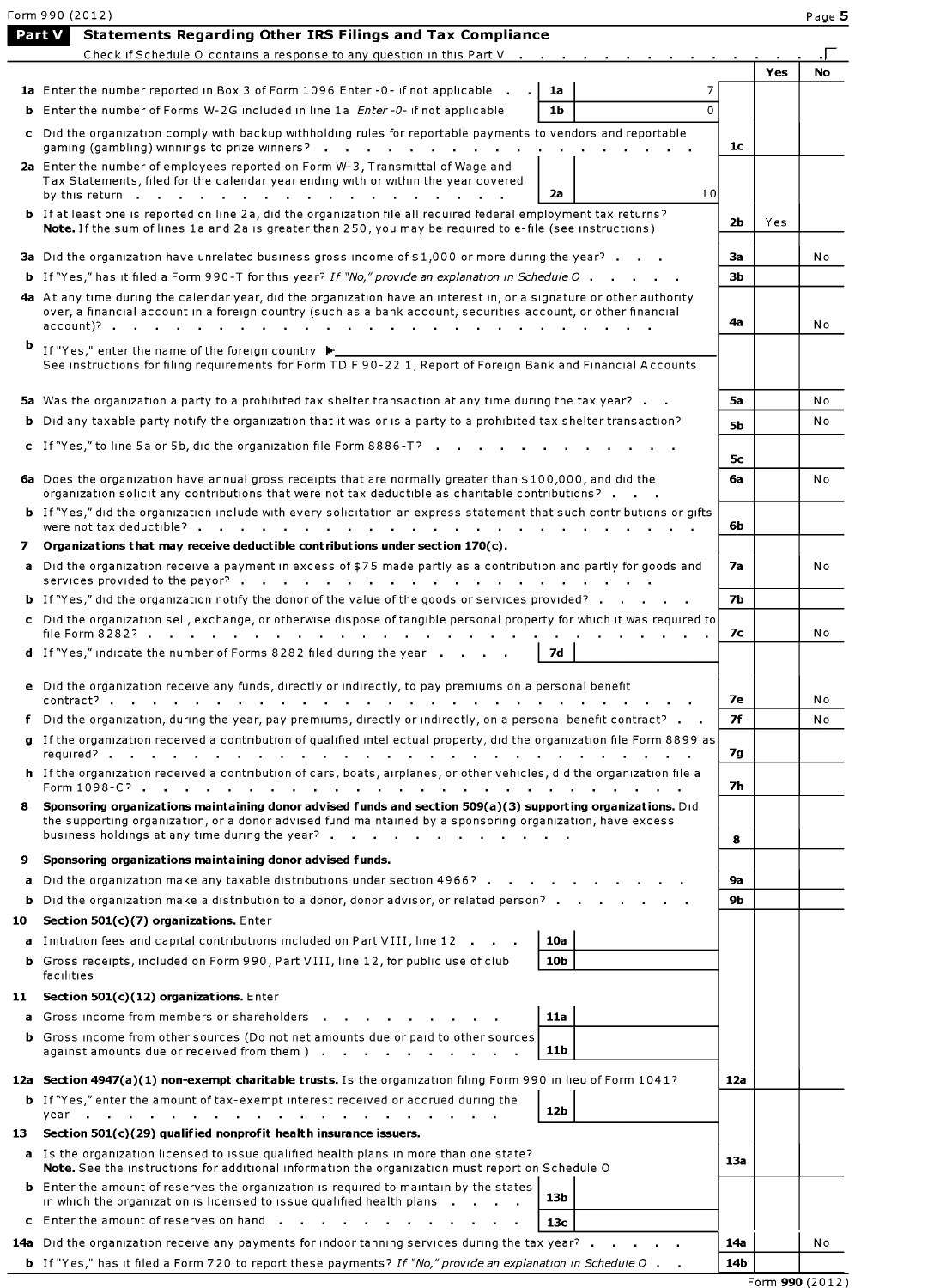|    | Form 990 (2012)                                                                                                                                                                                                                                                                                             |                 |     | Page 6 |
|----|-------------------------------------------------------------------------------------------------------------------------------------------------------------------------------------------------------------------------------------------------------------------------------------------------------------|-----------------|-----|--------|
|    | Governance, Management, and Disclosure For each "Yes" response to lines 2 through 7b below, and for a<br>Part VI<br>"No" response to lines 8a, 8b, or 10b below, describe the circumstances, processes, or changes in Schedule O.<br>See instructions.                                                      |                 |     |        |
|    | Check if Schedule O contains a response to any question in this Part VI                                                                                                                                                                                                                                     |                 |     | ⊽      |
|    | <b>Section A. Governing Body and Management</b>                                                                                                                                                                                                                                                             |                 |     |        |
|    | 1a Enter the number of voting members of the governing body at the end of the tax                                                                                                                                                                                                                           |                 | Yes | No     |
|    | 1a<br>15<br>year                                                                                                                                                                                                                                                                                            |                 |     |        |
|    | If there are material differences in voting rights among members of the governing<br>body, or if the governing body delegated broad authority to an executive committee<br>or similar committee, explain in Schedule O                                                                                      |                 |     |        |
|    | <b>b</b> Enter the number of voting members included in line 1a, above, who are<br>15<br>1b<br>independent .                                                                                                                                                                                                |                 |     |        |
|    | 2 Did any officer, director, trustee, or key employee have a family relationship or a business relationship with any<br>other officer, director, trustee, or key employee?<br>the contract of the contract of the contract of the contract of the contract of the contract of the contract of               | 2               |     | No     |
| з. | Did the organization delegate control over management duties customarily performed by or under the direct<br>supervision of officers, directors or trustees, or key employees to a management company or other person? .                                                                                    | 3               |     | No     |
|    | 4 Did the organization make any significant changes to its governing documents since the prior Form 990 was<br>filed?                                                                                                                                                                                       | 4               |     | No     |
| 5  | Did the organization become aware during the year of a significant diversion of the organization's assets? .                                                                                                                                                                                                | 5               |     | No     |
| 6  | Did the organization have members or stockholders?                                                                                                                                                                                                                                                          | 6               |     | No     |
|    | 7a Did the organization have members, stockholders, or other persons who had the power to elect or appoint one or<br>more members of the governing body?<br>a carried and a carried and a carried                                                                                                           | 7a              |     | No     |
|    | <b>b</b> Are any governance decisions of the organization reserved to (or subject to approval by) members, stockholders,<br>or persons other than the governing body?<br>the contract of the contract of the contract of the con-                                                                           | 7b              |     | No     |
|    | 8 Did the organization contemporaneously document the meetings held or written actions undertaken during the<br>year by the following                                                                                                                                                                       |                 |     |        |
|    | a The governing body?                                                                                                                                                                                                                                                                                       | 8a              | Yes |        |
|    | <b>b</b> Each committee with authority to act on behalf of the governing body?                                                                                                                                                                                                                              | 8b              | Yes |        |
|    | 9 Is there any officer, director, trustee, or key employee listed in Part VII, Section A, who cannot be reached at the<br>organization's mailing address? If "Yes," provide the names and addresses in Schedule O                                                                                           | 9               |     | N o    |
|    | Section B. Policies (This Section B requests information about policies not required by the Internal Revenue Code.)                                                                                                                                                                                         |                 |     |        |
|    |                                                                                                                                                                                                                                                                                                             |                 | Yes | No.    |
|    | 10a Did the organization have local chapters, branches, or affiliates?                                                                                                                                                                                                                                      | 10a             | Yes |        |
|    | <b>b</b> If "Yes," did the organization have written policies and procedures governing the activities of such chapters,<br>affiliates, and branches to ensure their operations are consistent with the organization's exempt purposes?                                                                      | 10b             | Yes |        |
|    | 11a Has the organization provided a complete copy of this Form 990 to all members of its governing body before filing<br>the form? $\blacksquare$                                                                                                                                                           | 11a             |     | No     |
|    | <b>b</b> Describe in Schedule O the process, if any, used by the organization to review this Form 990                                                                                                                                                                                                       |                 |     |        |
|    | 12a Did the organization have a written conflict of interest policy? If "No," go to line 13                                                                                                                                                                                                                 | 12a             | Yes |        |
|    | <b>b</b> Were officers, directors, or trustees, and key employees required to disclose annually interests that could give<br>rise to conflicts?<br>and the state of the state of<br>$\mathbf{r} = \mathbf{r} + \mathbf{r}$<br><b>All Cards</b>                                                              | 12 <sub>b</sub> | Yes |        |
|    | c Did the organization regularly and consistently monitor and enforce compliance with the policy? If "Yes," describe                                                                                                                                                                                        | 12c             | Yes |        |
| 13 | Did the organization have a written whistleblower policy?                                                                                                                                                                                                                                                   | 13              | Yes |        |
| 14 | Did the organization have a written document retention and destruction policy? .                                                                                                                                                                                                                            | 14              | Yes |        |
| 15 | Did the process for determining compensation of the following persons include a review and approval by<br>independent persons, comparability data, and contemporaneous substantiation of the deliberation and decision?                                                                                     |                 |     |        |
|    | a The organization's CEO, Executive Director, or top management official                                                                                                                                                                                                                                    | 15a             | Yes |        |
|    | <b>b</b> Other officers or key employees of the organization $\cdot \cdot \cdot \cdot \cdot \cdot \cdot \cdot \cdot \cdot \cdot \cdot \cdot \cdot \cdot \cdot$                                                                                                                                              | 15 <sub>b</sub> | Yes |        |
|    | If "Yes" to line 15a or 15b, describe the process in Schedule O (see instructions)                                                                                                                                                                                                                          |                 |     |        |
|    | 16a Did the organization invest in, contribute assets to, or participate in a joint venture or similar arrangement with a                                                                                                                                                                                   | 16a             |     | No     |
|    | <b>b</b> If "Yes," did the organization follow a written policy or procedure requiring the organization to evaluate its<br>participation in joint venture arrangements under applicable federal tax law, and take steps to safeguard the<br>organization's exempt status with respect to such arrangements? | 16b             |     |        |
|    | <b>Section C. Disclosure</b>                                                                                                                                                                                                                                                                                |                 |     |        |
|    | 17 List the States with which a copy of this Form 990 is required to be filed MI, NY, OH, ND, MN, WI, PA                                                                                                                                                                                                    |                 |     |        |

18 Section 6104 requires an organization to make its Form 1023 (or 1024 if applicable), 990, and 990-T (501(c) (3)s only) available for public inspection Indicate how you made these available Check all that apply  $\Box$  O wn website  $\Box$  A nother's website  $\Box$  U pon request  $\Box$  O ther (explain in Schedule O)

19 Describe in Schedule O whether (and if so, how), the organization made its governing documents, conflict of interest policy, and financial statements available to the public during the tax year

**20** State the name, physical address, and telephone number of the person who possesses the books and records of the organ1zat1on ~NORTH COUNTRY TRAIL ASSOCIATION 229 E MAIN STREET LOWELL, MI (616) 897-5987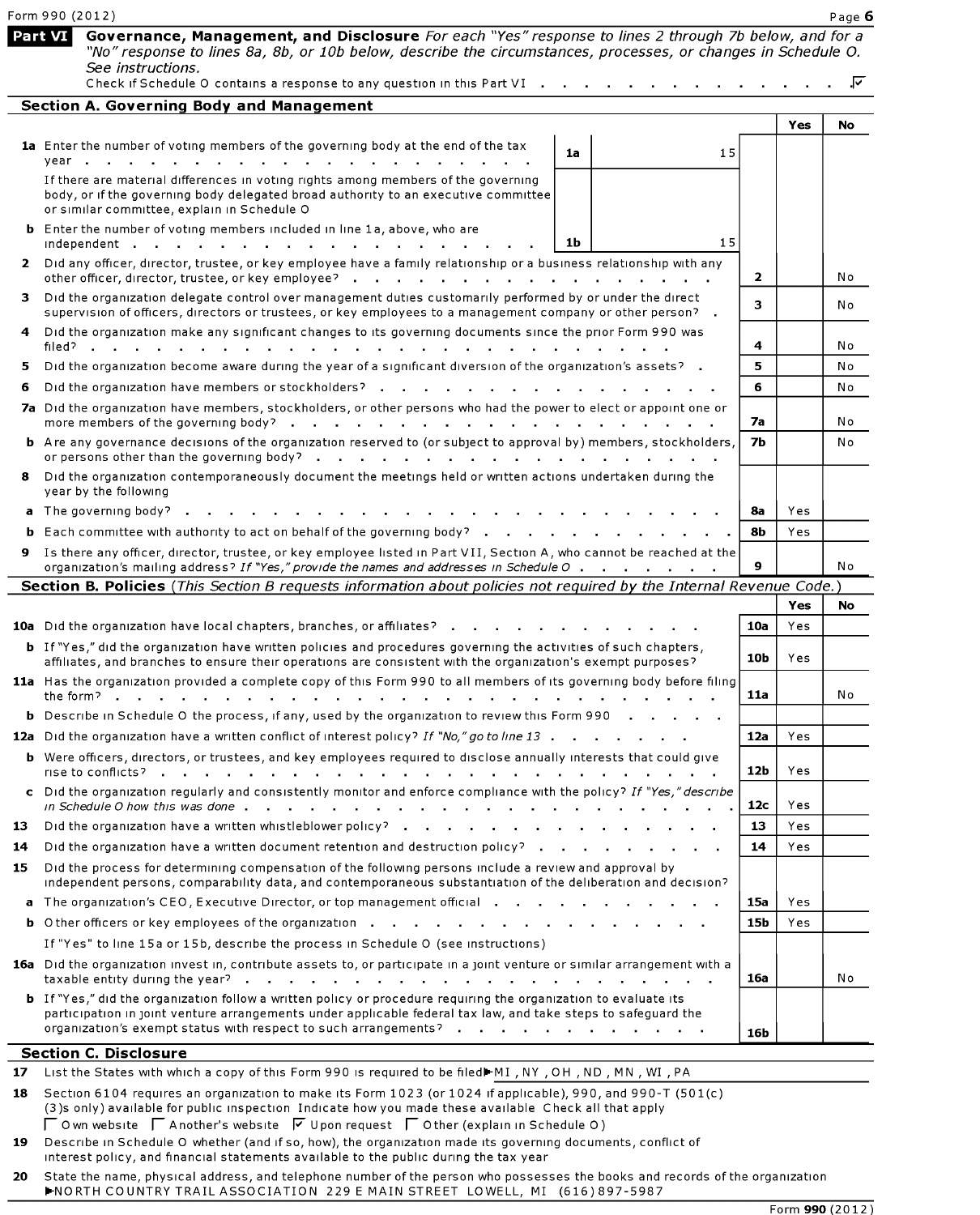Form **990** ( 2 O 1 2 )

### **Part VII** Compensation of Officers, Directors, Trustees, Key Employees, Highest Compensated **Employees, and Independent Contractors**

Check if Schedule O contains a response to any question in this Part VII . . . . . . . . Г.  $\sim$ 

**Section A. Officers, Directors, Trustees, Key Employees, and Highest Compensated Employees**  1a Complete this table for all persons required to be listed Report compensation for the calendar year ending with or within the organization's tax year

•List all of the organ1zat1on's **current** officers, directors, trustees (whether 1nd1v1duals or organ1zat1ons), regardless of amount of compensation Enter-0- 1n columns (D), (E), and (F) 1fno compensation was paid

**● List all of the organization's current** key employees, if any See instructions for definition of "key employee"

•List the organ1zat1on's five **current** highest compensated employees (other than an officer, director, trustee or key employee) who received reportable compensation (Box 5 of Form W-2 and/or Box 7 of Form 1099-MISC) of more than \$100,000 from the organization and any related organizations

•List all of the organ1zat1on's **former** officers, key employees, or highest compensated employees who received more than \$100,000 of reportable compensation from the organization and any related organizations

•List all of the organ1zat1on's **former directors or trustees** that received, 1n the capacity as a former director or trustee of the organization, more than \$10,000 of reportable compensation from the organization and any related organizations

List persons in the following order individual trustees or directors, institutional trustees, officers, key employees, highest compensated employees, and former such persons

 $\sqcap$  Check this box if neither the organization nor any related organization compensated any current officer, director, or trustee

| (A)<br>Name and Title                      | (B)<br>Average<br>hours per<br>week (list<br>any hours | more than one box, unless         |                          | (C)          |              | Position (do not check<br>person is both an officer<br>and a director/trustee) |        | (D)<br>Reportable<br>compensation<br>from the<br>organization | (E)<br>Reportable<br>compensation<br>from related<br>organizations | (F)<br>Estimated<br>amount of<br>other<br>compensation   |
|--------------------------------------------|--------------------------------------------------------|-----------------------------------|--------------------------|--------------|--------------|--------------------------------------------------------------------------------|--------|---------------------------------------------------------------|--------------------------------------------------------------------|----------------------------------------------------------|
| $\boxed{\bigcirc}$                         | for related<br>organizations<br>below<br>dotted line)  | Individual trustee<br>or diiector | Institutional<br>Trustee | Officer      | Key employee | Highest compensated<br><u>employee</u>                                         | Former | $(W - 2/1099 -$<br>MISC)                                      | $(W - 2/1099 -$<br>MISC)                                           | from the<br>organization<br>and related<br>organizations |
| (1) DAVE CORNELL                           | 100                                                    | $\mathbf{x}$                      |                          |              |              |                                                                                |        |                                                               |                                                                    |                                                          |
| <b>BOARD MEMBER</b>                        |                                                        |                                   |                          |              |              |                                                                                |        |                                                               |                                                                    | $\overline{0}$                                           |
| (2) LARRY HAWKINS                          | 500                                                    | $\mathbf{x}$                      |                          | $\mathbf{x}$ |              |                                                                                |        |                                                               |                                                                    | $\overline{0}$                                           |
| <b>PRESIDENT</b><br>(3) MARY COFFIN        | 500                                                    |                                   |                          |              |              |                                                                                |        |                                                               |                                                                    |                                                          |
| <b>VP EAST</b>                             |                                                        | $\mathbf{x}$                      |                          | $\mathbf{x}$ |              |                                                                                |        |                                                               |                                                                    | $\overline{0}$                                           |
| (4) JOYCE APPEL                            | 100                                                    | $\mathbf{x}$                      |                          |              |              |                                                                                |        |                                                               |                                                                    | $\overline{\mathbf{0}}$                                  |
| <b>BOARD MEMBER</b><br>(5) JACK COHEN      |                                                        |                                   |                          |              |              |                                                                                |        |                                                               |                                                                    |                                                          |
| <b>BOARD MEMBER</b>                        | 100                                                    | $\mathbf{x}$                      |                          |              |              |                                                                                |        |                                                               |                                                                    | $\overline{0}$                                           |
| (6) GARRETT DILL                           | 100                                                    | $\mathbf{x}$                      |                          |              |              |                                                                                |        | n                                                             |                                                                    | $\overline{0}$                                           |
| <b>BOARD MEMBER</b><br>(7) JOHN HEIAM      | 100                                                    | $\mathbf{x}$                      |                          |              |              |                                                                                |        |                                                               |                                                                    | $\bullet$                                                |
| <b>BOARD MEMBER</b>                        |                                                        |                                   |                          |              |              |                                                                                |        |                                                               |                                                                    |                                                          |
| (8) LORANA JINKERSON<br><b>SECRETARY</b>   | 500                                                    | $\mathbf{x}$                      |                          | $\mathbf{x}$ |              |                                                                                |        |                                                               |                                                                    | $\overline{0}$                                           |
| (9) GAYLORD YOST                           | 500                                                    |                                   |                          |              |              |                                                                                |        |                                                               |                                                                    |                                                          |
| <b>VP WEST</b>                             |                                                        | $\mathbf{x}$                      |                          | $\mathbf{x}$ |              |                                                                                |        |                                                               |                                                                    | $\overline{0}$                                           |
| (10) TOM MOBERG                            | 500                                                    |                                   |                          |              |              |                                                                                |        |                                                               |                                                                    |                                                          |
| <b>FIRST VP</b>                            |                                                        | $\mathbf{x}$                      |                          | $\mathbf{x}$ |              |                                                                                |        |                                                               |                                                                    | $\overline{\mathbf{0}}$                                  |
| (11) BRIAN PAVEK                           | 100                                                    | $\mathbf{x}$                      |                          |              |              |                                                                                |        |                                                               |                                                                    | $\overline{0}$                                           |
| <b>BOARD MEMBER</b>                        |                                                        |                                   |                          |              |              |                                                                                |        |                                                               |                                                                    |                                                          |
| (12) LYNDA RUMMEL                          | 100                                                    | $\mathbf{x}$                      |                          |              |              |                                                                                |        |                                                               |                                                                    | $\overline{0}$                                           |
| <b>BOARD MEMBER</b>                        |                                                        |                                   |                          |              |              |                                                                                |        |                                                               |                                                                    |                                                          |
| (13) RAY VLASAK                            | 100                                                    | $\mathbf{x}$                      |                          |              |              |                                                                                |        | $\overline{0}$                                                |                                                                    | $\overline{\mathbf{0}}$                                  |
| <b>BOARD MEMBER</b>                        |                                                        |                                   |                          |              |              |                                                                                |        |                                                               |                                                                    |                                                          |
| (14) JOHN LEINEN JR<br><b>BOARD MEMBER</b> | 100                                                    | $\mathbf{x}$                      |                          |              |              |                                                                                |        | $\overline{0}$                                                |                                                                    | $\overline{\mathbf{0}}$                                  |
| (15) DOUG THOMAS                           | 100                                                    | $\mathbf{x}$                      |                          |              |              |                                                                                |        |                                                               |                                                                    |                                                          |
| <b>BOARD MEMBER</b>                        |                                                        |                                   |                          |              |              |                                                                                |        |                                                               |                                                                    | $\overline{\mathbf{0}}$                                  |
| (16) BRUCE MATTHEWS                        | 40 00                                                  |                                   |                          | $\mathbf{x}$ |              |                                                                                |        | 70,400                                                        |                                                                    | 4,396                                                    |
| <b>EXECUTIVE DIRECTOR</b>                  |                                                        |                                   |                          |              |              |                                                                                |        |                                                               |                                                                    |                                                          |
| (17) LAURA LINDSTROM                       | 20 00                                                  |                                   |                          | $\mathsf{x}$ |              |                                                                                |        | 21,100                                                        |                                                                    | $\overline{\mathbf{0}}$                                  |
| FINANCIAL ADMINISTRATOR                    |                                                        |                                   |                          |              |              |                                                                                |        |                                                               |                                                                    |                                                          |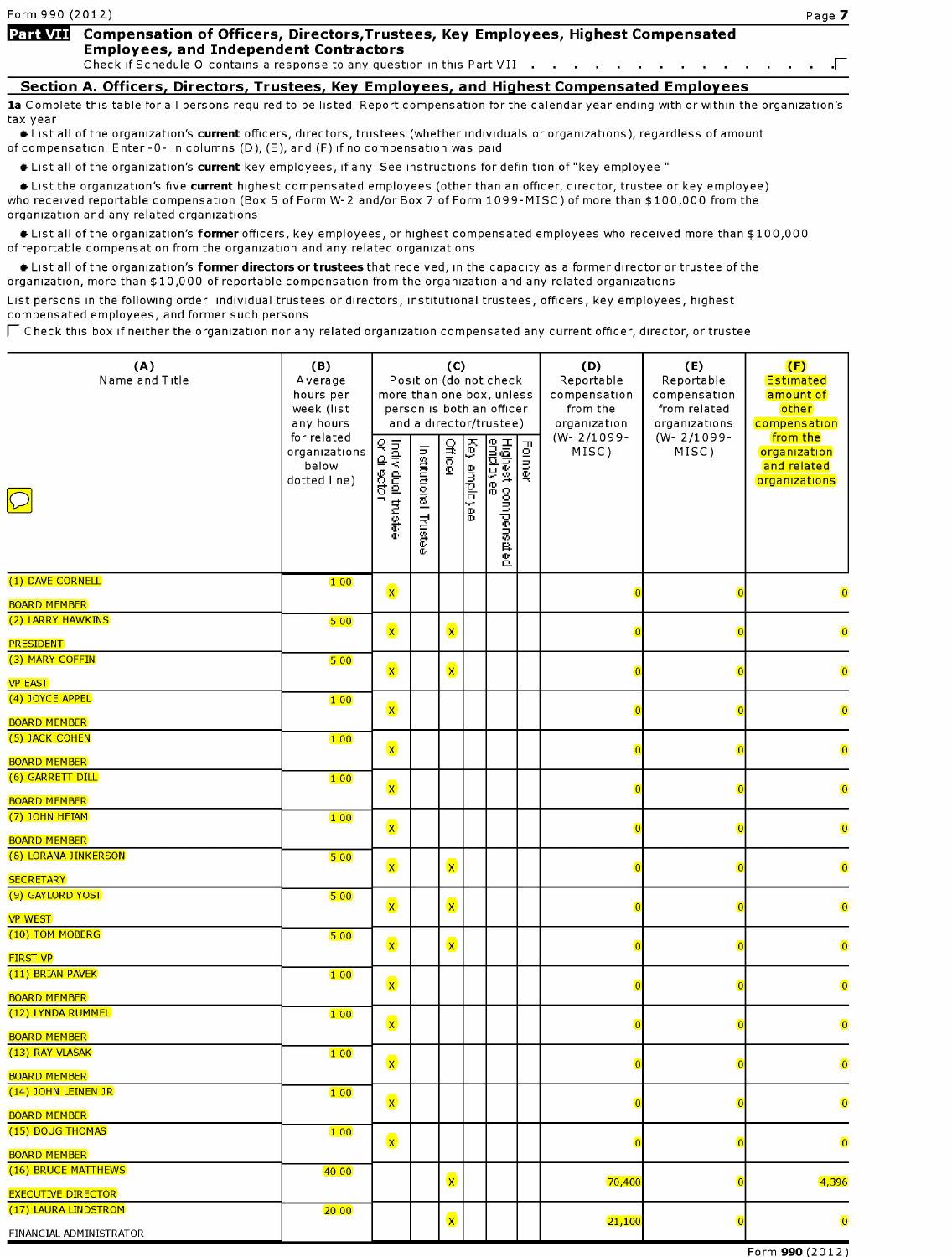## Part VII Section A. Officers, Directors, Trustees, Key Employees, and Highest Compensated Employees (continued)

|                | (A)<br>Name and Title                                                                                                                                                                     | (B)<br>Average<br>hours per<br>week (list<br>any hours | more than one box, unless                |                         | (C)            |               | Position (do not check<br>person is both an officer<br>and a director/trustee) |        | (D)<br>Reportable<br>compensation<br>from the<br>organization (W- | (E)<br>Reportable<br>compensation<br>from related<br>organizations (W- |    | (F)<br>Estimated<br>amount of other<br>compensation<br>from the |           |
|----------------|-------------------------------------------------------------------------------------------------------------------------------------------------------------------------------------------|--------------------------------------------------------|------------------------------------------|-------------------------|----------------|---------------|--------------------------------------------------------------------------------|--------|-------------------------------------------------------------------|------------------------------------------------------------------------|----|-----------------------------------------------------------------|-----------|
|                |                                                                                                                                                                                           | for related<br>organizations<br>below<br>dotted line)  | Individual trustee<br>or <u>director</u> | Institutional<br>Fuctee | <b>Officer</b> | Ţ<br>employee | Highest compens <i>a</i> t<br>employee<br>邕                                    | Former | 2/1099-MISC)                                                      | 2/1099-MISC)                                                           |    | organization and<br>related<br>organizations                    |           |
|                |                                                                                                                                                                                           |                                                        |                                          |                         |                |               |                                                                                |        |                                                                   |                                                                        |    |                                                                 |           |
|                |                                                                                                                                                                                           |                                                        |                                          |                         |                |               |                                                                                |        |                                                                   |                                                                        |    |                                                                 |           |
|                |                                                                                                                                                                                           |                                                        |                                          |                         |                |               |                                                                                |        |                                                                   |                                                                        |    |                                                                 |           |
|                |                                                                                                                                                                                           |                                                        |                                          |                         |                |               |                                                                                |        |                                                                   |                                                                        |    |                                                                 |           |
|                |                                                                                                                                                                                           |                                                        |                                          |                         |                |               |                                                                                |        |                                                                   |                                                                        |    |                                                                 |           |
|                |                                                                                                                                                                                           |                                                        |                                          |                         |                |               |                                                                                |        |                                                                   |                                                                        |    |                                                                 |           |
|                |                                                                                                                                                                                           |                                                        |                                          |                         |                |               |                                                                                |        |                                                                   |                                                                        |    |                                                                 |           |
|                |                                                                                                                                                                                           |                                                        |                                          |                         |                |               |                                                                                |        |                                                                   |                                                                        |    |                                                                 |           |
|                |                                                                                                                                                                                           |                                                        |                                          |                         |                |               |                                                                                |        |                                                                   |                                                                        |    |                                                                 |           |
|                |                                                                                                                                                                                           |                                                        |                                          |                         |                |               |                                                                                |        |                                                                   |                                                                        |    |                                                                 |           |
|                |                                                                                                                                                                                           |                                                        |                                          |                         |                |               |                                                                                |        |                                                                   |                                                                        |    |                                                                 |           |
|                |                                                                                                                                                                                           |                                                        |                                          |                         |                |               |                                                                                |        |                                                                   |                                                                        |    |                                                                 |           |
|                |                                                                                                                                                                                           |                                                        |                                          |                         |                |               |                                                                                |        |                                                                   |                                                                        |    |                                                                 |           |
| 1b             | Sub-Total                                                                                                                                                                                 |                                                        |                                          |                         |                |               |                                                                                | Þ.     |                                                                   |                                                                        |    |                                                                 |           |
| $\mathbf C$    | Total from continuation sheets to Part VII, Section A .                                                                                                                                   |                                                        |                                          |                         |                |               |                                                                                |        |                                                                   |                                                                        | ΩI |                                                                 | 4,396     |
| $\overline{2}$ | Total (add lines 1b and 1c) $\cdots$ $\cdots$ $\cdots$ $\cdots$ $\cdots$ $\cdots$<br>Total number of individuals (including but not limited to those listed above) who received more than |                                                        |                                          |                         |                |               |                                                                                |        | 91,500                                                            |                                                                        |    |                                                                 |           |
|                | \$100,000 of reportable compensation from the organization <sup>1</sup> 0                                                                                                                 |                                                        |                                          |                         |                |               |                                                                                |        |                                                                   |                                                                        |    |                                                                 |           |
|                |                                                                                                                                                                                           |                                                        |                                          |                         |                |               |                                                                                |        |                                                                   |                                                                        |    | Yes                                                             | <b>No</b> |
| з              | Did the organization list any former officer, director or trustee, key employee, or highest compensated employee<br>on line 1a? If "Yes," complete Schedule J for such individual         |                                                        |                                          |                         |                |               |                                                                                |        |                                                                   |                                                                        |    |                                                                 |           |
|                |                                                                                                                                                                                           |                                                        |                                          |                         |                |               |                                                                                |        |                                                                   |                                                                        | 3  |                                                                 | No        |

| $\overline{4}$ | For any individual listed on line 1a, is the sum of reportable compensation and other compensation from the<br>organization and related organizations greater than \$150,000? If "Yes," complete Schedule J for such                                                                                                     |  |      |
|----------------|--------------------------------------------------------------------------------------------------------------------------------------------------------------------------------------------------------------------------------------------------------------------------------------------------------------------------|--|------|
|                |                                                                                                                                                                                                                                                                                                                          |  | -N o |
| 5.             | Did any person listed on line 1a receive or accrue compensation from any unrelated organization or individual for<br>services rendered to the organization? If "Yes," complete Schedule J for such person $\begin{array}{cccc} \textbf{5} & \textbf{6} & \textbf{7} \\ \textbf{6} & \textbf{8} & \textbf{1} \end{array}$ |  | N o  |

## **Section B. Independent Contractors**

 $\blacksquare$ 

| Complete this table for your five highest compensated independent contractors that received more than \$100,000 of             |
|--------------------------------------------------------------------------------------------------------------------------------|
| compensation from the organization Report compensation for the calendar year ending with or within the organization's tax year |

| (A)<br>Name and business address                                                                                                                                         | (B)<br>Description of services | (C)<br>Compensation |
|--------------------------------------------------------------------------------------------------------------------------------------------------------------------------|--------------------------------|---------------------|
|                                                                                                                                                                          |                                |                     |
|                                                                                                                                                                          |                                |                     |
|                                                                                                                                                                          |                                |                     |
|                                                                                                                                                                          |                                |                     |
|                                                                                                                                                                          |                                |                     |
| 2 Total number of independent contractors (including but not limited to those listed above) who received more than<br>\$100,000 of compensation from the organization ▶0 |                                |                     |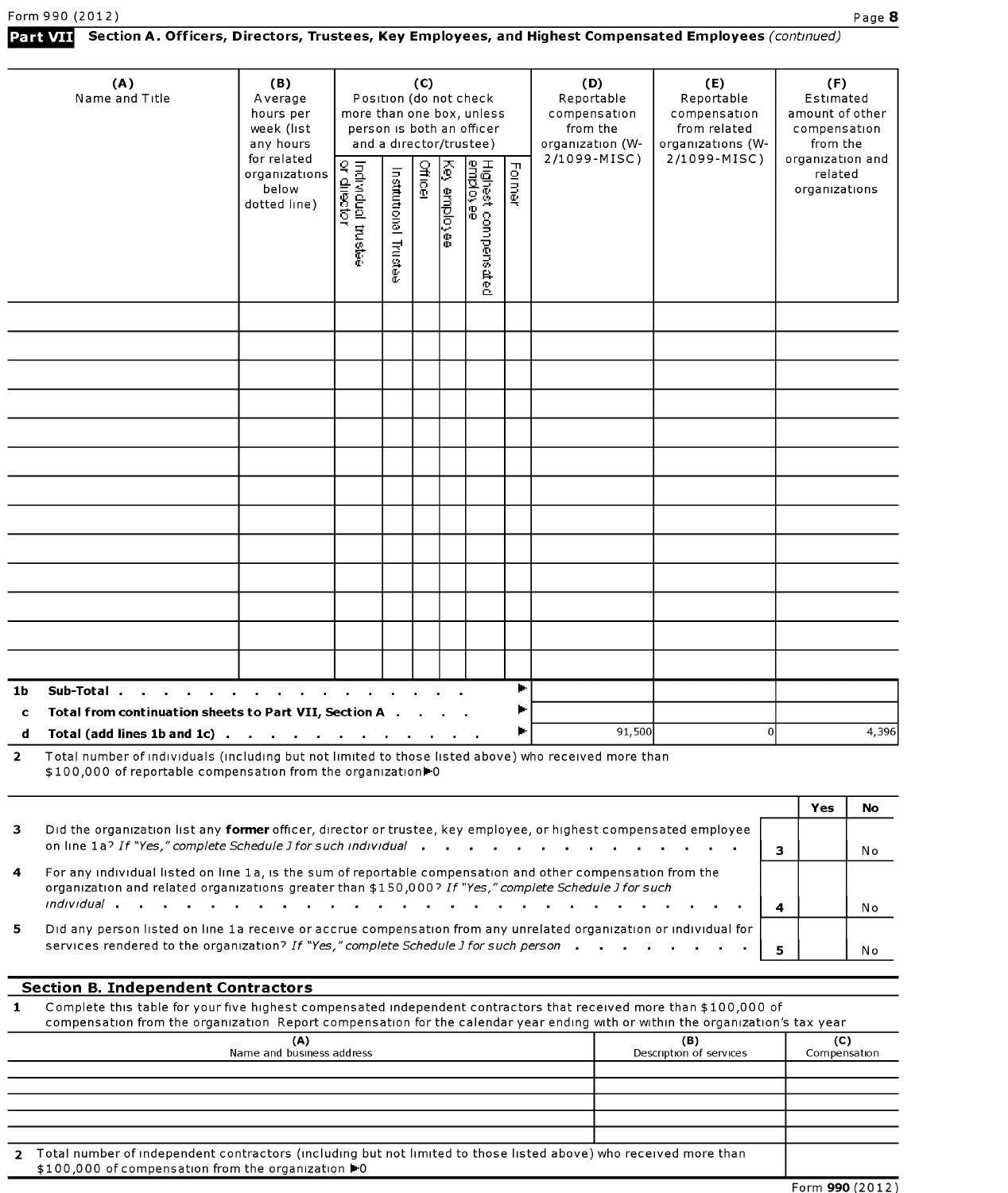|  | Form 990 (2012) |  |
|--|-----------------|--|

**Part VIII** Statement of Revenue

| GI L VIII                                                 |              | SIGICIIICIII VI REVEIIUC                                                                                         | Check if Schedule O contains a response to any question in this Part VIII            |                      |                      | the company of the company of                      |                                         |                                                                                 |
|-----------------------------------------------------------|--------------|------------------------------------------------------------------------------------------------------------------|--------------------------------------------------------------------------------------|----------------------|----------------------|----------------------------------------------------|-----------------------------------------|---------------------------------------------------------------------------------|
|                                                           |              |                                                                                                                  |                                                                                      |                      | (A)<br>Total revenue | (B)<br>Related or<br>exempt<br>function<br>revenue | (C)<br>Unrelated<br>business<br>revenue | (D)<br>Revenue<br>excluded from<br>tax under<br>sections<br>512, 513, or<br>514 |
|                                                           | 1a           | Federated campaigns                                                                                              | 1a                                                                                   |                      |                      |                                                    |                                         |                                                                                 |
|                                                           | b            | Membership dues .                                                                                                | 1b                                                                                   |                      |                      |                                                    |                                         |                                                                                 |
|                                                           | c            | <b>Fundraising events</b> .                                                                                      | 1 <sub>c</sub>                                                                       | 7,646                |                      |                                                    |                                         |                                                                                 |
|                                                           |              |                                                                                                                  |                                                                                      |                      |                      |                                                    |                                         |                                                                                 |
|                                                           | d            | Related organizations                                                                                            | 1 <sub>d</sub>                                                                       |                      |                      |                                                    |                                         |                                                                                 |
|                                                           | e            | Government grants (contributions)                                                                                | 1e                                                                                   | 486,578              |                      |                                                    |                                         |                                                                                 |
|                                                           | f            | similar amounts not included above                                                                               | All other contributions, gifts, grants, and<br>1f                                    | 352,604              |                      |                                                    |                                         |                                                                                 |
|                                                           | $\mathbf{q}$ |                                                                                                                  | Noncash contributions included in lines                                              |                      |                      |                                                    |                                         |                                                                                 |
| and Other Similar Amounts<br>Contributions, Gifts, Grants | h            | $1a-1f$ \$<br>Total. Add lines 1a-1f.                                                                            |                                                                                      |                      | 846,828              |                                                    |                                         |                                                                                 |
|                                                           |              |                                                                                                                  |                                                                                      |                      |                      |                                                    |                                         |                                                                                 |
|                                                           |              |                                                                                                                  |                                                                                      | <b>Business Code</b> |                      |                                                    |                                         |                                                                                 |
|                                                           | 2a<br>b      | PROGRAM SERVICE REVENU                                                                                           |                                                                                      | 900099               | 28,024               | 28,024                                             |                                         |                                                                                 |
|                                                           | c            |                                                                                                                  |                                                                                      |                      |                      |                                                    |                                         |                                                                                 |
|                                                           | d            |                                                                                                                  |                                                                                      |                      |                      |                                                    |                                         |                                                                                 |
|                                                           | е            |                                                                                                                  |                                                                                      |                      |                      |                                                    |                                         |                                                                                 |
|                                                           | f            |                                                                                                                  | All other program service revenue                                                    |                      |                      |                                                    |                                         |                                                                                 |
| Program Service Revenue                                   |              |                                                                                                                  |                                                                                      |                      |                      |                                                    |                                         |                                                                                 |
|                                                           | g<br>3       |                                                                                                                  | Total. Add lines 2a-2f<br>Investment income (including dividends, interest,          |                      | 28,024               |                                                    |                                         |                                                                                 |
|                                                           |              |                                                                                                                  | and other similar amounts)                                                           | ►                    | 1,509                |                                                    |                                         | 1,509                                                                           |
|                                                           | 4            |                                                                                                                  | Income from investment of tax-exempt bond proceeds                                   | ►                    |                      |                                                    |                                         |                                                                                 |
|                                                           | 5            | Royalties .                                                                                                      | the contract of the contract of                                                      | ►                    |                      |                                                    |                                         |                                                                                 |
|                                                           |              | (i) Real<br>11,155<br>6a Gross rents                                                                             |                                                                                      | (II) Personal        |                      |                                                    |                                         |                                                                                 |
|                                                           | b            | Less rental                                                                                                      | $\Omega$                                                                             |                      |                      |                                                    |                                         |                                                                                 |
|                                                           | c            | expenses<br>Rental income                                                                                        | 11,155                                                                               |                      |                      |                                                    |                                         |                                                                                 |
|                                                           | d            | or (loss)                                                                                                        | Net rental income or (loss)                                                          |                      | 11,155               |                                                    |                                         | 11,155                                                                          |
|                                                           |              |                                                                                                                  | (i) Securities                                                                       | $(II)$ Other         |                      |                                                    |                                         |                                                                                 |
|                                                           | 7a           | Gross amount<br>from sales of                                                                                    |                                                                                      |                      |                      |                                                    |                                         |                                                                                 |
|                                                           |              | assets other<br>than inventory                                                                                   |                                                                                      |                      |                      |                                                    |                                         |                                                                                 |
|                                                           | b            | Less cost or<br>other basis and                                                                                  |                                                                                      |                      |                      |                                                    |                                         |                                                                                 |
|                                                           |              | sales expenses                                                                                                   |                                                                                      |                      |                      |                                                    |                                         |                                                                                 |
|                                                           | C<br>d       | Gain or (loss)                                                                                                   | Net gain or (loss)                                                                   |                      |                      |                                                    |                                         |                                                                                 |
|                                                           | 8a           | Gross income from fundraising                                                                                    |                                                                                      |                      |                      |                                                    |                                         |                                                                                 |
|                                                           |              | events (not including                                                                                            |                                                                                      |                      |                      |                                                    |                                         |                                                                                 |
| <b>Other Revenue</b>                                      |              | \$.                                                                                                              | 7,646<br>of contributions reported on line 1c)                                       |                      |                      |                                                    |                                         |                                                                                 |
|                                                           |              | See Part IV, line 18                                                                                             |                                                                                      |                      |                      |                                                    |                                         |                                                                                 |
|                                                           |              |                                                                                                                  | a                                                                                    | 26,088               |                      |                                                    |                                         |                                                                                 |
|                                                           | b<br>c       |                                                                                                                  | Less direct expenses<br>b<br>Net income or (loss) from fundraising events            | 26,762               | $-674$               |                                                    |                                         | $-674$                                                                          |
|                                                           |              |                                                                                                                  | 9a Gross income from gaming activities                                               |                      |                      |                                                    |                                         |                                                                                 |
|                                                           |              | See Part IV, line 19                                                                                             |                                                                                      |                      |                      |                                                    |                                         |                                                                                 |
|                                                           | b            |                                                                                                                  | a<br>Less direct expenses<br>b                                                       |                      |                      |                                                    |                                         |                                                                                 |
|                                                           | c            |                                                                                                                  | Net income or (loss) from gaming activities                                          |                      |                      |                                                    |                                         |                                                                                 |
|                                                           |              | 10a Gross sales of inventory, less                                                                               |                                                                                      |                      |                      |                                                    |                                         |                                                                                 |
|                                                           |              | returns and allowances .                                                                                         | a                                                                                    | 23,129               |                      |                                                    |                                         |                                                                                 |
|                                                           | b            |                                                                                                                  | Less cost of goods sold<br>b                                                         | 7,725                |                      |                                                    |                                         |                                                                                 |
|                                                           | <b>C</b>     |                                                                                                                  | Net income or (loss) from sales of inventory $\begin{array}{ccc} \hline \end{array}$ |                      | 15,404               | 15,404                                             |                                         |                                                                                 |
|                                                           |              | Miscellaneous Revenue                                                                                            |                                                                                      | <b>Business Code</b> |                      |                                                    |                                         |                                                                                 |
|                                                           | 11a          | OTHER REVENUE                                                                                                    |                                                                                      | 900099               | 6,318                | 6,318                                              |                                         |                                                                                 |
|                                                           | b            |                                                                                                                  |                                                                                      |                      |                      |                                                    |                                         |                                                                                 |
|                                                           | c            |                                                                                                                  |                                                                                      |                      |                      |                                                    |                                         |                                                                                 |
|                                                           | d            | All other revenue in the set of the set of the set of the set of the set of the set of the set of the set of the |                                                                                      |                      |                      |                                                    |                                         |                                                                                 |
|                                                           | e            | Total. Add lines 11a-11d                                                                                         |                                                                                      | Þ,                   | 6,318                |                                                    |                                         |                                                                                 |
|                                                           | 12           |                                                                                                                  | Total revenue. See Instructions                                                      | ▶                    | 908,564              | 49,746                                             | 0l                                      | 11,990                                                                          |

Form 990 (2012)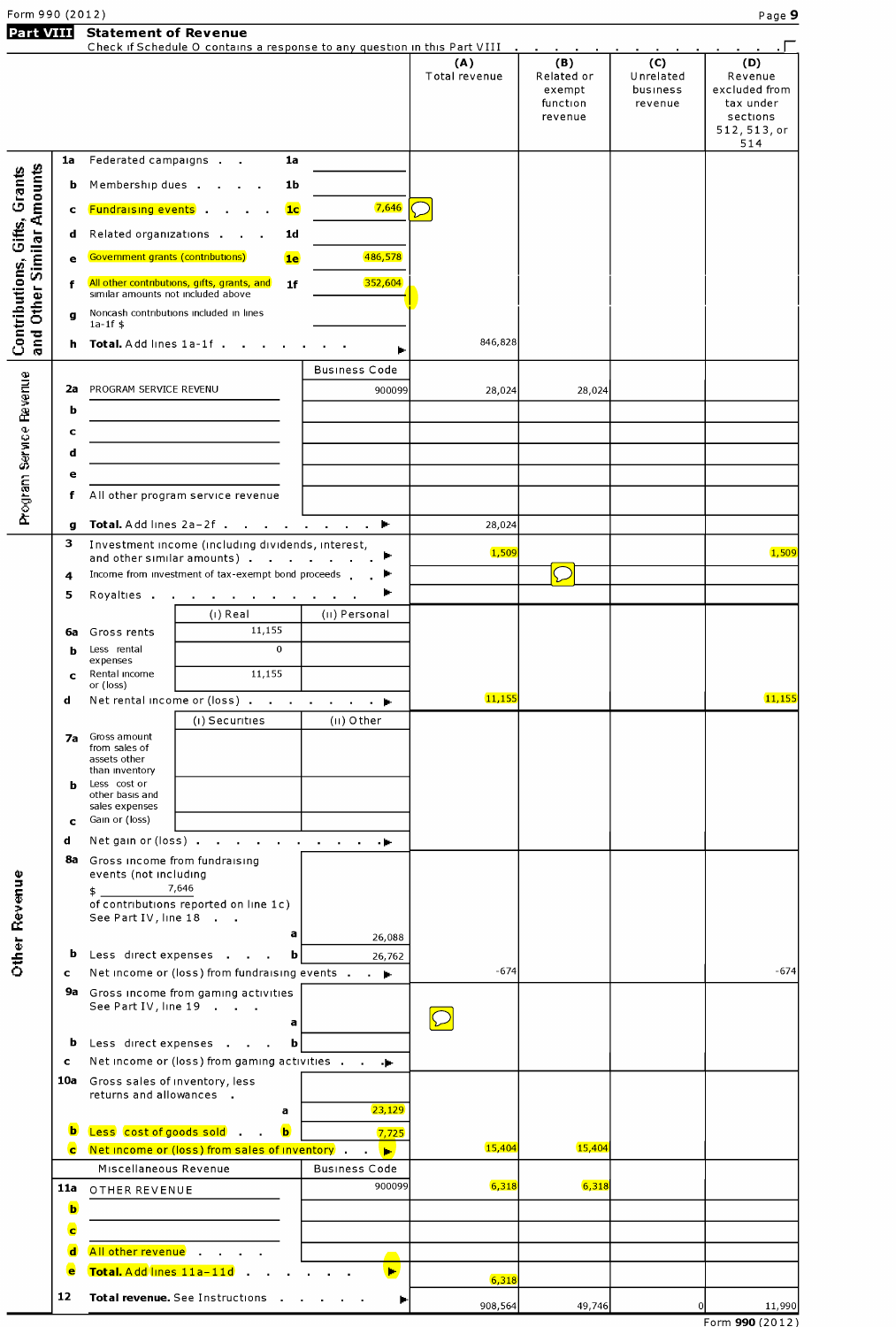## Form 990 (2012)

|              | Part IX Statement of Functional Expenses<br>Section 501(c)(3) and 501(c)(4) organizations must complete all columns All other organizations must complete column (A)                                                      |                       |                                    |                                           |                                |
|--------------|---------------------------------------------------------------------------------------------------------------------------------------------------------------------------------------------------------------------------|-----------------------|------------------------------------|-------------------------------------------|--------------------------------|
|              | Check if Schedule O contains a response to any question in this Part IX                                                                                                                                                   |                       |                                    |                                           |                                |
|              | Do not include amounts reported on lines 6b,<br>7b, 8b, 9b, and 10b of Part VIII.                                                                                                                                         | (A)<br>Total expenses | (B)<br>Program service<br>expenses | (C)<br>Management and<br>general expenses | (D)<br>Fundraising<br>expenses |
| 1            | Grants and other assistance to governments and organizations<br>in the United States See Part IV, line 21                                                                                                                 |                       |                                    |                                           |                                |
| $\mathbf{2}$ | Grants and other assistance to individuals in the<br>United States See Part IV, line 22                                                                                                                                   |                       |                                    |                                           |                                |
| з            | Grants and other assistance to governments,<br>organizations, and individuals outside the United<br>States See Part IV, lines 15 and 16                                                                                   |                       |                                    |                                           |                                |
| 4            | Benefits paid to or for members                                                                                                                                                                                           |                       |                                    |                                           |                                |
| 5.           | Compensation of current officers, directors, trustees, and<br>key employees                                                                                                                                               | 95,896                | 32,989                             | 59,167                                    | 3,740                          |
| 6            | Compensation not included above, to disqualified persons<br>(as defined under section 4958(f)(1)) and persons<br>described in section $4958(c)(3)(B)$                                                                     |                       |                                    |                                           |                                |
| $\mathbf{z}$ | Other salaries and wages                                                                                                                                                                                                  | 288,908               | 206,997                            | 22,536                                    | 59,375                         |
| 8            | Pension plan accruals and contributions (include section 401(k)<br>and 403(b) employer contributions)                                                                                                                     | 8,214                 | 6,663                              | 1,440                                     | 111                            |
| 9            | Other employee benefits                                                                                                                                                                                                   | 31,337                | 21,842                             | 3,326                                     | 6,169                          |
| 10           | Payroll taxes                                                                                                                                                                                                             | 36,246                | 22,844                             | 7,383                                     | 6,019                          |
| 11           | Fees for services (non-employees)                                                                                                                                                                                         |                       |                                    |                                           |                                |
| a            | Management                                                                                                                                                                                                                |                       |                                    |                                           |                                |
| b            |                                                                                                                                                                                                                           |                       |                                    |                                           |                                |
| c            | Accounting                                                                                                                                                                                                                | 26,681                | 19,298                             | 7,230                                     | 153                            |
| d            | Lobbying                                                                                                                                                                                                                  |                       |                                    |                                           |                                |
| e            | Professional fundraising services See Part IV, line 17                                                                                                                                                                    |                       |                                    |                                           |                                |
| f            | Investment management fees                                                                                                                                                                                                |                       |                                    |                                           |                                |
| q            | Other (If line 11g amount exceeds 10% of line 25,<br>column (A) amount, list line 11g expenses on<br>Schedule O)                                                                                                          |                       |                                    |                                           |                                |
| 12           |                                                                                                                                                                                                                           | 689                   | 689                                |                                           |                                |
| 13           | Office expenses                                                                                                                                                                                                           | 74,135                | 48,991                             | 4,254                                     | 20,890                         |
| 14           | Information technology                                                                                                                                                                                                    | 1.068                 | 979                                | 89                                        |                                |
| 15           | Royalties                                                                                                                                                                                                                 |                       |                                    |                                           |                                |
| 16           | Occupancy                                                                                                                                                                                                                 | 26,808                | 21,782                             | 3,594                                     | 1,432                          |
| 17           | Travel                                                                                                                                                                                                                    | 60,672                | 39,958                             | 17,113                                    | 3,601                          |
| 18           | Payments of travel or entertainment expenses for any federal,<br>state, or local public officials                                                                                                                         |                       |                                    |                                           |                                |
| 19           | Conferences, conventions, and meetings                                                                                                                                                                                    | 1,573                 | 890                                | 608                                       | 75                             |
| 20           | Interest                                                                                                                                                                                                                  |                       |                                    |                                           |                                |
| 21           | Payments to affiliates                                                                                                                                                                                                    |                       |                                    |                                           |                                |
| 22           | Depreciation, depletion, and amortization                                                                                                                                                                                 | 866                   | 866                                |                                           |                                |
| 23           | Insurance                                                                                                                                                                                                                 | 9,116                 | 1,435                              | 7,681                                     |                                |
| 24           | Other expenses Itemize expenses not covered above (List<br>miscellaneous expenses in line 24e If line 24e amount exceeds 10%<br>of line 25, column (A) amount, list line 24e expenses on Schedule O)                      |                       |                                    |                                           |                                |
| a            | TRAIL FACILITY AND MAIN                                                                                                                                                                                                   | 117,975               | 117,975                            |                                           |                                |
| b            | TRAIL EQUIPMENT AND SUP                                                                                                                                                                                                   | 51,626                | 51,541                             |                                           | 85                             |
| $\mathbf C$  | OUTREACH AND HOSPITALIT                                                                                                                                                                                                   | 34,024                | 27,590                             |                                           | 6,434                          |
| d            | <b>NORTHSTAR EXPENSES</b>                                                                                                                                                                                                 | 24,593                | 24,593                             |                                           |                                |
| e            | All other expenses                                                                                                                                                                                                        | 41,383                | 40,541                             | 569                                       | 273                            |
| 25           | Total functional expenses. Add lines 1 through 24e                                                                                                                                                                        | 931,810               | 688,463                            | 134,990                                   | 108,357                        |
| 26           | Joint costs. Complete this line only if the organization<br>reported in column (B) joint costs from a combined<br>educational campaign and fundraising solicitation Check<br>here ► Γ if following SOP 98-2 (ASC 958-720) |                       |                                    |                                           |                                |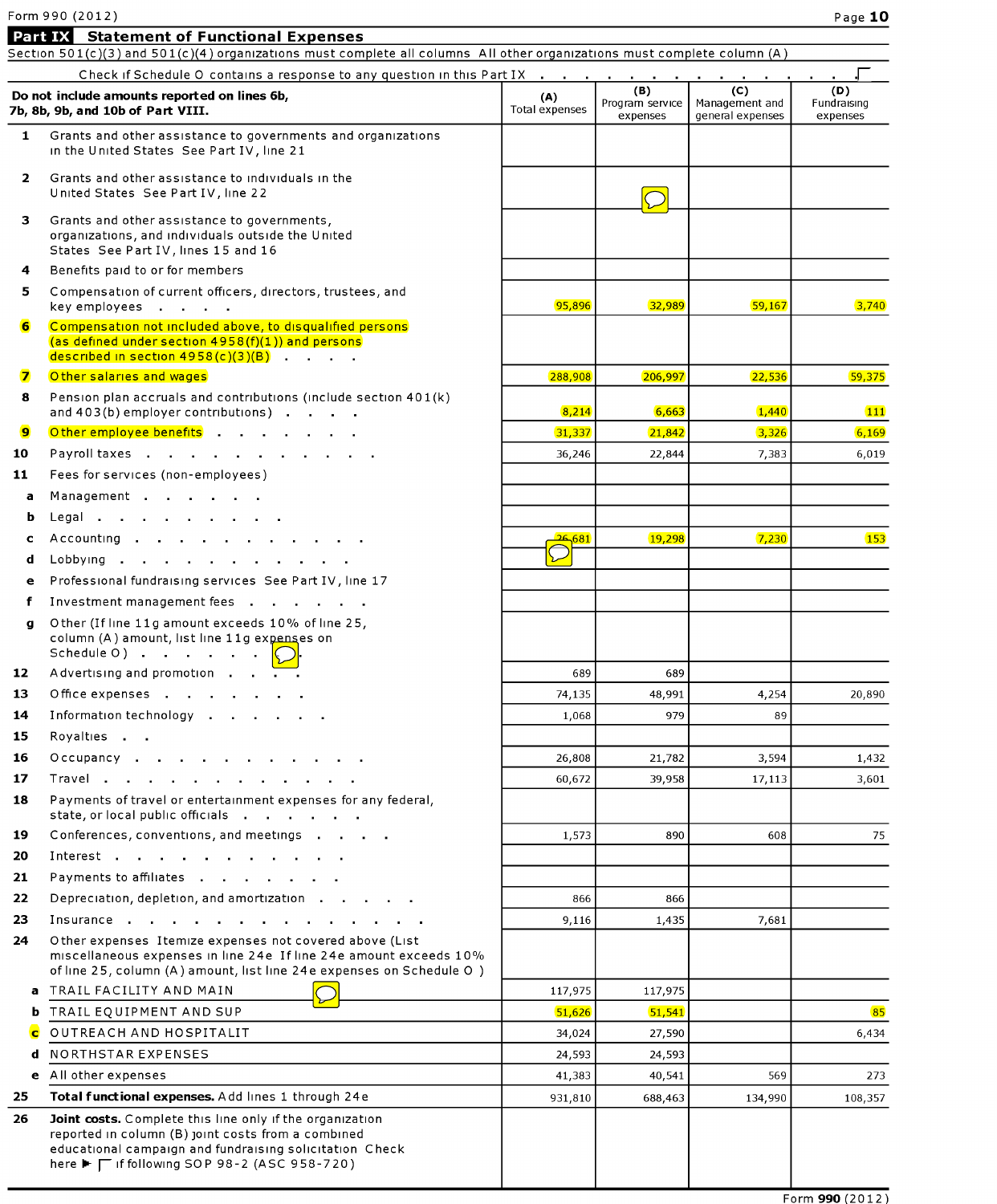Form 9 9 O ( 2 O 1 2 ) Page **11** 

# **lister 3 <b>Part X** Balance Sheet

|                                                     |              | Check if Schedule O contains a response to any question in this Part X                                                                                                                                                                                                                                                                |                 |         | (A)<br>Beginning of year |                         | (B)<br>End of year |
|-----------------------------------------------------|--------------|---------------------------------------------------------------------------------------------------------------------------------------------------------------------------------------------------------------------------------------------------------------------------------------------------------------------------------------|-----------------|---------|--------------------------|-------------------------|--------------------|
|                                                     | $\mathbf{1}$ | Cash-non-interest-bearing $\bigcap$                                                                                                                                                                                                                                                                                                   |                 |         | 71,295                   | $\mathbf{1}$            | 53,319             |
|                                                     | $\mathbf{2}$ | Savings and temporary cash investments $\Box$                                                                                                                                                                                                                                                                                         |                 |         | 188,551                  | $\overline{\mathbf{2}}$ | 152,346            |
|                                                     | 3            | Pledges and grants receivable, net                                                                                                                                                                                                                                                                                                    |                 |         | 110,818                  | $\overline{\mathbf{3}}$ | 63,736             |
|                                                     | 4            | Accounts receivable, net                                                                                                                                                                                                                                                                                                              |                 |         | 7,715                    | $\overline{\mathbf{4}}$ | 7.462              |
|                                                     | 5.           | Loans and other receivables from current and former officers, directors, trustees, key<br>employees, and highest compensated employees Complete Part II of                                                                                                                                                                            |                 |         |                          |                         |                    |
|                                                     | 6            | Loans and other receivables from other disqualified persons (as defined under section<br>4958(f)(1)), persons described in section 4958(c)(3)(B), and contributing employers<br>and sponsoring organizations of section 501(c)(9) voluntary employees' beneficiary<br>organizations (see instructions) Complete Part II of Schedule L |                 |         |                          | 5<br>6                  |                    |
| Assets                                              | 7            | Notes and loans receivable, net                                                                                                                                                                                                                                                                                                       |                 |         |                          | $\overline{ }$          |                    |
|                                                     | 8            | Inventories for sale or use                                                                                                                                                                                                                                                                                                           |                 |         | 6,509                    | 8                       | 4,754              |
|                                                     | 9            | Prepaid expenses and deferred charges                                                                                                                                                                                                                                                                                                 |                 |         | 8,193                    | 9                       | 4.906              |
|                                                     | 10a          | Land, buildings, and equipment cost or other basis Complete<br>Part VI of Schedule D                                                                                                                                                                                                                                                  | 10a             | 57,914  |                          |                         |                    |
|                                                     | b            | Less accumulated depreciation                                                                                                                                                                                                                                                                                                         | 10 <sub>b</sub> | 30,317  | 20,467                   | 10 <sub>c</sub>         | 27,597             |
|                                                     | 11           | Investments--publicly traded securities                                                                                                                                                                                                                                                                                               |                 |         |                          | 11                      | 32,097             |
|                                                     | 12           | Investments-other securities See Part IV, line 11                                                                                                                                                                                                                                                                                     |                 |         | 12                       |                         |                    |
|                                                     | 13           | Investments-program-related See Part IV, line 11                                                                                                                                                                                                                                                                                      |                 |         | 13                       |                         |                    |
|                                                     | 14           | Intangible assets                                                                                                                                                                                                                                                                                                                     |                 |         |                          | 14                      |                    |
|                                                     | 15           | Other assets See Part IV, line 11                                                                                                                                                                                                                                                                                                     |                 |         |                          | 15                      |                    |
|                                                     | 16           | Total assets. Add lines 1 through 15 (must equal line 34)                                                                                                                                                                                                                                                                             |                 |         | 413,548                  | 16 <sup>1</sup>         | 346,217            |
|                                                     | 17           | Accounts payable and accrued expenses .                                                                                                                                                                                                                                                                                               |                 |         | 46,425                   | 17 <sup>2</sup>         | 6,573              |
|                                                     | 18           | Grants payable                                                                                                                                                                                                                                                                                                                        |                 |         |                          | 18                      |                    |
|                                                     | 19           | Deferred revenue                                                                                                                                                                                                                                                                                                                      |                 |         | 19.876                   | 19                      | 13,686             |
|                                                     | 20           | Tax-exempt bond liabilities                                                                                                                                                                                                                                                                                                           |                 |         |                          | 20                      |                    |
|                                                     | 21           | Escrow or custodial account liability Complete Part IV of Schedule D.                                                                                                                                                                                                                                                                 |                 |         |                          | 21                      |                    |
| ties                                                | 22           | Loans and other payables to current and former officers, directors, trustees,<br>key employees, highest compensated employees, and disqualified                                                                                                                                                                                       |                 |         |                          |                         |                    |
| Liabili                                             |              | persons Complete Part II of Schedule L                                                                                                                                                                                                                                                                                                |                 |         |                          | 22                      |                    |
|                                                     | 23           | Secured mortgages and notes payable to unrelated third parties                                                                                                                                                                                                                                                                        |                 |         |                          | 23                      |                    |
|                                                     | 24           | Unsecured notes and loans payable to unrelated third parties                                                                                                                                                                                                                                                                          |                 |         |                          | 24                      |                    |
|                                                     | 25           | Other liabilities (including federal income tax, payables to related third parties,<br>and other liabilities not included on lines 17-24) Complete Part X of Schedule                                                                                                                                                                 |                 |         |                          | 25                      |                    |
|                                                     | 26           | Total liabilities. Add lines 17 through 25                                                                                                                                                                                                                                                                                            |                 |         | 66,301                   | 26                      | 20,259             |
| v.                                                  |              | Organizations that follow SFAS 117 (ASC 958), check here $\blacktriangleright \blacktriangleright \blacktriangleright$ and complete<br>lines 27 through 29, and lines 33 and 34.                                                                                                                                                      |                 |         |                          |                         |                    |
|                                                     | 27           | Unrestricted net assets                                                                                                                                                                                                                                                                                                               |                 |         | 231,786                  | 27                      | 265,103            |
|                                                     | 28           | Temporarily restricted net assets                                                                                                                                                                                                                                                                                                     |                 | 115,048 | 28                       | 60,442                  |                    |
|                                                     | 29           | Permanently restricted net assets                                                                                                                                                                                                                                                                                                     |                 | 413     | 29                       | 413                     |                    |
| <b>Fund Balance</b><br>$\overleftarrow{\mathrm{o}}$ |              | Organizations that do not follow SFAS 117 (ASC 958), check here $\blacktriangleright \top$ and<br>complete lines 30 through 34.                                                                                                                                                                                                       |                 |         |                          |                         |                    |
|                                                     | 30           | Capital stock or trust principal, or current funds                                                                                                                                                                                                                                                                                    |                 |         |                          | 30                      |                    |
| Assets                                              | 31           | Paid-in or capital surplus, or land, building or equipment fund                                                                                                                                                                                                                                                                       |                 |         |                          | 31                      |                    |
|                                                     | 32           | Retained earnings, endowment, accumulated income, or other funds                                                                                                                                                                                                                                                                      |                 |         |                          | 32                      |                    |
| $\frac{1}{2}$                                       | 33           | Total net assets or fund balances                                                                                                                                                                                                                                                                                                     |                 |         | 347,247                  | 33                      | 325,958            |
|                                                     | 34           | Total liabilities and net assets/fund balances                                                                                                                                                                                                                                                                                        |                 |         | 413,548                  | 34                      | 346,217            |
|                                                     |              |                                                                                                                                                                                                                                                                                                                                       |                 |         |                          |                         | 0.00120131         |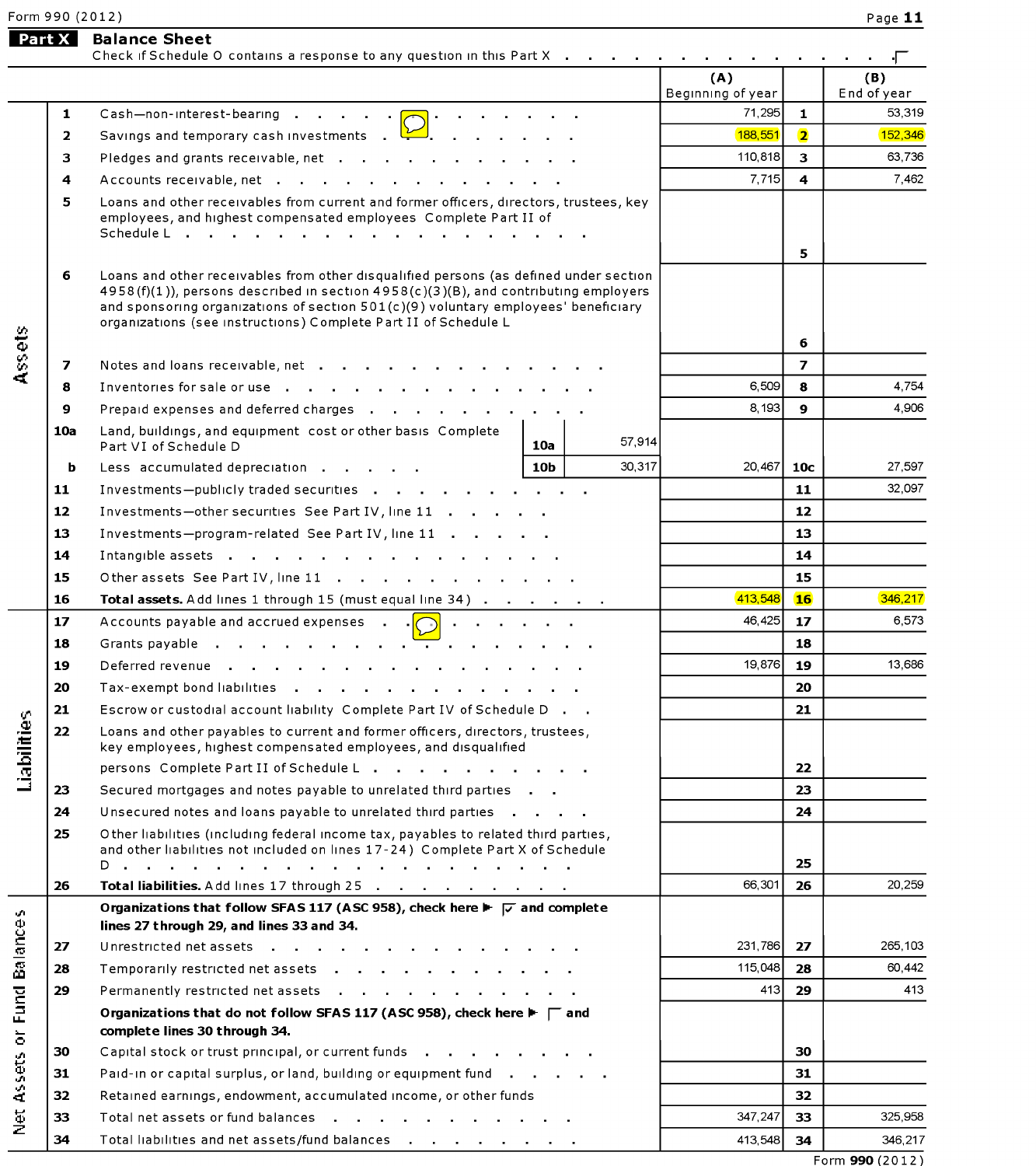| Form 990 (2012) | Page _ |
|-----------------|--------|
|-----------------|--------|

|    | Part XI<br><b>Reconcilliation of Net Assets</b><br>Check if Schedule O contains a response to any question in this Part XI                                                                                                       |                   |                |     |              |
|----|----------------------------------------------------------------------------------------------------------------------------------------------------------------------------------------------------------------------------------|-------------------|----------------|-----|--------------|
|    |                                                                                                                                                                                                                                  |                   |                |     |              |
| 1  | Total revenue (must equal Part VIII, column (A), line 12)                                                                                                                                                                        | $\mathbf{1}$      |                |     | 908,564      |
| 2  | Total expenses (must equal Part IX, column (A), line 25)                                                                                                                                                                         | $\overline{2}$    |                |     | 931,810      |
| з. | Revenue less expenses Subtract line 2 from line 1                                                                                                                                                                                | 3                 |                |     | $-23,246$    |
| 4  | Net assets or fund balances at beginning of year (must equal Part X, line 33, column (A))                                                                                                                                        | 4                 |                |     | 347,247      |
| 5  | Net unrealized gains (losses) on investments                                                                                                                                                                                     | 5                 |                |     | 1,957        |
| 6  | Donated services and use of facilities                                                                                                                                                                                           | 6                 |                |     |              |
| 7  | Investment expenses .                                                                                                                                                                                                            |                   |                |     |              |
| 8  | Prior period adjustments                                                                                                                                                                                                         | $\overline{ }$    |                |     |              |
| 9  | Other changes in net assets or fund balances (explain in Schedule O)                                                                                                                                                             | 8<br>$\mathbf{9}$ |                |     |              |
|    | 10 Net assets or fund balances at end of year Combine lines 3 through 9 (must equal Part X, line 33,<br>column (B))                                                                                                              | 10                |                |     | 0<br>325,958 |
|    | Part XII<br><b>Financial Statements and Reporting</b><br>Check if Schedule O contains a response to any question in this Part XII                                                                                                |                   |                |     |              |
|    |                                                                                                                                                                                                                                  |                   |                | Yes | No           |
|    | 1 Accounting method used to prepare the Form 990 $\Box$ Cash $\Box$ Accrual $\Box$ Other<br>If the organization changed its method of accounting from a prior year or checked "Other," explain in<br>Schedule O                  |                   |                |     |              |
|    | 2a Were the organization's financial statements compiled or reviewed by an independent accountant?                                                                                                                               |                   | 2a             |     | No           |
|    | If 'Yes,' check a box below to indicate whether the financial statements for the year were compiled or reviewed on<br>a separate basis, consolidated basis, or both                                                              |                   |                |     |              |
|    | Consolidated basis<br>Separate basis<br><b>F</b> Both consolidated and separate basis                                                                                                                                            |                   |                |     |              |
|    | <b>b</b> Were the organization's financial statements audited by an independent accountant?                                                                                                                                      |                   | 2 <sub>b</sub> | Yes |              |
|    | If 'Yes,' check a box below to indicate whether the financial statements for the year were audited on a separate<br>basis, consolidated basis, or both                                                                           |                   |                |     |              |
|    | $\sqrt{\phantom{a}}$ Separate basis<br>Consolidated basis<br>□ Both consolidated and separate basis                                                                                                                              |                   |                |     |              |
|    | c If "Yes," to line 2a or 2b, does the organization have a committee that assumes responsibility for oversight of the<br>audit, review, or compilation of its financial statements and selection of an independent accountant?   |                   | 2c             | Yes |              |
|    | If the organization changed either its oversight process or selection process during the tax year, explain in<br>Schedule O                                                                                                      |                   |                |     |              |
|    | 3a As a result of a federal award, was the organization required to undergo an audit or audits as set forth in the<br>Single Audit Act and OMB Circular A-133?                                                                   |                   | 3a             |     | No           |
|    | <b>b</b> If "Yes," did the organization undergo the required audit or audits? If the organization did not undergo the required<br>audit or audits, explain why in Schedule O and describe any steps taken to undergo such audits |                   | ЗЬ             |     |              |

Form 990(2012)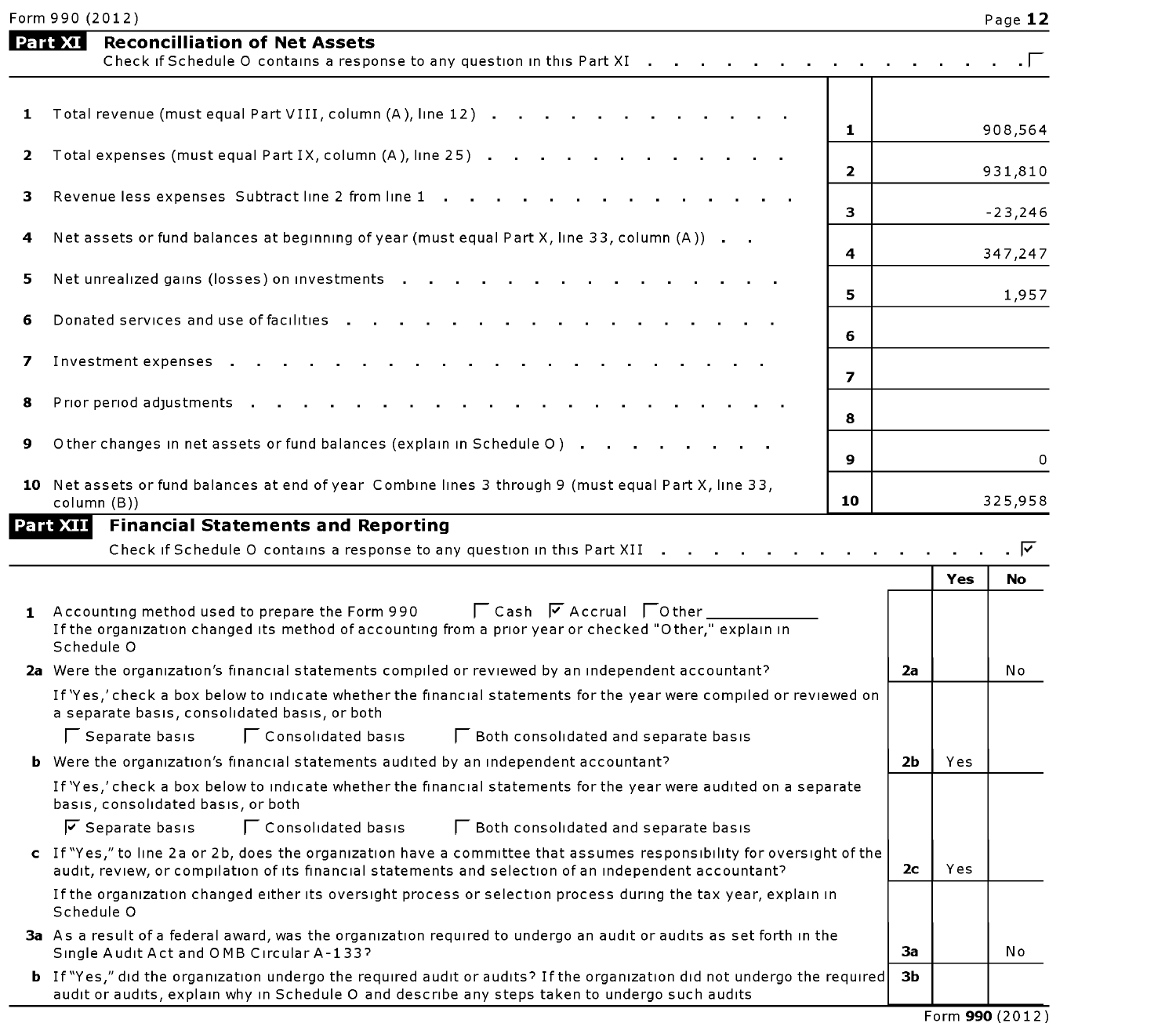|                                                                               |              |                          |                                     | efile GRAPHIC print - DO NOT PROCESS                                                                                                                                                                                                                                 |                                                                                                                                                                              | As Filed Data -    |                    |                   |                 |                | DLN: 93493087002213                     |
|-------------------------------------------------------------------------------|--------------|--------------------------|-------------------------------------|----------------------------------------------------------------------------------------------------------------------------------------------------------------------------------------------------------------------------------------------------------------------|------------------------------------------------------------------------------------------------------------------------------------------------------------------------------|--------------------|--------------------|-------------------|-----------------|----------------|-----------------------------------------|
|                                                                               |              | <b>SCHEDULE A</b>        |                                     |                                                                                                                                                                                                                                                                      |                                                                                                                                                                              |                    |                    |                   |                 |                | OMB No 1545-0047                        |
| (Form 990 or 990EZ)<br>Department of the Treasury<br>Internal Revenue Service |              |                          |                                     |                                                                                                                                                                                                                                                                      | <b>Public Charity Status and Public Support</b><br>Complete if the organization is a section $501(c)(3)$ organization or a section<br>4947(a)(1) nonexempt charitable trust. |                    |                    |                   |                 | Open to Public |                                         |
|                                                                               |              |                          |                                     | Attach to Form 990 or Form 990-EZ. F See separate instructions.                                                                                                                                                                                                      |                                                                                                                                                                              |                    |                    |                   |                 |                | <b>Inspection</b>                       |
|                                                                               |              | Name of the organization | NORTH COUNTRY TRAIL ASSOCIATION INC |                                                                                                                                                                                                                                                                      |                                                                                                                                                                              |                    |                    |                   |                 |                | <b>Employer ident if ication number</b> |
|                                                                               |              |                          |                                     |                                                                                                                                                                                                                                                                      |                                                                                                                                                                              |                    |                    |                   | 38-2423480      |                |                                         |
|                                                                               | Part I       |                          |                                     | Reason for Public Charity Status (All organizations must complete this part.) See instructions.                                                                                                                                                                      |                                                                                                                                                                              |                    |                    |                   |                 |                |                                         |
|                                                                               |              |                          |                                     | The organization is not a private foundation because it is (For lines 1 through 11, check only one box)                                                                                                                                                              |                                                                                                                                                                              |                    |                    |                   |                 |                |                                         |
| 1                                                                             |              |                          |                                     | A church, convention of churches, or association of churches described in section 170(b)(1)(A)(i).                                                                                                                                                                   |                                                                                                                                                                              |                    |                    |                   |                 |                |                                         |
| $\overline{\mathbf{z}}$                                                       |              |                          |                                     | A school described in section 170(b)(1)(A)(ii). (Attach Schedule E)                                                                                                                                                                                                  |                                                                                                                                                                              |                    |                    |                   |                 |                |                                         |
| з                                                                             |              |                          |                                     | A hospital or a cooperative hospital service organization described in section $170(b)(1)(A)(iii)$ .                                                                                                                                                                 |                                                                                                                                                                              |                    |                    |                   |                 |                |                                         |
| 4                                                                             | I.           |                          |                                     | A medical research organization operated in conjunction with a hospital described in section 170(b)(1)(A)(iii). Enter the                                                                                                                                            |                                                                                                                                                                              |                    |                    |                   |                 |                |                                         |
|                                                                               |              |                          |                                     | hospital's name, city, and state                                                                                                                                                                                                                                     |                                                                                                                                                                              |                    |                    |                   |                 |                |                                         |
| 5                                                                             |              |                          |                                     | An organization operated for the benefit of a college or university owned or operated by a governmental unit described in                                                                                                                                            |                                                                                                                                                                              |                    |                    |                   |                 |                |                                         |
|                                                                               |              |                          |                                     | section 170(b)(1)(A)(iv). (Complete Part II)                                                                                                                                                                                                                         |                                                                                                                                                                              |                    |                    |                   |                 |                |                                         |
| 6                                                                             | I.           |                          |                                     | A federal, state, or local government or governmental unit described in section $170(b)(1)(A)(v)$ .                                                                                                                                                                  |                                                                                                                                                                              |                    |                    |                   |                 |                |                                         |
| $\overline{ }$                                                                | ⊽            |                          |                                     | An organization that normally receives a substantial part of its support from a governmental unit or from the general public<br>described in section 170(b)(1)(A)(vi). (Complete Part II)                                                                            |                                                                                                                                                                              |                    |                    |                   |                 |                |                                         |
| 8                                                                             |              |                          |                                     | A community trust described in section 170(b)(1)(A)(vi) (Complete Part II)                                                                                                                                                                                           |                                                                                                                                                                              |                    |                    |                   |                 |                |                                         |
| 9                                                                             | $\mathbf{L}$ |                          |                                     | An organization that normally receives (1) more than 331/3% of its support from contributions, membership fees, and gross                                                                                                                                            |                                                                                                                                                                              |                    |                    |                   |                 |                |                                         |
|                                                                               |              |                          |                                     | receipts from activities related to its exempt functions-subject to certain exceptions, and (2) no more than 331/3% of                                                                                                                                               |                                                                                                                                                                              |                    |                    |                   |                 |                |                                         |
|                                                                               |              |                          |                                     | its support from gross investment income and unrelated business taxable income (less section 511 tax) from businesses                                                                                                                                                |                                                                                                                                                                              |                    |                    |                   |                 |                |                                         |
|                                                                               |              |                          |                                     | acquired by the organization after June 30, 1975 See section 509(a)(2). (Complete Part III)                                                                                                                                                                          |                                                                                                                                                                              |                    |                    |                   |                 |                |                                         |
| 10                                                                            | $\mathbf{L}$ |                          |                                     | An organization organized and operated exclusively to test for public safety See section 509(a)(4).                                                                                                                                                                  |                                                                                                                                                                              |                    |                    |                   |                 |                |                                         |
| 11                                                                            |              |                          |                                     | An organization organized and operated exclusively for the benefit of, to perform the functions of, or to carry out the purposes of<br>one or more publicly supported organizations described in section 509(a)(1) or section 509(a)(2) See section 509(a)(3). Check |                                                                                                                                                                              |                    |                    |                   |                 |                |                                         |
|                                                                               |              | a                        |                                     | the box that describes the type of supporting organization and complete lines 11e through 11h<br>$\Box$ Type I <b>b</b> $\Box$ Type II <b>c</b> $\Box$ Type III - Functionally integrated <b>d</b> $\Box$ Type III - Non-functionally integrated                     |                                                                                                                                                                              |                    |                    |                   |                 |                |                                         |
| е                                                                             |              |                          | section $509(a)(2)$                 | By checking this box, I certify that the organization is not controlled directly or indirectly by one or more disqualified persons<br>other than foundation managers and other than one or more publicly supported organizations described in section 509(a)(1) or   |                                                                                                                                                                              |                    |                    |                   |                 |                |                                         |
| f                                                                             |              |                          |                                     | If the organization received a written determination from the IRS that it is a Type I, Type II, or Type III supporting organization,                                                                                                                                 |                                                                                                                                                                              |                    |                    |                   |                 |                |                                         |
| g                                                                             |              | check this box           |                                     | Since August 17, 2006, has the organization accepted any gift or contribution from any of the                                                                                                                                                                        |                                                                                                                                                                              |                    |                    |                   |                 |                |                                         |
|                                                                               |              |                          | following persons?                  |                                                                                                                                                                                                                                                                      |                                                                                                                                                                              |                    |                    |                   |                 |                |                                         |
|                                                                               |              |                          |                                     | (i) A person who directly or indirectly controls, either alone or together with persons described in (ii)                                                                                                                                                            |                                                                                                                                                                              |                    |                    |                   |                 |                | Yes<br>No                               |
|                                                                               |              |                          |                                     | and (III) below, the governing body of the supported organization?                                                                                                                                                                                                   |                                                                                                                                                                              |                    |                    |                   |                 |                | 11g(i)                                  |
|                                                                               |              |                          |                                     | (ii) A family member of a person described in (i) above?                                                                                                                                                                                                             |                                                                                                                                                                              |                    |                    |                   |                 |                | 11g(ii)                                 |
|                                                                               |              |                          |                                     | (iii) A 35% controlled entity of a person described in (i) or (ii) above?                                                                                                                                                                                            |                                                                                                                                                                              |                    |                    |                   |                 |                | 11g(iii)                                |
| h                                                                             |              |                          |                                     | Provide the following information about the supported organization(s)                                                                                                                                                                                                |                                                                                                                                                                              |                    |                    |                   |                 |                |                                         |
|                                                                               |              |                          |                                     |                                                                                                                                                                                                                                                                      |                                                                                                                                                                              |                    |                    |                   |                 |                |                                         |
|                                                                               | (i) Name of  |                          | (ii) EIN                            | (iii) Type of                                                                                                                                                                                                                                                        | (iv) Is the                                                                                                                                                                  |                    | (v) Did you notify |                   | (vi) Is the     |                | (vii) Amount of                         |
|                                                                               | supported    |                          |                                     | organization                                                                                                                                                                                                                                                         | organization in                                                                                                                                                              |                    | the organization   |                   | organization in |                | monetary                                |
| organization                                                                  |              |                          | (described on                       | col (i) listed in                                                                                                                                                                                                                                                    |                                                                                                                                                                              | in col (i) of your |                    | col (i) organized |                 | support        |                                         |
|                                                                               |              |                          | lines 1 - 9 above                   | your governing                                                                                                                                                                                                                                                       |                                                                                                                                                                              | support?           |                    | in the $U S$ ?    |                 |                |                                         |
|                                                                               |              |                          |                                     | or IRC section<br>(see                                                                                                                                                                                                                                               | document?                                                                                                                                                                    |                    |                    |                   |                 |                |                                         |
|                                                                               |              |                          |                                     | instructions))                                                                                                                                                                                                                                                       |                                                                                                                                                                              |                    |                    |                   |                 |                |                                         |
|                                                                               |              |                          |                                     |                                                                                                                                                                                                                                                                      | Yes                                                                                                                                                                          | No                 | Yes                | No                | <b>Yes</b>      | No             |                                         |
|                                                                               |              |                          |                                     |                                                                                                                                                                                                                                                                      |                                                                                                                                                                              |                    |                    |                   |                 |                |                                         |
|                                                                               |              |                          |                                     |                                                                                                                                                                                                                                                                      |                                                                                                                                                                              |                    |                    |                   |                 |                |                                         |

Total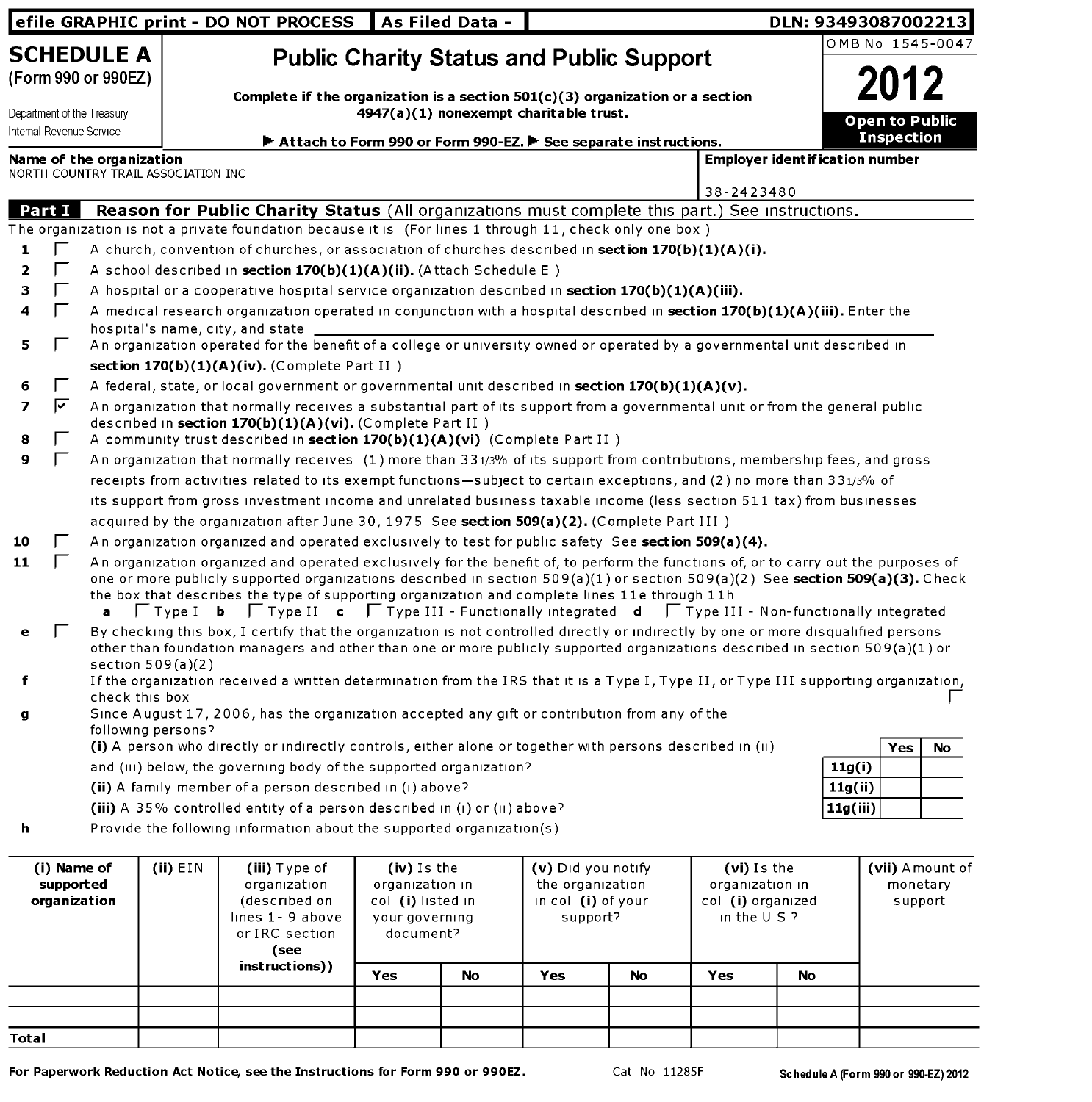Schedule A (Form 990 or 990-EZ) 2012 **Page 2 Page 2 Page 2 Page 2 Page 2 10.111 • 10.111 • Part III** Support Schedule for Organizations Described in Sections 170(b)(1)(A)(iv) and 170(b)(1)(A)(vi) (Complete only if you checked the box on line 5, 7, or 8 of Part I or if the organization failed to qualify under Part III. If the organization fails to qualify under the tests listed below, please complete Part III.) **Section A. Public Support Calendar year (or fiscal year beginning**   $\mathbf{in}$ ) $\mathbf{H}$ **1** Gifts, grants, contributions, and membership fees received (Do not include any "unusual grants") **2** Tax revenues levied forthe organization's benefit and either paid to or expended on its behalf 3 The value of services or facilities furnished by a governmental unit to the organization without charge **4 Total.** Add lines 1 through 3 **5** The portion of total contributions by each person (other than a governmental unit or publicly supported organization) included on line 1 that exceeds 2% of the amount shown on line 11, column (f) **Public support.** Subtract line 5 from line 4 **Section B. Total Support Calendar year (or fiscal year beginning**  in) $\blacktriangleright$ **7** Amounts from line 4 **8** Gross income from interest, dividends, payments received on securities loans, rents, royalties and income from similar sources **9** Net income from unrelated business activities, whether or not the business 1s regularly earned on 10 Other income Do not include gain or loss from the sale of capital assets (Explain 1n Part IV ) 11 Total support (Add lines 7 through 10) **(a)** 2008 **(b)** 2009 759,824 727,302 759,824 727,302 **(a)** 2008 **(b)** 2009 759,824 727,302 12,288 8,173 2,000 12 Gross receipts from related activities, etc (see instructions) (c) 2010 (d)2011 (e)2012 **(f)** Total 794,519 828,234 839,182 3,949,061 794,519 828,234 839,182 3,949,061 3,949,061 (c) 2010 **(d)** 2011 (e) 2012 **(f)** Total 794,519 828,234 839,182 3,949,061 10,336 11,067 12,664 54,528 2,000 7,332 6,318 13,650 4,019,239 **12 540,933 13 First five years.** If the Form 990 1s for the organ1zat1on's first, second, third, fourth, or fifth tax year as a 50 l(c)(3) organ1zat1on, check this box and **stop here** ........................................... I **Section C. Computation of Public Support Percentage 14** Public support percentage for 2012 (line 6, column (f) divided by line 11, column (f)) **15** Public support percentage for 2011 Schedule A, Part II, line 14 **14 15**  98 250 % 98 570 % 16a 331/3% support test-2012. If the organization did not check the box on line 13, and line 14 is 33 1/3% or more, check this box and **stop here.** The organization qualifies as a publicly supported organization  $\blacktriangleright$ **b 331/3% support test-2011.** If the organization did not check a box on line 13 or 16a, and line 15 is 33 1/3% or more, check this<br>box and **stop here.** The organization qualifies as a publicly supported organization box and stop here. The organization qualifies as a publicly supported organization 17a 10%-facts-and-circumstances test-2012. If the organization did not check a box on line 13, 16a, or 16b, and line 14 1s 10% or more, and if the organization meets the "facts-and-circumstances" test, check this box and stop here. Explain In Part IV how the organization meets the "facts-and-circumstances" test The organization qualifies as a publicly supported organization  $\blacktriangleright\hspace{-4.5pt}\lvert\hspace{-4.5pt}\rvert$ organization<br>**b 10%-facts-and-circumstances test-2011.** If the organization did not check a box on line 13, 16a, 16b, or 17a, and line 15 is 10% or more, and if the organization meets the "facts-and-circumstances" test, check this box and stop here. Explain in Part IV how the organization meets the "facts-and-circumstances" test The organization qualifies as a publicly supported organization 18 Private foundation. If the organization did not check a box on line 13, 16a, 16b, 17a, or 17b, check this box and see

1nstruct1ons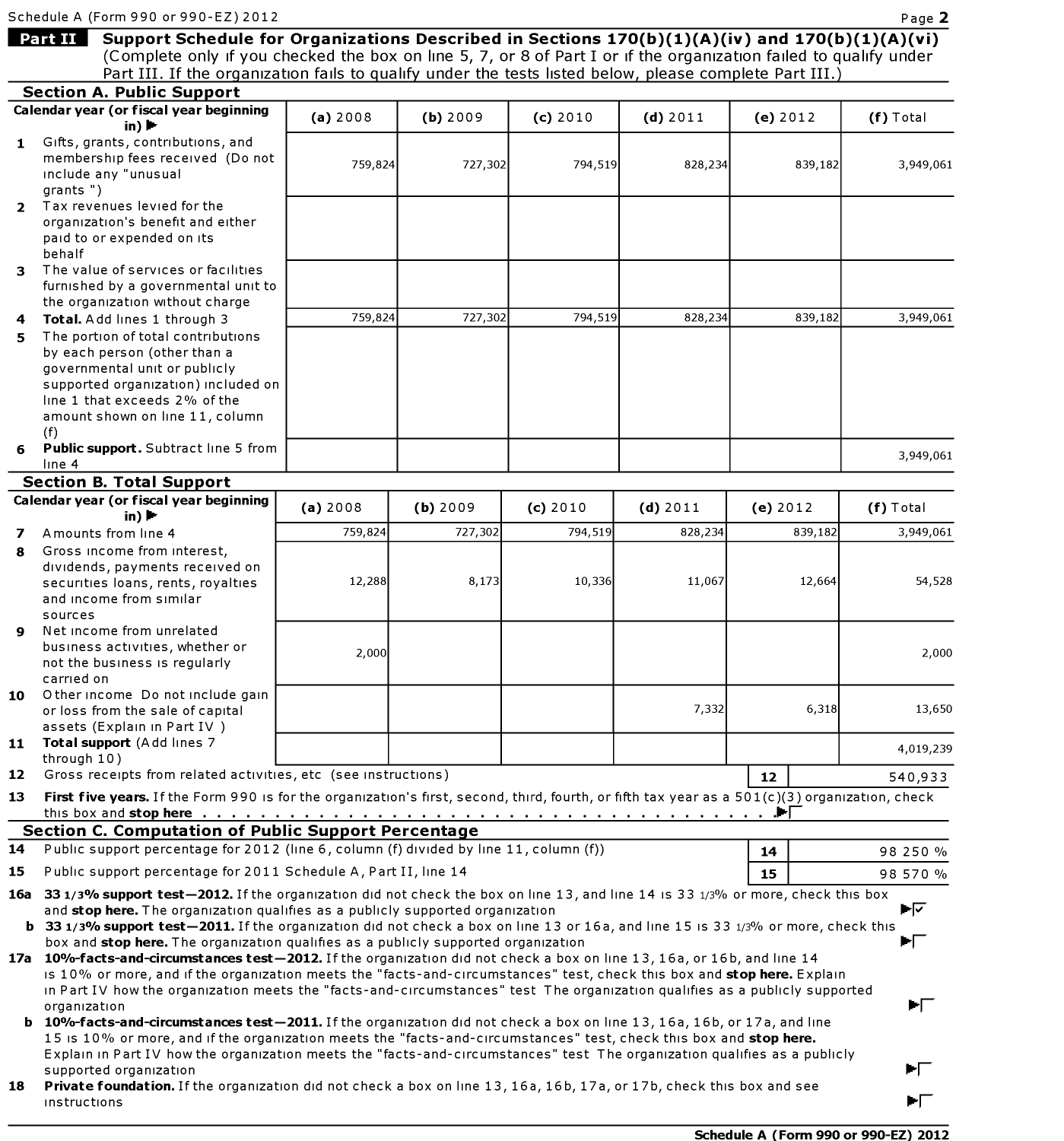# **Mart 111 Support Schedule for Organizations Described in Section 509(a)(2)**

(Complete only if you checked the box on line 9 of Part I or if the organization failed to qualify under Part II. If the organization falls to qualify under the tests listed below, please complete Part II.)

|              | <b>Section A. Public Support</b>                                                                                                                                                                                                                                    |          |            |          |            |          |             |
|--------------|---------------------------------------------------------------------------------------------------------------------------------------------------------------------------------------------------------------------------------------------------------------------|----------|------------|----------|------------|----------|-------------|
|              | Calendar year (or fiscal year beginning                                                                                                                                                                                                                             | (a) 2008 | $(b)$ 2009 | (c) 2010 | $(d)$ 2011 | (e) 2012 | (f) Total   |
| $\mathbf{1}$ | in) $\blacktriangleright$<br>Gifts, grants, contributions, and                                                                                                                                                                                                      |          |            |          |            |          |             |
|              | membership fees received (Do not<br>include any "unusual grants")                                                                                                                                                                                                   |          |            |          |            |          |             |
| $\mathbf{2}$ | Gross receipts from admissions,                                                                                                                                                                                                                                     |          |            |          |            |          |             |
|              | merchandise sold or services<br>performed, or facilities furnished in                                                                                                                                                                                               |          |            |          |            |          |             |
|              | any activity that is related to the                                                                                                                                                                                                                                 |          |            |          |            |          |             |
|              | organization's tax-exempt                                                                                                                                                                                                                                           |          |            |          |            |          |             |
|              | purpose                                                                                                                                                                                                                                                             |          |            |          |            |          |             |
| 3.           | Gross receipts from activities that                                                                                                                                                                                                                                 |          |            |          |            |          |             |
|              | are not an unrelated trade or<br>business under section 513                                                                                                                                                                                                         |          |            |          |            |          |             |
| 4            | Tax revenues levied for the                                                                                                                                                                                                                                         |          |            |          |            |          |             |
|              | organization's benefit and either                                                                                                                                                                                                                                   |          |            |          |            |          |             |
|              | paid to or expended on its                                                                                                                                                                                                                                          |          |            |          |            |          |             |
|              | behalf<br>The value of services or facilities                                                                                                                                                                                                                       |          |            |          |            |          |             |
| 5.           | furnished by a governmental unit to                                                                                                                                                                                                                                 |          |            |          |            |          |             |
|              | the organization without charge                                                                                                                                                                                                                                     |          |            |          |            |          |             |
| 6            | Total. Add lines 1 through 5                                                                                                                                                                                                                                        |          |            |          |            |          |             |
|              | 7a Amounts included on lines 1, 2,                                                                                                                                                                                                                                  |          |            |          |            |          |             |
|              | and 3 received from disqualified<br>persons                                                                                                                                                                                                                         |          |            |          |            |          |             |
|              | <b>b</b> Amounts included on lines 2 and 3                                                                                                                                                                                                                          |          |            |          |            |          |             |
|              | received from other than                                                                                                                                                                                                                                            |          |            |          |            |          |             |
|              | disqualified persons that exceed                                                                                                                                                                                                                                    |          |            |          |            |          |             |
|              | the greater of $$5,000$ or $1\%$ of the<br>amount on line 13 for the year                                                                                                                                                                                           |          |            |          |            |          |             |
|              | c Add lines 7a and 7b                                                                                                                                                                                                                                               |          |            |          |            |          |             |
| 8            | Public support (Subtract line 7c                                                                                                                                                                                                                                    |          |            |          |            |          |             |
|              | from line $6$ )                                                                                                                                                                                                                                                     |          |            |          |            |          |             |
|              | <b>Section B. Total Support</b>                                                                                                                                                                                                                                     |          |            |          |            |          |             |
|              | Calendar year (or fiscal year beginning<br>in) $\blacktriangleright$                                                                                                                                                                                                | (a) 2008 | (b) 2009   | (c) 2010 | (d) 2011   | (e) 2012 | $(f)$ Total |
| 9            | Amounts from line 6                                                                                                                                                                                                                                                 |          |            |          |            |          |             |
| 10a          | Gross income from interest,                                                                                                                                                                                                                                         |          |            |          |            |          |             |
|              | dividends, payments received on                                                                                                                                                                                                                                     |          |            |          |            |          |             |
|              | securities loans, rents, royalties<br>and income from similar                                                                                                                                                                                                       |          |            |          |            |          |             |
|              | sources                                                                                                                                                                                                                                                             |          |            |          |            |          |             |
|              | Unrelated business taxable                                                                                                                                                                                                                                          |          |            |          |            |          |             |
|              | income (less section 511 taxes)                                                                                                                                                                                                                                     |          |            |          |            |          |             |
|              | from businesses acquired after<br>June 30, 1975                                                                                                                                                                                                                     |          |            |          |            |          |             |
| c            | Add lines 10a and 10b                                                                                                                                                                                                                                               |          |            |          |            |          |             |
| 11           | Net income from unrelated                                                                                                                                                                                                                                           |          |            |          |            |          |             |
|              | business activities not included                                                                                                                                                                                                                                    |          |            |          |            |          |             |
|              | in line 10b, whether or not the<br>business is regularly carried on                                                                                                                                                                                                 |          |            |          |            |          |             |
| 12           | O ther income Do not include                                                                                                                                                                                                                                        |          |            |          |            |          |             |
|              | gain or loss from the sale of                                                                                                                                                                                                                                       |          |            |          |            |          |             |
|              | capital assets (Explain in Part                                                                                                                                                                                                                                     |          |            |          |            |          |             |
| 13           | IV)<br>Total support. (Add lines 9, 10c,                                                                                                                                                                                                                            |          |            |          |            |          |             |
|              | 11, and 12)                                                                                                                                                                                                                                                         |          |            |          |            |          |             |
| 14           | First five years. If the Form 990 is for the organization's first, second, third, fourth, or fifth tax year as a 501(c)(3) organization,<br>check this box and stop here                                                                                            |          |            |          |            |          |             |
|              | <b>Section C. Computation of Public Support Percentage</b>                                                                                                                                                                                                          |          |            |          |            |          |             |
| 15           | Public support percentage for 2012 (line 8, column (f) divided by line 13, column (f))                                                                                                                                                                              |          |            |          |            | 15       |             |
| 16           | Public support percentage from 2011 Schedule A, Part III, line 15                                                                                                                                                                                                   |          |            |          |            | 16       |             |
|              | <b>Section D. Computation of Investment Income Percentage</b>                                                                                                                                                                                                       |          |            |          |            |          |             |
| 17           | Investment income percentage for 2012 (line 10c, column (f) divided by line 13, column (f))                                                                                                                                                                         |          |            |          |            | 17       |             |
| 18           | Investment income percentage from 2011 Schedule A, Part III, line 17                                                                                                                                                                                                |          |            |          |            | 18       |             |
|              | 19a 33 1/3% support tests-2012. If the organization did not check the box on line 14, and line 15 is more than 33 1/3%, and line 17 is not                                                                                                                          |          |            |          |            |          |             |
|              | more than 33 1/3%, check this box and stop here. The organization qualifies as a publicly supported organization                                                                                                                                                    |          |            |          |            |          | ►Г          |
| b            | 33 1/3% support tests-2011. If the organization did not check a box on line 14 or line 19a, and line 16 is more than 33 1/3% and line 18<br>is not more than 33 1/3%, check this box and stop here. The organization qualifies as a publicly supported organization |          |            |          |            |          | ►⊏          |
| 20           | Private foundation. If the organization did not check a box on line 14, 19a, or 19b, check this box and see instructions                                                                                                                                            |          |            |          |            |          | ÞГ          |
|              |                                                                                                                                                                                                                                                                     |          |            |          |            |          |             |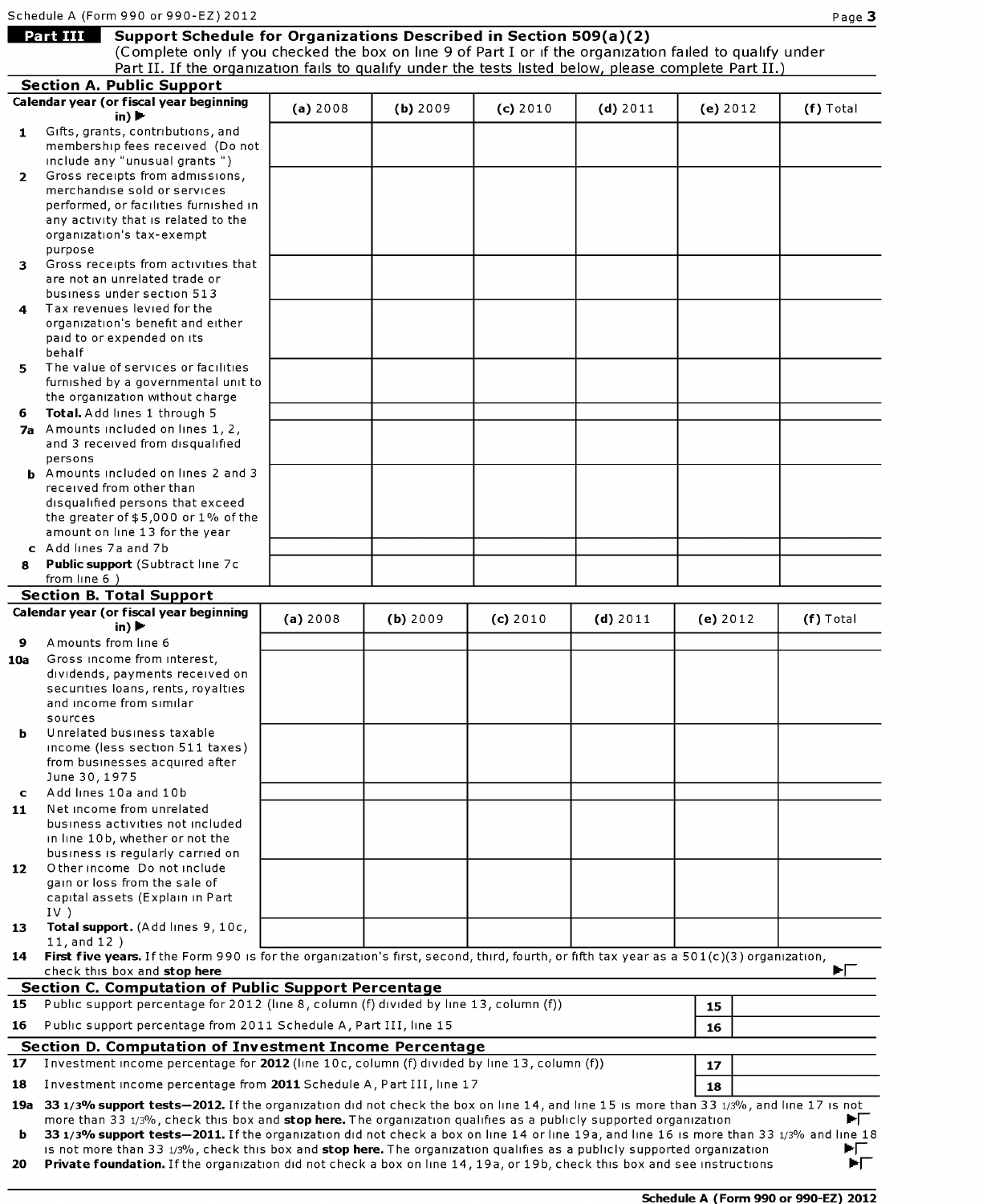Part IV Supplemental Information. Complete this part to provide the explanations required by Part II, line 10; Part II, line 17a or 17b; and Part III, line 12. Also complete this part for any additional information. (See instructions).

### Facts And Circumstances Test

Explanation

Schedule A (Form 990 or 990-EZ) 2012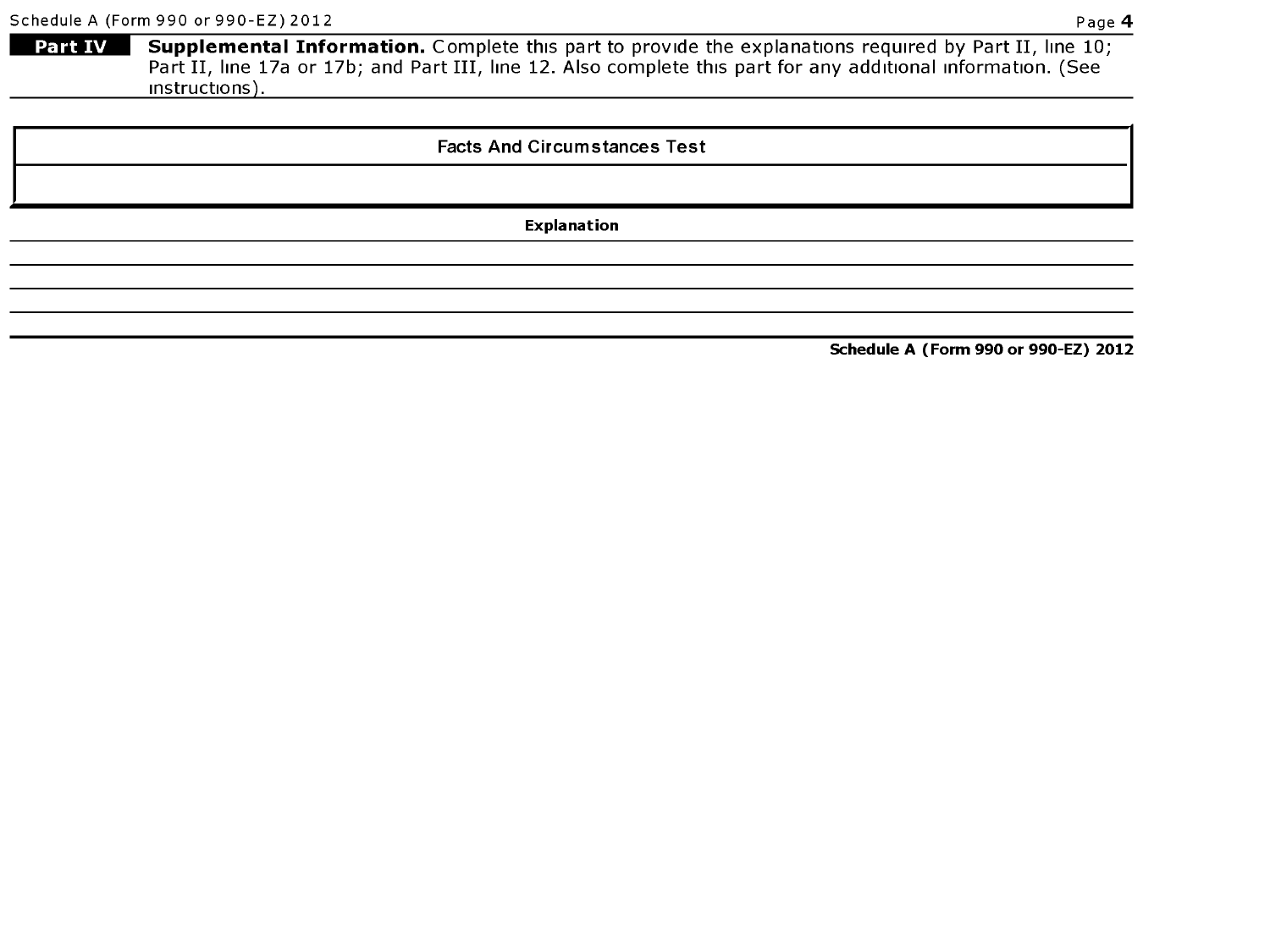| efile GRAPHIC print - DO NOT PROCESS                                           |                                                                                                                                                                                                                              | As Filed Data -                                                                                                                                                                                                                                                                                                                                                                                                                                                                                                                                                                                                                                                                                                                                                                                                                                                                                                                                                                 |           |                                                                           | DLN: 93493087002213                                                                                                                                          |
|--------------------------------------------------------------------------------|------------------------------------------------------------------------------------------------------------------------------------------------------------------------------------------------------------------------------|---------------------------------------------------------------------------------------------------------------------------------------------------------------------------------------------------------------------------------------------------------------------------------------------------------------------------------------------------------------------------------------------------------------------------------------------------------------------------------------------------------------------------------------------------------------------------------------------------------------------------------------------------------------------------------------------------------------------------------------------------------------------------------------------------------------------------------------------------------------------------------------------------------------------------------------------------------------------------------|-----------|---------------------------------------------------------------------------|--------------------------------------------------------------------------------------------------------------------------------------------------------------|
| <b>SCHEDULE C</b>                                                              |                                                                                                                                                                                                                              | <b>Political Campaign and Lobbying Activities</b>                                                                                                                                                                                                                                                                                                                                                                                                                                                                                                                                                                                                                                                                                                                                                                                                                                                                                                                               |           |                                                                           | OMB No 1545-0047                                                                                                                                             |
| (Form 990 or 990-EZ)<br>Department of the Treasury<br>Internal Revenue Service | For Organizations Exempt From Income Tax Under section 501(c) and section 527<br>► Complete if the organization is described below. ► Attach to Form 990 or Form 990-EZ.<br>$\blacktriangleright$ See separate instructions. |                                                                                                                                                                                                                                                                                                                                                                                                                                                                                                                                                                                                                                                                                                                                                                                                                                                                                                                                                                                 |           |                                                                           |                                                                                                                                                              |
| Section 527 organizations Complete Part I-A only                               |                                                                                                                                                                                                                              | If the organization answered "Yes" to Form 990, Part IV, Line 3, or Form 990-EZ, Part V, line 46 (Political Campaign Activities), then<br>Gection 501(c)(3) organizations Complete Parts I-A and B Do not complete Part I-C<br>Gection 501(c) (other than section 501(c)(3)) organizations Complete Parts I-A and C below Do not complete Part I-B<br>If the organization answered "Yes" to Form 990, Part IV, Line 4, or Form 990-EZ, Part VI, line 47 (Lobbying Activities), then<br>Section 501(c)(3) organizations that have filed Form 5768 (election under section 501(h)) Complete Part II-A Do not complete Part II-B<br>Section 501(c)(3) organizations that have NOT filed Form 5768 (election under section 501(h)) Complete Part II-B Do not complete Part II-A<br>If the organization answered "Yes" to Form 990, Part IV, Line 5 (Proxy Tax) or Form 990-EZ, Part V, line 35c (Proxy Tax), then<br>Section 501(c)(4), (5), or (6) organizations Complete Part III |           |                                                                           |                                                                                                                                                              |
| Name of the organization<br>NORTH COUNTRY TRAIL ASSOCIATION INC                |                                                                                                                                                                                                                              |                                                                                                                                                                                                                                                                                                                                                                                                                                                                                                                                                                                                                                                                                                                                                                                                                                                                                                                                                                                 |           |                                                                           | <b>Employer ident if ication number</b>                                                                                                                      |
|                                                                                |                                                                                                                                                                                                                              | Part I-A Complete if the organization is exempt under section $501(c)$ or is a section 527 organization.                                                                                                                                                                                                                                                                                                                                                                                                                                                                                                                                                                                                                                                                                                                                                                                                                                                                        |           | 38-2423480                                                                |                                                                                                                                                              |
| 2<br>Political expenditures<br>з<br>Volunteer hours<br>1<br>2<br>з             |                                                                                                                                                                                                                              | <b>Part I-B</b> Complete if the organization is exempt under section $501(c)(3)$ .<br>Enter the amount of any excise tax incurred by the organization under section 4955<br>Enter the amount of any excise tax incurred by organization managers under section 4955<br>If the organization incurred a section 4955 tax, did it file Form 4720 for this year?                                                                                                                                                                                                                                                                                                                                                                                                                                                                                                                                                                                                                    |           |                                                                           | ັ Yes<br><b>No</b>                                                                                                                                           |
| Was a correction made?<br>4a<br>If "Yes," describe in Part IV<br>b             |                                                                                                                                                                                                                              |                                                                                                                                                                                                                                                                                                                                                                                                                                                                                                                                                                                                                                                                                                                                                                                                                                                                                                                                                                                 |           |                                                                           | <b>Yes</b><br>ΓNo                                                                                                                                            |
|                                                                                |                                                                                                                                                                                                                              | <b>Part I-C</b> Complete if the organization is exempt under section $501(c)$ , except section $501(c)(3)$ .                                                                                                                                                                                                                                                                                                                                                                                                                                                                                                                                                                                                                                                                                                                                                                                                                                                                    |           |                                                                           |                                                                                                                                                              |
| 1<br>$\mathbf{2}$<br>exempt function activities                                |                                                                                                                                                                                                                              | Enter the amount directly expended by the filing organization for section 527 exempt function activities<br>Enter the amount of the filing organization's funds contributed to other organizations for section 527                                                                                                                                                                                                                                                                                                                                                                                                                                                                                                                                                                                                                                                                                                                                                              |           |                                                                           |                                                                                                                                                              |
|                                                                                |                                                                                                                                                                                                                              | Total exempt function expenditures Add lines 1 and 2 Enter here and on Form 1120-POL, line 17b                                                                                                                                                                                                                                                                                                                                                                                                                                                                                                                                                                                                                                                                                                                                                                                                                                                                                  |           |                                                                           | \$                                                                                                                                                           |
| 4                                                                              |                                                                                                                                                                                                                              | Did the filing organization file Form 1120-POL for this year?                                                                                                                                                                                                                                                                                                                                                                                                                                                                                                                                                                                                                                                                                                                                                                                                                                                                                                                   |           |                                                                           | $\begin{bmatrix} 1 & 1 \\ 1 & 1 \end{bmatrix}$ Yes $\begin{bmatrix} 1 & 1 \\ 1 & 1 \end{bmatrix}$ No                                                         |
| 5.                                                                             |                                                                                                                                                                                                                              | Enter the names, addresses and employer identification number (EIN) of all section 527 political organizations to which the filing<br>organization made payments For each organization listed, enter the amount paid from the filing organization's funds Also enter the<br>amount of political contributions received that were promptly and directly delivered to a separate political organization, such as a<br>separate segregated fund or a political action committee (PAC) If additional space is needed, provide information in Part IV                                                                                                                                                                                                                                                                                                                                                                                                                                |           |                                                                           |                                                                                                                                                              |
| (a) Name                                                                       |                                                                                                                                                                                                                              | (b) Address                                                                                                                                                                                                                                                                                                                                                                                                                                                                                                                                                                                                                                                                                                                                                                                                                                                                                                                                                                     | $(c)$ EIN | (d) Amount paid from<br>filing organization's<br>funds If none, enter -0- | (e) A mount of political<br>contributions received<br>and promptly and<br>directly delivered to a<br>separate political<br>organization If none,<br>enter-0- |
|                                                                                |                                                                                                                                                                                                                              |                                                                                                                                                                                                                                                                                                                                                                                                                                                                                                                                                                                                                                                                                                                                                                                                                                                                                                                                                                                 |           |                                                                           |                                                                                                                                                              |
|                                                                                |                                                                                                                                                                                                                              |                                                                                                                                                                                                                                                                                                                                                                                                                                                                                                                                                                                                                                                                                                                                                                                                                                                                                                                                                                                 |           |                                                                           |                                                                                                                                                              |
|                                                                                |                                                                                                                                                                                                                              |                                                                                                                                                                                                                                                                                                                                                                                                                                                                                                                                                                                                                                                                                                                                                                                                                                                                                                                                                                                 |           |                                                                           |                                                                                                                                                              |
|                                                                                |                                                                                                                                                                                                                              | For Paperwork Reduction Act Notice, see the instructions for Form 990 or 990-EZ.                                                                                                                                                                                                                                                                                                                                                                                                                                                                                                                                                                                                                                                                                                                                                                                                                                                                                                |           |                                                                           | Cat No 50084S Schedule C (Form 990 or 990-EZ) 2012                                                                                                           |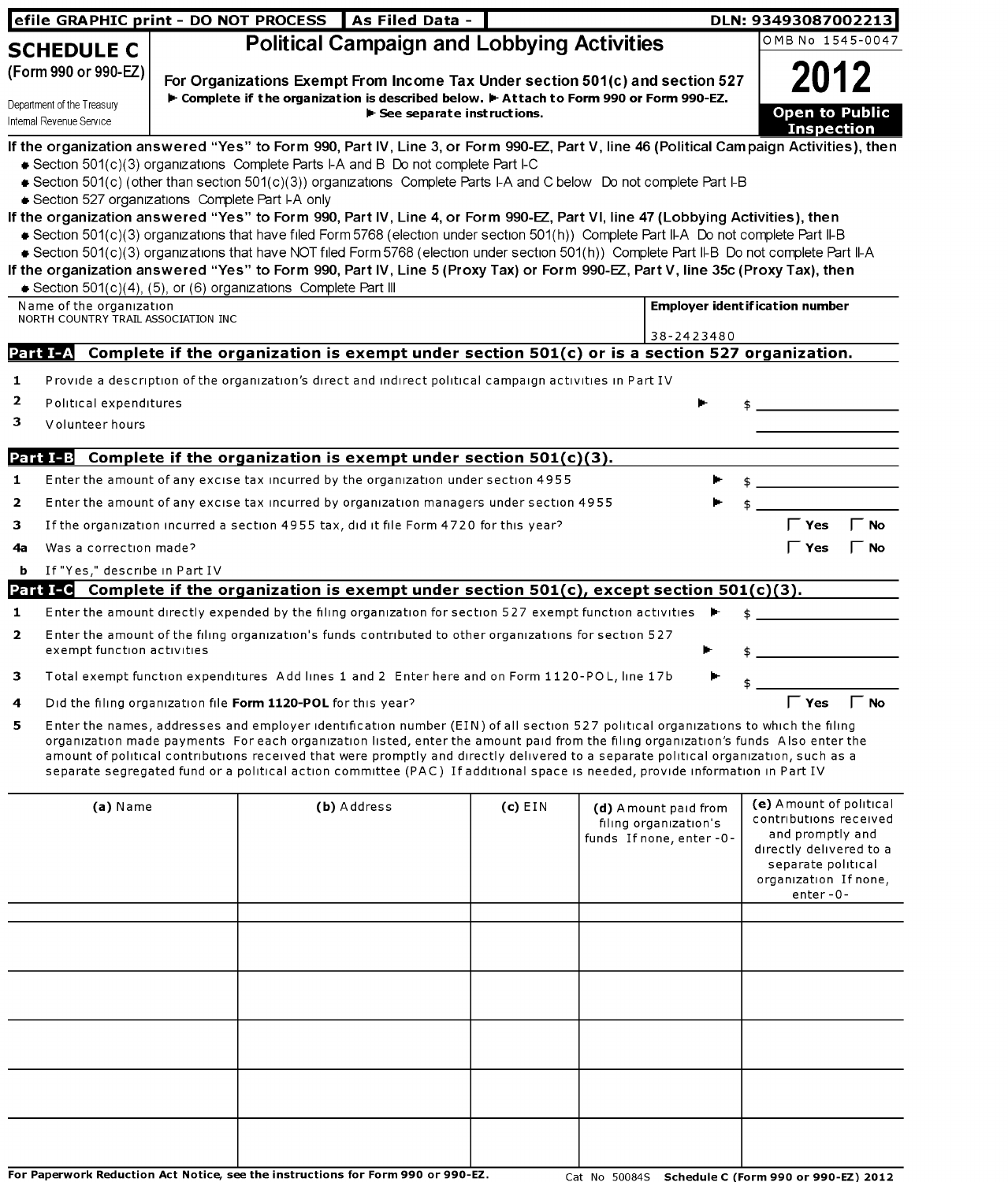|    | Schedule C (Form 990 or 990-EZ) 2012                                                                                                                                                                |                                                   |                                          | Page 2                            |
|----|-----------------------------------------------------------------------------------------------------------------------------------------------------------------------------------------------------|---------------------------------------------------|------------------------------------------|-----------------------------------|
|    | <b>Part II-A</b> Complete if the organization is exempt under section $501(c)(3)$ and filed Form 5768 (election<br>under section $501(h)$ ).                                                        |                                                   |                                          |                                   |
|    | A Check ▶ Fifthe filing organization belongs to an affiliated group (and list in Part IV each affiliated group member's name, address, EIN,<br>expenses, and share of excess lobbying expenditures) |                                                   |                                          |                                   |
|    | <b>B</b> Check $\blacktriangleright\Gamma$ if the filing organization checked box A and "limited control" provisions apply                                                                          |                                                   |                                          |                                   |
|    | <b>Limits on Lobbying Expenditures</b><br>(The term "expenditures" means amounts paid or incurred.)                                                                                                 |                                                   | $(a)$ Filing<br>organization's<br>totals | (b) Affiliated<br>group<br>totals |
|    | 1a Total lobbying expenditures to influence public opinion (grass roots lobbying)                                                                                                                   |                                                   |                                          |                                   |
| ь. | Total lobbying expenditures to influence a legislative body (direct lobbying)                                                                                                                       |                                                   |                                          |                                   |
| c. | Total lobbying expenditures (add lines 1a and 1b)                                                                                                                                                   |                                                   |                                          |                                   |
|    | O ther exempt purpose expenditures                                                                                                                                                                  |                                                   |                                          |                                   |
| e  | Total exempt purpose expenditures (add lines 1c and 1d)                                                                                                                                             |                                                   |                                          |                                   |
|    | Lobbying nontaxable amount Enter the amount from the following table in both<br>columns                                                                                                             |                                                   |                                          |                                   |
|    | If the amount on line 1e, column (a) or (b) is:                                                                                                                                                     | The lobbying nontaxable amount is:                |                                          |                                   |
|    | Not over \$500,000                                                                                                                                                                                  | 20% of the amount on line 1e                      |                                          |                                   |
|    | Over \$500,000 but not over \$1,000,000                                                                                                                                                             | \$100,000 plus 15% of the excess over \$500,000   |                                          |                                   |
|    | Over \$1,000,000 but not over \$1,500,000                                                                                                                                                           | \$175,000 plus 10% of the excess over \$1,000,000 |                                          |                                   |
|    | Over \$1,500,000 but not over \$17,000,000                                                                                                                                                          | \$225,000 plus 5% of the excess over \$1,500,000  |                                          |                                   |
|    | Over \$17,000,000                                                                                                                                                                                   | \$1,000,000                                       |                                          |                                   |
|    |                                                                                                                                                                                                     |                                                   |                                          |                                   |
|    | Grassroots nontaxable amount (enter 25% of line 1f)                                                                                                                                                 |                                                   |                                          |                                   |
|    | h Subtract line 1g from line 1a If zero or less, enter -0-                                                                                                                                          |                                                   |                                          |                                   |
|    | Subtract line 1f from line 1c If zero or less, enter -0-                                                                                                                                            |                                                   |                                          |                                   |
| L  | If there is an amount other than zero on either line 1h or line 1i, did the organization file Form 4720 reporting<br>section 4911 tax for this year?                                                |                                                   |                                          | No.<br><b>Yes</b>                 |

#### **4-Year Averaging Period Under Section 501(h) (Some organizations that made a section 501(h) election do not have to complete all of the five columns below. See the instructions for lines 2a through 2f on page 4.)**

|           | Lobbying Expenditures During 4-Year Averaging Period          |          |          |          |            |             |  |
|-----------|---------------------------------------------------------------|----------|----------|----------|------------|-------------|--|
|           | Calendar year (or fiscal year<br>beginning in)                | (a) 2009 | (b) 2010 | (c) 2011 | $(d)$ 2012 | $(e)$ Total |  |
| 2a        | Lobbying nontaxable amount                                    |          |          |          |            |             |  |
| b         | Lobbying ceiling amount<br>$(150\%$ of line 2a, column(e))    |          |          |          |            |             |  |
| c         | Total lobbying expenditures                                   |          |          |          |            |             |  |
| d         | Grassroots nontaxable amount                                  |          |          |          |            |             |  |
| $\bullet$ | Grassroots ceiling amount<br>$(150\%$ of line 2d, column (e)) |          |          |          |            |             |  |
|           | Grassroots lobbying expenditures                              |          |          |          |            |             |  |

**Schedule C (Form 990 or 990-EZ) 2012**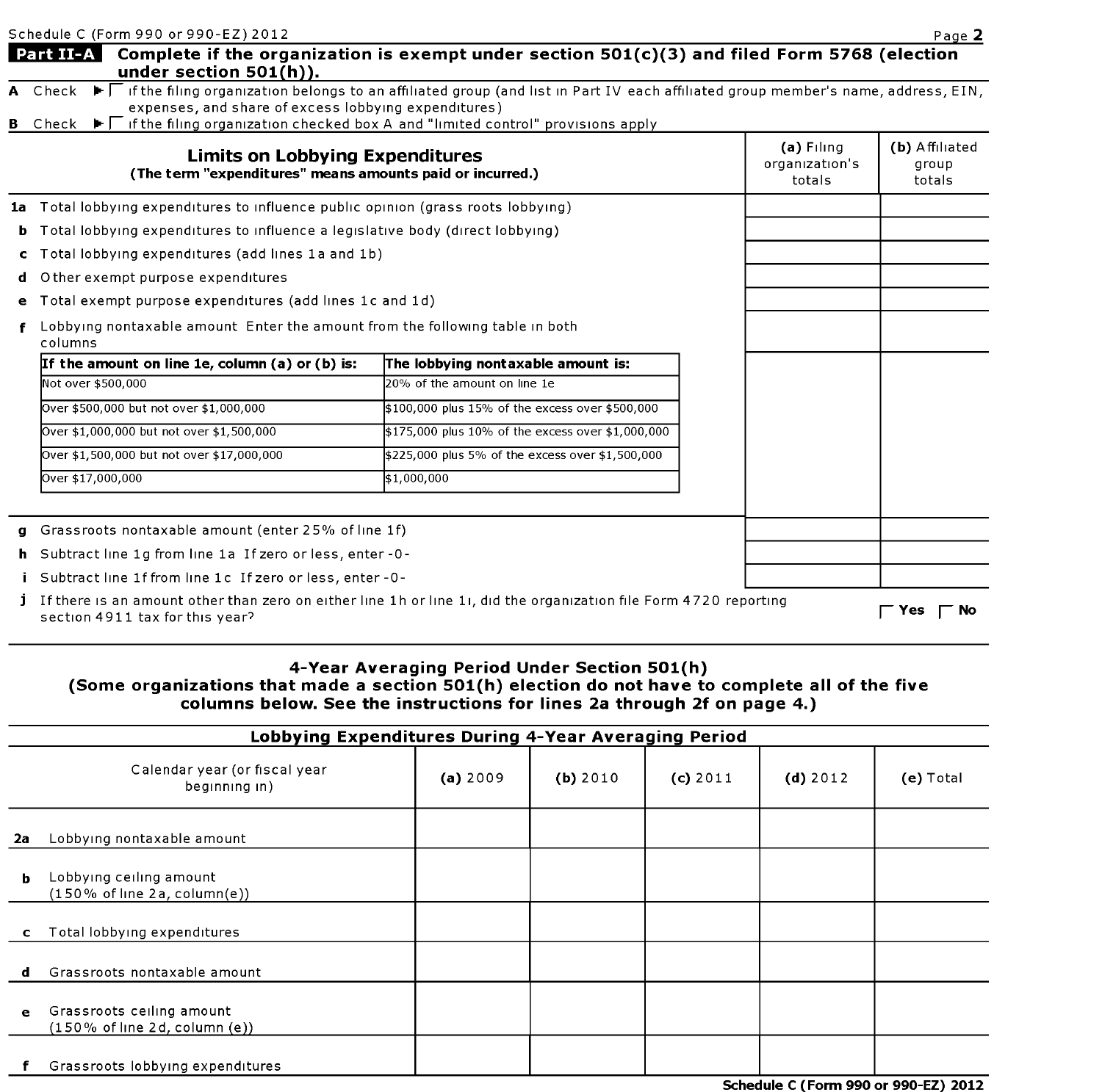#### **Part II-B** Complete if the organization is exempt under section 501(c)(3) and has NOT **filed Form 5768 (election under section 501(h)).**

| For each "Yes" response to lines 1a through 1i below, provide in Part IV a detailed description of the lobbying |                                                                                                                                                                                                                                                     | (a)            |           | (b)            |               |        |
|-----------------------------------------------------------------------------------------------------------------|-----------------------------------------------------------------------------------------------------------------------------------------------------------------------------------------------------------------------------------------------------|----------------|-----------|----------------|---------------|--------|
|                                                                                                                 | activity.                                                                                                                                                                                                                                           |                | <b>No</b> |                | <b>Amount</b> |        |
| $\mathbf{1}$                                                                                                    | During the year, did the filing organization attempt to influence foreign, national, state or local<br>legislation, including any attempt to influence public opinion on a legislative matter or referendum,<br>through the use of                  |                |           |                |               |        |
| a                                                                                                               | Volunteers?                                                                                                                                                                                                                                         | Yes            |           |                |               |        |
| ь.                                                                                                              | Paid staff or management (include compensation in expenses reported on lines 1c through 11)?                                                                                                                                                        | Yes            |           |                |               |        |
| c.                                                                                                              | Media advertisements?                                                                                                                                                                                                                               |                | No        |                |               |        |
| d                                                                                                               | Mailings to members, legislators, or the public?                                                                                                                                                                                                    |                | No        |                |               |        |
| e                                                                                                               | Publications, or published or broadcast statements?                                                                                                                                                                                                 |                | No        |                |               |        |
| f                                                                                                               | Grants to other organizations for lobbying purposes?                                                                                                                                                                                                |                | No        |                |               |        |
| g                                                                                                               | Direct contact with legislators, their staffs, government officials, or a legislative body?                                                                                                                                                         | Yes            |           |                |               | 12,235 |
| h                                                                                                               | Rallies, demonstrations, seminars, conventions, speeches, lectures, or any similar means?                                                                                                                                                           |                | No        |                |               |        |
| j.                                                                                                              | O ther activities?                                                                                                                                                                                                                                  |                | No        |                |               |        |
| j.                                                                                                              | Total Add lines 1c through 11                                                                                                                                                                                                                       |                |           |                |               | 12.235 |
| 2a                                                                                                              | Did the activities in line 1 cause the organization to be not described in section $501(c)(3)$ ?                                                                                                                                                    |                | No        |                |               |        |
| ь                                                                                                               | If "Yes," enter the amount of any tax incurred under section 4912                                                                                                                                                                                   |                |           |                |               |        |
| $\mathbf{C}$                                                                                                    | If "Yes," enter the amount of any tax incurred by organization managers under section 4912                                                                                                                                                          |                |           |                |               |        |
|                                                                                                                 | d If the filing organization incurred a section 4912 tax, did it file Form 4720 for this year?                                                                                                                                                      |                |           |                |               |        |
|                                                                                                                 | Part III-A Complete if the organization is exempt under section $501(c)(4)$ , section $501(c)(5)$ , or section<br>$501(c)(6)$ .                                                                                                                     |                |           |                |               |        |
|                                                                                                                 |                                                                                                                                                                                                                                                     |                |           |                | <b>Yes</b>    | No.    |
| 1                                                                                                               | Were substantially all (90% or more) dues received nondeductible by members?                                                                                                                                                                        |                |           | $\mathbf{1}$   |               |        |
| $\overline{2}$                                                                                                  | Did the organization make only in-house lobbying expenditures of \$2,000 or less?                                                                                                                                                                   |                |           | $\overline{2}$ |               |        |
| 3                                                                                                               | Did the organization agree to carry over lobbying and political expenditures from the prior year?                                                                                                                                                   |                |           | $\mathbf{R}$   |               |        |
|                                                                                                                 | Complete if the organization is exempt under section $501(c)(4)$ , section $501(c)(5)$ , or section<br>Part III-B<br>501(c)(6) and if either (a) BOTH Part III-A, lines 1 and 2, are answered "No" OR (b) Part III-A,<br>line 3, is answered "Yes." |                |           |                |               |        |
| $\mathbf{1}$                                                                                                    | Dues, assessments and similar amounts from members                                                                                                                                                                                                  | $\mathbf{1}$   |           |                |               |        |
| $\overline{2}$                                                                                                  | Section 162(e) nondeductible lobbying and political expenditures (do not include amounts of political<br>expenses for which the section 527(f) tax was paid).                                                                                       |                |           |                |               |        |
| а                                                                                                               | Current year                                                                                                                                                                                                                                        | 2a             |           |                |               |        |
| b                                                                                                               | Carryover from last year                                                                                                                                                                                                                            | 2b             |           |                |               |        |
| $\mathbf{C}$                                                                                                    | Total                                                                                                                                                                                                                                               | 2 <sub>c</sub> |           |                |               |        |
| 3                                                                                                               | Aggregate amount reported in section $6033(e)(1)(A)$ notices of nondeductible section $162(e)$ dues                                                                                                                                                 | 3.             |           |                |               |        |
| 4                                                                                                               | If notices were sent and the amount on line 2c exceeds the amount on line 3, what portion of the excess<br>does the organization agree to carryover to the reasonable estimate of nondeductible lobbying and<br>political expenditure next year?    | 4              |           |                |               |        |
| 5.                                                                                                              | Taxable amount of lobbying and political expenditures (see instructions)                                                                                                                                                                            | 5              |           |                |               |        |
|                                                                                                                 | Part IV<br><b>Supplemental Information</b>                                                                                                                                                                                                          |                |           |                |               |        |

Complete this part to provide the descriptions required for Part I-A, line 1, Part I-B, line 4, Part I-C, line 5, Part II-A (affiliated group list), Part II-A, line 2, and Part II-B, line 1 Also, complete this part for any additional information

| Identifier                            | Return Reference          | Explanation                                                                                                                                                                                                                                                                               |
|---------------------------------------|---------------------------|-------------------------------------------------------------------------------------------------------------------------------------------------------------------------------------------------------------------------------------------------------------------------------------------|
| EXPLANATION OF LOBBYING<br>ACTIVITIES | <b>IPART II-B. LINE 1</b> | IMET WITH REPRESENTATIVES AND SENATORS TO<br><b>IENCOURAGE THEM TO CONTINUE FUNDING THE</b><br>NATIONAL TRAILS SYSTEM, REROUTE THE MINNESOTA<br>ARROWHEAD REGION AS A SEGMENT OF THE NORTH<br>COUNTRY NATIONAL SCENIC TRAIL, AND APPROPRIATE<br>IMORE FUNDING FOR THE NORTH COUNTRY TRAIL |

**Schedule C (Form 990 or 990EZ) 2012**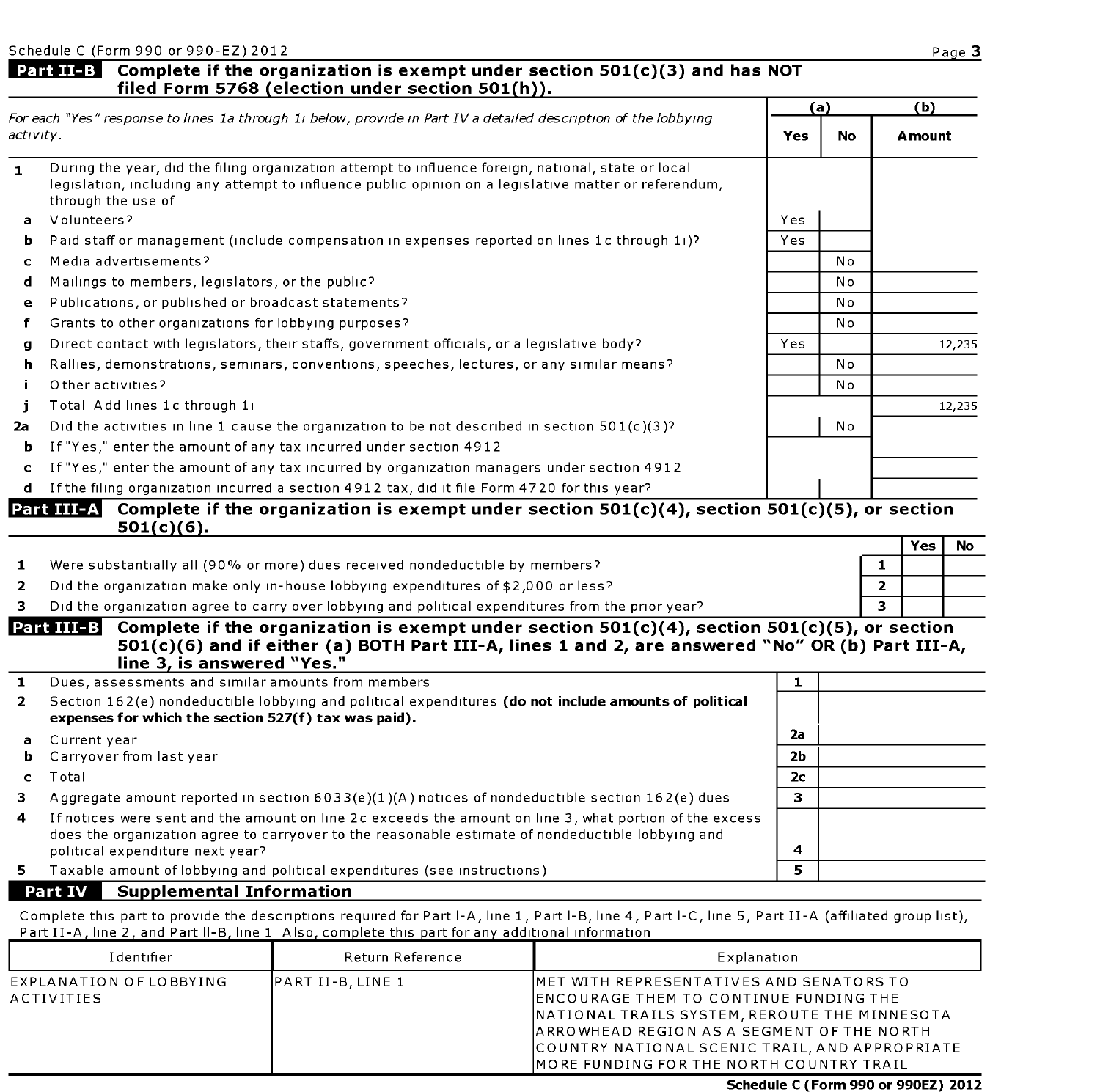|                                                        | efile GRAPHIC print - DO NOT PROCESS                                                                                                                                                                                                                                                                                                                                                       | As Filed Data - |                                                             |                | DLN: 93493087002213                                                                                   |
|--------------------------------------------------------|--------------------------------------------------------------------------------------------------------------------------------------------------------------------------------------------------------------------------------------------------------------------------------------------------------------------------------------------------------------------------------------------|-----------------|-------------------------------------------------------------|----------------|-------------------------------------------------------------------------------------------------------|
| <b>SCHEDULE D</b>                                      |                                                                                                                                                                                                                                                                                                                                                                                            |                 |                                                             |                | OMB No 1545-0047                                                                                      |
| (Form 990)                                             |                                                                                                                                                                                                                                                                                                                                                                                            |                 | <b>Supplemental Financial Statements</b>                    |                | 2012                                                                                                  |
|                                                        |                                                                                                                                                                                                                                                                                                                                                                                            |                 | ► Complete if the organization answered "Yes," to Form 990, |                |                                                                                                       |
| Department of the Treasury<br>Internal Revenue Service | Part IV, line 6, 7, 8, 9, 10, 11a, 11b, 11c, 11d, 11e, 11f, 12a, or 12b                                                                                                                                                                                                                                                                                                                    |                 | Attach to Form 990. F See separate instructions.            |                | <b>Open to Public</b><br><b>Inspection</b>                                                            |
| Name of the organization                               |                                                                                                                                                                                                                                                                                                                                                                                            |                 |                                                             |                | <b>Employer ident if ication number</b>                                                               |
| NORTH COUNTRY TRAIL ASSOCIATION INC                    |                                                                                                                                                                                                                                                                                                                                                                                            |                 |                                                             |                | 38-2423480                                                                                            |
| Part I                                                 | Organizations Maintaining Donor Advised Funds or Other Similar Funds or Accounts. Complete if the                                                                                                                                                                                                                                                                                          |                 |                                                             |                |                                                                                                       |
|                                                        | organization answered "Yes" to Form 990, Part IV, line 6.                                                                                                                                                                                                                                                                                                                                  |                 | (a) Donor advised funds                                     |                | (b) Funds and other accounts                                                                          |
| Total number at end of year<br>1                       |                                                                                                                                                                                                                                                                                                                                                                                            |                 |                                                             |                |                                                                                                       |
| 2                                                      | Aggregate contributions to (during year)                                                                                                                                                                                                                                                                                                                                                   |                 |                                                             |                |                                                                                                       |
| 3.                                                     | Aggregate grants from (during year)                                                                                                                                                                                                                                                                                                                                                        |                 |                                                             |                |                                                                                                       |
| Aggregate value at end of year<br>4                    |                                                                                                                                                                                                                                                                                                                                                                                            |                 |                                                             |                |                                                                                                       |
| 5                                                      | Did the organization inform all donors and donor advisors in writing that the assets held in donor advised<br>funds are the organization's property, subject to the organization's exclusive legal control?                                                                                                                                                                                |                 |                                                             |                | l Yes<br><b>No</b>                                                                                    |
| 6                                                      | Did the organization inform all grantees, donors, and donor advisors in writing that grant funds can be<br>used only for charitable purposes and not for the benefit of the donor or donor advisor, or for any other purpose<br>conferring impermissible private benefit?                                                                                                                  |                 |                                                             |                | $\mathsf \Gamma$ Yes<br>$\Gamma$ No                                                                   |
|                                                        | Part II Conservation Easements. Complete if the organization answered "Yes" to Form 990, Part IV, line 7.                                                                                                                                                                                                                                                                                  |                 |                                                             |                |                                                                                                       |
| $\mathbf{1}$                                           | Purpose(s) of conservation easements held by the organization (check all that apply)                                                                                                                                                                                                                                                                                                       |                 |                                                             |                |                                                                                                       |
|                                                        | $\Box$ Preservation of land for public use (e g , recreation or education)<br>$\overline{\phantom{a}}$ Protection of natural habitat                                                                                                                                                                                                                                                       |                 |                                                             |                | Preservation of an historically important land area<br>Preservation of a certified historic structure |
|                                                        | $\Gamma$ Preservation of open space                                                                                                                                                                                                                                                                                                                                                        |                 |                                                             |                |                                                                                                       |
| $\mathbf{2}$                                           |                                                                                                                                                                                                                                                                                                                                                                                            |                 |                                                             |                |                                                                                                       |
|                                                        | Complete lines 2a through 2d if the organization held a qualified conservation contribution in the form of a conservation<br>easement on the last day of the tax year                                                                                                                                                                                                                      |                 |                                                             |                | <b>Held at the End of the Year</b>                                                                    |
| а                                                      | Total number of conservation easements                                                                                                                                                                                                                                                                                                                                                     |                 |                                                             | 2a             |                                                                                                       |
| b                                                      | Total acreage restricted by conservation easements                                                                                                                                                                                                                                                                                                                                         |                 |                                                             | 2 <sub>b</sub> |                                                                                                       |
| C                                                      | Number of conservation easements on a certified historic structure included in (a)                                                                                                                                                                                                                                                                                                         |                 |                                                             | 2 <sub>c</sub> |                                                                                                       |
| d                                                      | Number of conservation easements included in (c) acquired after 8/17/06, and not on a<br>historic structure listed in the National Register                                                                                                                                                                                                                                                |                 |                                                             | 2d             |                                                                                                       |
| 3                                                      | Number of conservation easements modified, transferred, released, extinguished, or terminated by the organization during<br>the tax year $\blacktriangleright$                                                                                                                                                                                                                             |                 |                                                             |                |                                                                                                       |
| 4                                                      | Number of states where property subject to conservation easement is located ▶ _____________________                                                                                                                                                                                                                                                                                        |                 |                                                             |                |                                                                                                       |
| 5                                                      | Does the organization have a written policy regarding the periodic monitoring, inspection, handling of violations, and<br>enforcement of the conservation easements it holds?                                                                                                                                                                                                              |                 |                                                             |                | $\mathsf \Gamma$ Yes<br>$\Gamma$ No                                                                   |
| 6<br>$\blacksquare$                                    | Staff and volunteer hours devoted to monitoring, inspecting, and enforcing conservation easements during the year                                                                                                                                                                                                                                                                          |                 |                                                             |                |                                                                                                       |
| $\overline{ }$                                         | A mount of expenses incurred in monitoring, inspecting, and enforcing conservation easements during the year<br>$-5$ $-2$                                                                                                                                                                                                                                                                  |                 |                                                             |                |                                                                                                       |
| 8<br>and section $170(h)(4)(B)(H)$ ?                   | Does each conservation easement reported on line 2(d) above satisfy the requirements of section 170(h)(4)(B)(i)                                                                                                                                                                                                                                                                            |                 |                                                             |                | $\mathsf{\Gamma}$ Yes<br>l No                                                                         |
| 9                                                      | In Part XIII, describe how the organization reports conservation easements in its revenue and expense statement, and<br>balance sheet, and include, if applicable, the text of the footnote to the organization's financial statements that describes<br>the organization's accounting for conservation easements                                                                          |                 |                                                             |                |                                                                                                       |
|                                                        | <b>Part III</b> Organizations Maintaining Collections of Art, Historical Treasures, or Other Similar Assets.                                                                                                                                                                                                                                                                               |                 |                                                             |                |                                                                                                       |
|                                                        | Complete if the organization answered "Yes" to Form 990, Part IV, line 8.                                                                                                                                                                                                                                                                                                                  |                 |                                                             |                |                                                                                                       |
| 1a                                                     | If the organization elected, as permitted under SFAS 116 (ASC 958), not to report in its revenue statement and balance sheet<br>works of art, historical treasures, or other similar assets held for public exhibition, education, or research in furtherance of public<br>service, provide, in Part XIII, the text of the footnote to its financial statements that describes these items |                 |                                                             |                |                                                                                                       |
| b                                                      | If the organization elected, as permitted under SFAS 116 (ASC 958), to report in its revenue statement and balance sheet<br>works of art, historical treasures, or other similar assets held for public exhibition, education, or research in furtherance of public<br>service, provide the following amounts relating to these items                                                      |                 |                                                             |                |                                                                                                       |
|                                                        | (i) Revenues included in Form 990, Part VIII, line 1                                                                                                                                                                                                                                                                                                                                       |                 |                                                             |                |                                                                                                       |
|                                                        | (ii) Assets included in Form 990, Part X                                                                                                                                                                                                                                                                                                                                                   |                 |                                                             |                |                                                                                                       |
| $\mathbf{2}$                                           | If the organization received or held works of art, historical treasures, or other similar assets for financial gain, provide the<br>following amounts required to be reported under SFAS 116 (ASC 958) relating to these items                                                                                                                                                             |                 |                                                             |                |                                                                                                       |
| a                                                      | Revenues included in Form 990, Part VIII, line 1                                                                                                                                                                                                                                                                                                                                           |                 |                                                             |                |                                                                                                       |
| b                                                      | Assets included in Form 990, Part X                                                                                                                                                                                                                                                                                                                                                        |                 |                                                             |                | <u> 1990 - Johann Barbara, martxa a</u>                                                               |

| For Paperwork Reduction Act Notice, see the Instructions for Form 990. |  |  |
|------------------------------------------------------------------------|--|--|
|                                                                        |  |  |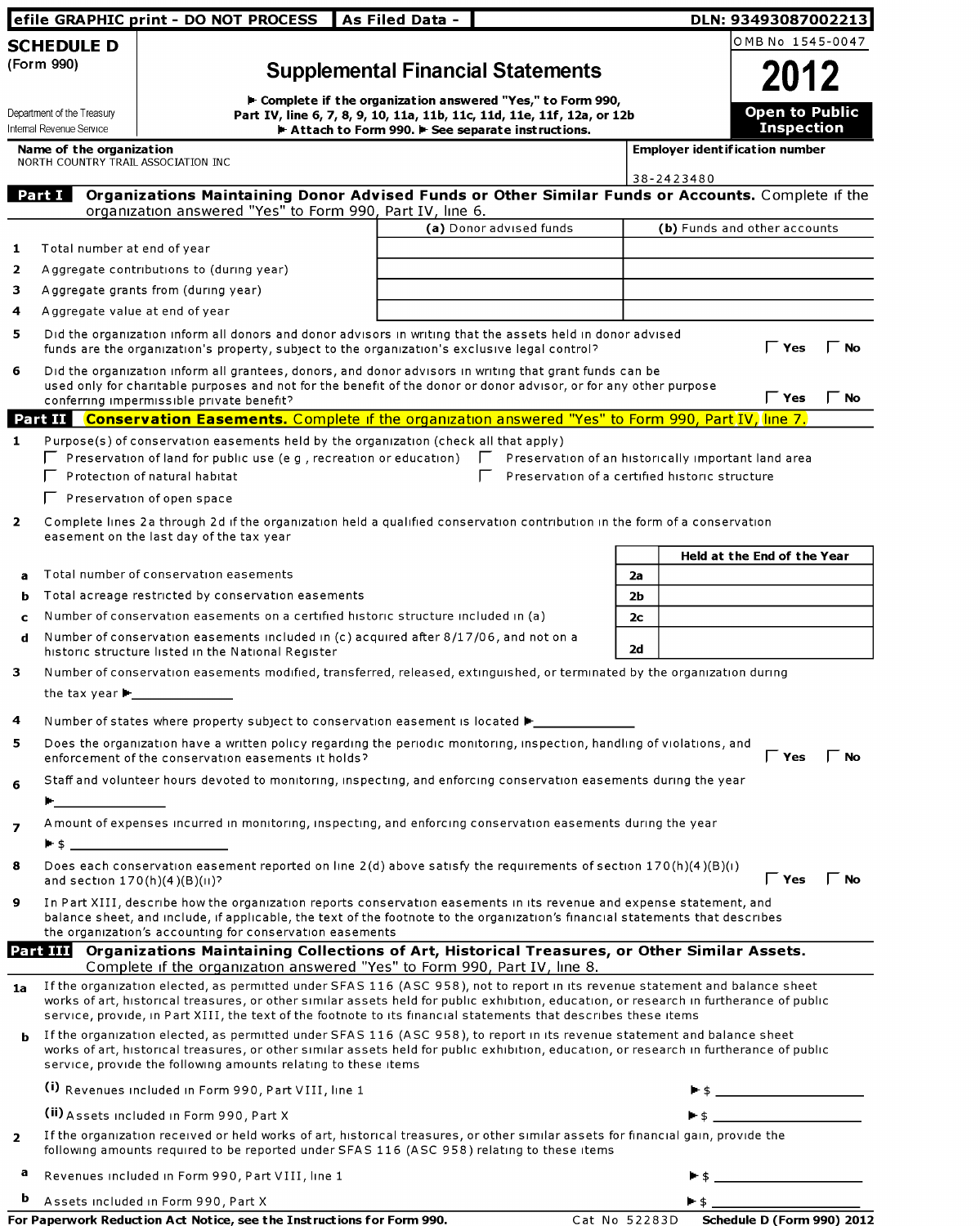|              | Schedule D (Form 990) 2012                                                                                                                                                                                                  |                 |   |                                         |                                   |                                                                    | Page 2           |
|--------------|-----------------------------------------------------------------------------------------------------------------------------------------------------------------------------------------------------------------------------|-----------------|---|-----------------------------------------|-----------------------------------|--------------------------------------------------------------------|------------------|
|              | Organizations Maintaining Collections of Art, Historical Treasures, or Other Similar Assets (continued)<br>Part III                                                                                                         |                 |   |                                         |                                   |                                                                    |                  |
| 3.           | Using the organization's acquisition, accession, and other records, check any of the following that are a significant use of its<br>collection items (check all that apply)                                                 |                 |   |                                         |                                   |                                                                    |                  |
| а            | Public exhibition                                                                                                                                                                                                           |                 |   |                                         | Loan or exchange programs         |                                                                    |                  |
|              | Scholarly research                                                                                                                                                                                                          |                 | е | Other                                   |                                   |                                                                    |                  |
|              | Preservation for future generations                                                                                                                                                                                         |                 |   |                                         |                                   |                                                                    |                  |
| 4            | Provide a description of the organization's collections and explain how they further the organization's exempt purpose in<br>Part XIII                                                                                      |                 |   |                                         |                                   |                                                                    |                  |
| 5.           | During the year, did the organization solicit or receive donations of art, historical treasures or other similar<br>assets to be sold to raise funds rather than to be maintained as part of the organization's collection? |                 |   |                                         |                                   | Γ Yes                                                              | <b>No</b>        |
|              | <b>Escrow and Custodial Arrangements.</b> Complete if the organization answered "Yes" to Form 990,<br>Part IV<br>Part IV, line 9, or reported an amount on Form 990, Part X, line 21.                                       |                 |   |                                         |                                   |                                                                    |                  |
| 1a           | Is the organization an agent, trustee, custodian or other intermediary for contributions or other assets not<br>Included on Form 990, Part X?                                                                               |                 |   |                                         |                                   |                                                                    | <b>No</b>        |
| b            | If "Yes," explain the arrangement in Part XIII and complete the following table                                                                                                                                             |                 |   |                                         |                                   |                                                                    |                  |
|              |                                                                                                                                                                                                                             |                 |   |                                         |                                   | <b>Amount</b>                                                      |                  |
| c            | Beginning balance                                                                                                                                                                                                           |                 |   |                                         | 1 <sub>c</sub>                    |                                                                    |                  |
| d            | Additions during the year                                                                                                                                                                                                   |                 |   |                                         | 1 <sub>d</sub>                    |                                                                    |                  |
| e            | Distributions during the year                                                                                                                                                                                               |                 |   |                                         | 1e                                |                                                                    |                  |
| f            | Ending balance                                                                                                                                                                                                              |                 |   |                                         | 1 <sub>f</sub>                    |                                                                    |                  |
| 2a           | Did the organization include an amount on Form 990, Part X, line 21?                                                                                                                                                        |                 |   |                                         |                                   | $\sqrt{ }$ Yes                                                     | <u>I No</u>      |
|              | If "Yes," explain the arrangement in Part XIII Check here if the explanation has been provided in Part XIII                                                                                                                 |                 |   |                                         |                                   | and a series and a                                                 |                  |
|              | <b>Endowment Funds.</b> Complete if the organization answered "Yes" to Form 990, Part IV, line 10.<br>Part V                                                                                                                |                 |   |                                         |                                   |                                                                    |                  |
|              |                                                                                                                                                                                                                             | (a)Current year |   | (b)Prior year                           |                                   | <b>b (c)Two years back (d)Three years back (e)</b> Four years back |                  |
| 1a           | Beginning of year balance.                                                                                                                                                                                                  | 28,108<br>1,250 |   | 28,094                                  | 28,083                            |                                                                    |                  |
| b            | Contributions                                                                                                                                                                                                               |                 |   |                                         |                                   |                                                                    |                  |
| C            | Net investment earnings, gains, and losses                                                                                                                                                                                  | 2,739           |   | 14                                      | 11                                |                                                                    |                  |
| d            | Grants or scholarships .                                                                                                                                                                                                    |                 |   |                                         |                                   |                                                                    |                  |
| e            | Other expenditures for facilities                                                                                                                                                                                           |                 |   |                                         |                                   |                                                                    |                  |
|              | and programs<br>Administrative expenses .                                                                                                                                                                                   |                 |   |                                         |                                   |                                                                    |                  |
| g            | End of year balance                                                                                                                                                                                                         | 32,097          |   | 28,108                                  | 28,094                            |                                                                    |                  |
| $\mathbf{2}$ | Provide the estimated percentage of the current year end balance (line 1g, column (a)) held as                                                                                                                              |                 |   |                                         |                                   |                                                                    |                  |
| а            | Board designated or quasi-endowment                                                                                                                                                                                         | 99 000 %        |   |                                         |                                   |                                                                    |                  |
|              | $1000\%$                                                                                                                                                                                                                    |                 |   |                                         |                                   |                                                                    |                  |
| b            | Permanent endowment ▶                                                                                                                                                                                                       |                 |   |                                         |                                   |                                                                    |                  |
| c            | Temporarily restricted endowment ▶<br>The percentages in lines 2a, 2b, and 2c should equal 100%                                                                                                                             |                 |   |                                         |                                   |                                                                    |                  |
| За           | Are there endowment funds not in the possession of the organization that are held and administered for the<br>organization by                                                                                               |                 |   |                                         |                                   |                                                                    | Yes<br><b>No</b> |
|              | (i) unrelated organizations                                                                                                                                                                                                 |                 |   |                                         |                                   | 3a(i)                                                              | <b>No</b>        |
|              |                                                                                                                                                                                                                             |                 |   |                                         |                                   | 3a(ii)                                                             | N <sub>o</sub>   |
| b<br>4       | If "Yes" to $3a(u)$ , are the related organizations listed as required on Schedule R?<br>Describe in Part XIII the intended uses of the organization's endowment funds                                                      |                 |   |                                         |                                   | 3 <sub>b</sub>                                                     |                  |
|              | Land, Buildings, and Equipment. See Form 990, Part X, line 10.<br>Part VI                                                                                                                                                   |                 |   |                                         |                                   |                                                                    |                  |
|              | Description of property                                                                                                                                                                                                     |                 |   | (a) Cost or other<br>basis (investment) | (b)Cost or other<br>basis (other) | (c) Accumulated<br>depreciation                                    | (d) Book value   |
|              | 1a Land .                                                                                                                                                                                                                   |                 |   |                                         | 20,000                            |                                                                    | 20,000           |
|              | <b>b</b> Buildings .                                                                                                                                                                                                        |                 |   |                                         |                                   |                                                                    |                  |
|              | c Leasehold improvements                                                                                                                                                                                                    |                 |   |                                         |                                   |                                                                    |                  |
|              | <mark>Equipment</mark>                                                                                                                                                                                                      |                 |   |                                         | 12,559                            | 12,559                                                             |                  |
|              | e Other I                                                                                                                                                                                                                   |                 |   |                                         | 25,355                            | 17,758                                                             | 7,597            |

Total. Add lines 1a through 1e (Column (d) must equal Form 990, Part X, column (B), line  $10(c)$ .)  $\Box$ 

Schedule D (Form 990) 2012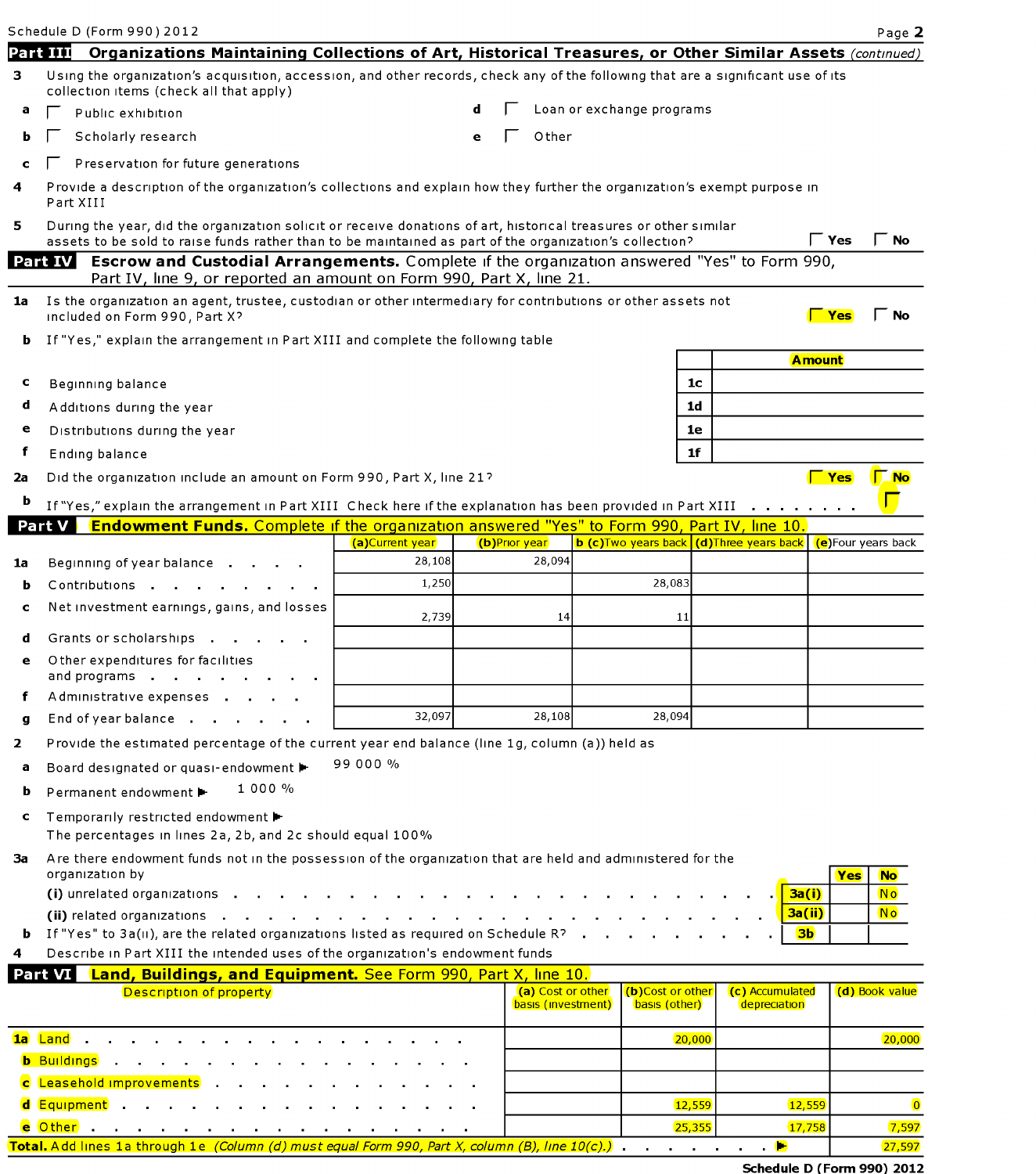| Schedule D (Form 990) 2012                                                                                       |                |                                                             | Page 3 |
|------------------------------------------------------------------------------------------------------------------|----------------|-------------------------------------------------------------|--------|
| Part VII Investments-Other Securities. See Form 990, Part X, line 12.<br>(a) Description of security or category | (b)Book value  | (c) Method of valuation                                     |        |
| (including name of security)                                                                                     |                | Cost or end-of-year market value                            |        |
| (1) Financial derivatives                                                                                        |                |                                                             |        |
| (2)Closely-held equity interests                                                                                 |                |                                                             |        |
| Other                                                                                                            |                |                                                             |        |
|                                                                                                                  |                |                                                             |        |
|                                                                                                                  |                |                                                             |        |
|                                                                                                                  |                |                                                             |        |
|                                                                                                                  |                |                                                             |        |
|                                                                                                                  |                |                                                             |        |
|                                                                                                                  |                |                                                             |        |
|                                                                                                                  |                |                                                             |        |
|                                                                                                                  |                |                                                             |        |
|                                                                                                                  |                |                                                             |        |
|                                                                                                                  |                |                                                             |        |
|                                                                                                                  |                |                                                             |        |
|                                                                                                                  |                |                                                             |        |
| Total. (Column (b) must equal Form 990, Part X, col (B) line 12)                                                 | Þ              |                                                             |        |
| Part VIII Investments-Program Related. See Form 990, Part X, line 13.                                            |                |                                                             |        |
| (a) Description of investment type                                                                               | (b) Book value | (c) Method of valuation<br>Cost or end-of-year market value |        |
|                                                                                                                  |                |                                                             |        |
|                                                                                                                  |                |                                                             |        |
|                                                                                                                  |                |                                                             |        |
|                                                                                                                  |                |                                                             |        |
|                                                                                                                  |                |                                                             |        |
|                                                                                                                  |                |                                                             |        |
|                                                                                                                  |                |                                                             |        |
|                                                                                                                  |                |                                                             |        |
|                                                                                                                  |                |                                                             |        |
|                                                                                                                  |                |                                                             |        |
|                                                                                                                  |                |                                                             |        |
|                                                                                                                  |                |                                                             |        |
|                                                                                                                  |                |                                                             |        |
| Total. (Column (b) must equal Form 990, Part X, col (B) line 13)                                                 | Þ.             |                                                             |        |
| Part IX Other Assets. See Form 990, Part X, line 15.                                                             |                |                                                             |        |
| (a) Description                                                                                                  |                | (b) Book value                                              |        |
|                                                                                                                  |                |                                                             |        |
|                                                                                                                  |                |                                                             |        |
|                                                                                                                  |                |                                                             |        |
|                                                                                                                  |                |                                                             |        |
|                                                                                                                  |                |                                                             |        |
|                                                                                                                  |                |                                                             |        |
|                                                                                                                  |                |                                                             |        |
|                                                                                                                  |                |                                                             |        |
|                                                                                                                  |                |                                                             |        |
|                                                                                                                  |                |                                                             |        |
|                                                                                                                  |                |                                                             |        |
|                                                                                                                  |                |                                                             |        |
| Total. (Column (b) must equal Form 990, Part X, col.(B) line 15.)                                                |                | _. ⊧<br>$\sim$                                              |        |
| Part X Other Liabilities. See Form 990, Part X, line 25.                                                         |                |                                                             |        |
| (a) Description of liability<br>1                                                                                | (b) Book value |                                                             |        |
| Federal income taxes                                                                                             |                |                                                             |        |
|                                                                                                                  |                |                                                             |        |
|                                                                                                                  |                |                                                             |        |
|                                                                                                                  |                |                                                             |        |
|                                                                                                                  |                |                                                             |        |
|                                                                                                                  |                |                                                             |        |
|                                                                                                                  |                |                                                             |        |
|                                                                                                                  |                |                                                             |        |
|                                                                                                                  |                |                                                             |        |

**Total.** *(Column (b) must equal Form 990, Part X, col (B) line 25)* 

2. Fin 48 (ASC 740) Footnote In Part XIII, provide the text of the footnote to the organization's financial statements that reports the organization's liability for uncertain tax positions under FIN 48 (ASC 740) Check here if the text of the footnote has been provided in<br>V Part XIII **f7**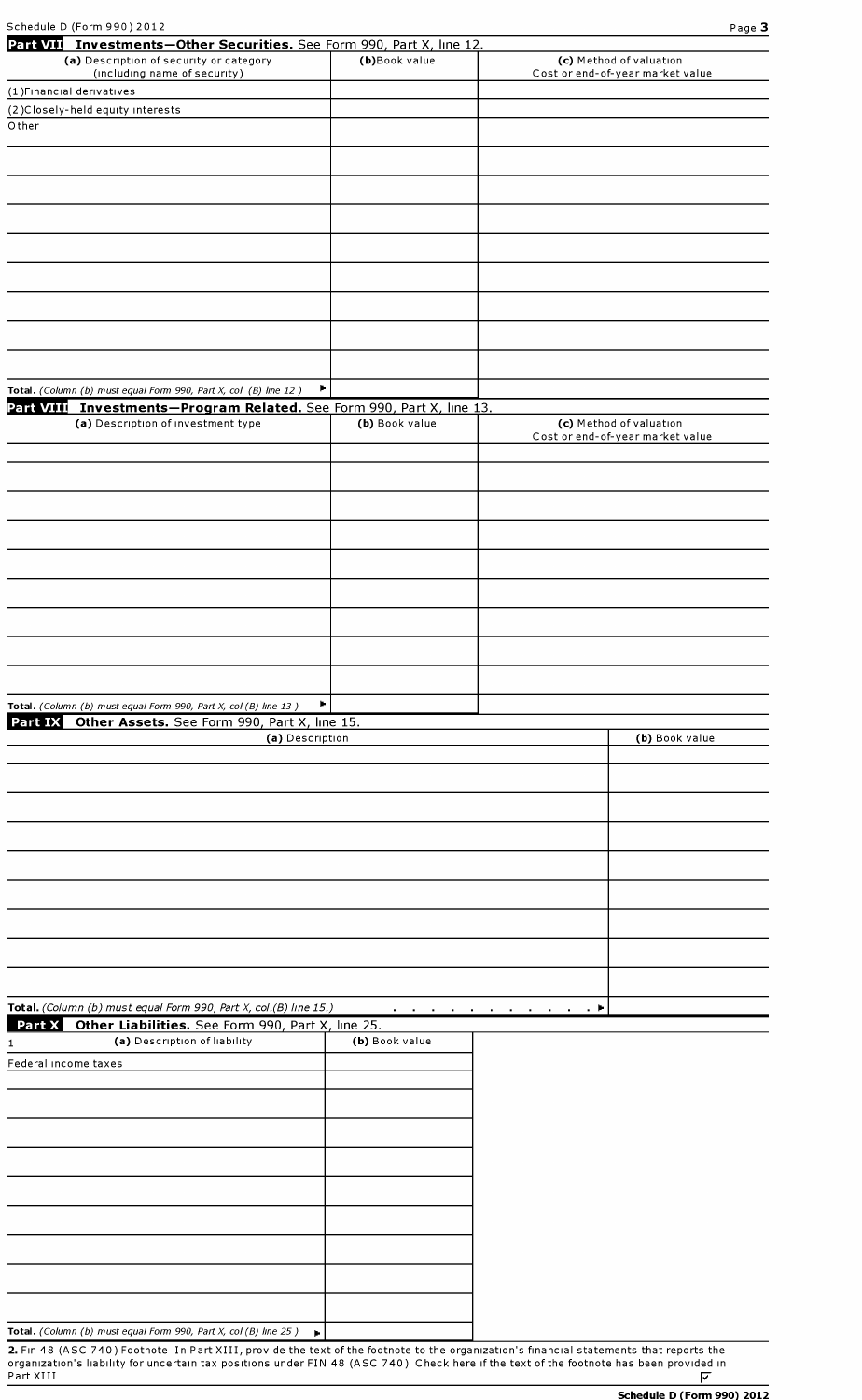|              | Schedule D (Form 990) 2012                                                                                                                                                                                                                                |             | Page 4   |
|--------------|-----------------------------------------------------------------------------------------------------------------------------------------------------------------------------------------------------------------------------------------------------------|-------------|----------|
|              | <b>Part XI</b> Reconciliation of Revenue per Audited Financial Statements With Revenue per Return                                                                                                                                                         |             |          |
| $\mathbf{1}$ | Total revenue, gains, and other support per audited financial statements                                                                                                                                                                                  | $\mathbf 1$ | 945,008  |
| $\mathbf{2}$ | Amounts included on line 1 but not on Form 990, Part VIII, line 12                                                                                                                                                                                        |             |          |
| a            | Net unrealized gains on investments<br>2a<br>1,957                                                                                                                                                                                                        |             |          |
| ь            | Donated services and use of facilities<br>2 <sub>b</sub>                                                                                                                                                                                                  |             |          |
| $\mathbf c$  | 2с                                                                                                                                                                                                                                                        |             |          |
| d            | Other (Describe in Part XIII)<br>34,487<br>2d                                                                                                                                                                                                             |             |          |
| e            | Add lines 2a through 2d<br>and a strong control of the state of the state of the state of the state of the state of the state of the state of the state of the state of the state of the state of the state of the state of the state of the state of the | 2e          | 36,444   |
| з.           | Subtract line 2e from line 1                                                                                                                                                                                                                              | З.          | 908,564  |
| 4            | Amounts included on Form 990, Part VIII, line 12, but not on line 1                                                                                                                                                                                       |             |          |
| a            | Investment expenses not included on Form 990, Part VIII, line 7b.<br>4а                                                                                                                                                                                   |             |          |
| ь            | 4 <sub>b</sub><br>Other (Describe in Part XIII )                                                                                                                                                                                                          |             |          |
| c            |                                                                                                                                                                                                                                                           | 4с.         | $\Omega$ |
| 5.           | Total revenue Add lines 3 and 4c. (This must equal Form 990, Part I, line 12)                                                                                                                                                                             | 5           | 908,564  |
|              | <b>Part XII</b><br>Reconciliation of Expenses per Audited Financial Statements With Expenses per Return                                                                                                                                                   |             |          |
| $\mathbf 1$  | Total expenses and losses per audited financial statements                                                                                                                                                                                                | 1.          | 966,297  |
| $\mathbf{2}$ | Amounts included on line 1 but not on Form 990, Part IX, line 25                                                                                                                                                                                          |             |          |
| a            | Donated services and use of facilities<br>2a                                                                                                                                                                                                              |             |          |
| ь            | 2Ь.                                                                                                                                                                                                                                                       |             |          |
| c            | Other losses<br>2c                                                                                                                                                                                                                                        |             |          |
| d            | Other (Describe in Part XIII )<br>2d<br>34,487                                                                                                                                                                                                            |             |          |
| e            |                                                                                                                                                                                                                                                           | 2е          | 34,487   |
| з.           |                                                                                                                                                                                                                                                           | з.          | 931,810  |
| 4            | A mounts included on Form 990, Part IX, line 25, but not on line 1:                                                                                                                                                                                       |             |          |
| a            | Investment expenses not included on Form 990, Part VIII, line 7b<br>4a                                                                                                                                                                                    |             |          |
| ь            | Other (Describe in Part XIII)<br>4 <sub>b</sub>                                                                                                                                                                                                           |             |          |
| c            |                                                                                                                                                                                                                                                           | 4с          |          |
| 5.           | Total expenses Add lines 3 and 4c. (This must equal Form 990, Part I, line 18)                                                                                                                                                                            | 5.          | 931,810  |

### **Part XIII Supplemental Information**

Complete this part to provide the descriptions required for Part II, lines 3, 5, and 9, Part III, lines 1a and 4, Part IV, lines 1b and 2b, Part V, line 4, Part X, line 2, Part XI, lines 2d and 4b, and Part XII, lines 2d and 4b Also complete this part to provide any additional 1nformat1on

| Identifier                                     | Return Reference | Explanation                                                                                                                                                                                                                                                                                                                                                                                                                                                                                                                                                                                                                                                                                                                                |
|------------------------------------------------|------------------|--------------------------------------------------------------------------------------------------------------------------------------------------------------------------------------------------------------------------------------------------------------------------------------------------------------------------------------------------------------------------------------------------------------------------------------------------------------------------------------------------------------------------------------------------------------------------------------------------------------------------------------------------------------------------------------------------------------------------------------------|
| PART XI, LINE 2D - OTHER<br><b>ADJUSTMENTS</b> |                  | COST OF GOODS SOLD 7,725 SPECIAL EVENTS EXPENSE<br>26,762                                                                                                                                                                                                                                                                                                                                                                                                                                                                                                                                                                                                                                                                                  |
| PART XII, LINE 2D - OTHER<br>ADJUSTMENTS       |                  | COST OF GOODS SOLD 7,725 SPECIAL EVENTS EXPENSE<br>26,762                                                                                                                                                                                                                                                                                                                                                                                                                                                                                                                                                                                                                                                                                  |
|                                                |                  | IPART XI LINE 2D AND PART XII LINE 2D - THIS IS COST OF<br>IGOODS SOLD AND SPECIAL EVENTS EXPENSES NETTED<br>IWITH REVENUE ON THE TAX RETURN AND SHOWN AS AN<br>IEXPENSE ON THE FINANCIAL STATEMENT                                                                                                                                                                                                                                                                                                                                                                                                                                                                                                                                        |
|                                                |                  | PART XIV, LINE 2 THE ASSOCIATION EVALUATES TAX<br>POSITIONS TAKEN ON ITS FEDERAL EXEMPT<br>IORGANIZATION BUSINESS INCOME TAX RETURNS IN<br>IACCORDANCE WITH GENERALLY ACCEPTED ACCOUNTING<br>PRINCIPLES WHICH REQUIRE THAT TAX POSITIONS<br>ITAKEN BE MORE LIKELY THAN NOT TO BE SUSTAINED<br>IMANAGEMENT BELIEVES THAT THE ASSOCIATION HAS<br>INO SIGNIFICANT UNRECOGNIZED TAX BENEFITS UNDER<br>THAT CRITERIA PENALTIES AND INTEREST, IF ANY,<br>lASSESSED BY INCOME TAXING AUTHORITIES ARE<br>IINCLUDED IN OPERATING EXPENSES THE<br>IASSOCIATION'S FEDERAL EXEMPT ORGANIZATION<br><b>IBUSINESS INCOME TAX RETURNS ARE GENERALLY</b><br><b>I</b> SUBJECT TO EXAMINATION BY TAXING AUTHORITIES FOR<br>ITHREE YEARS AFTER THEY WERE FILED |

**Schedule D (Form 990) 2012**